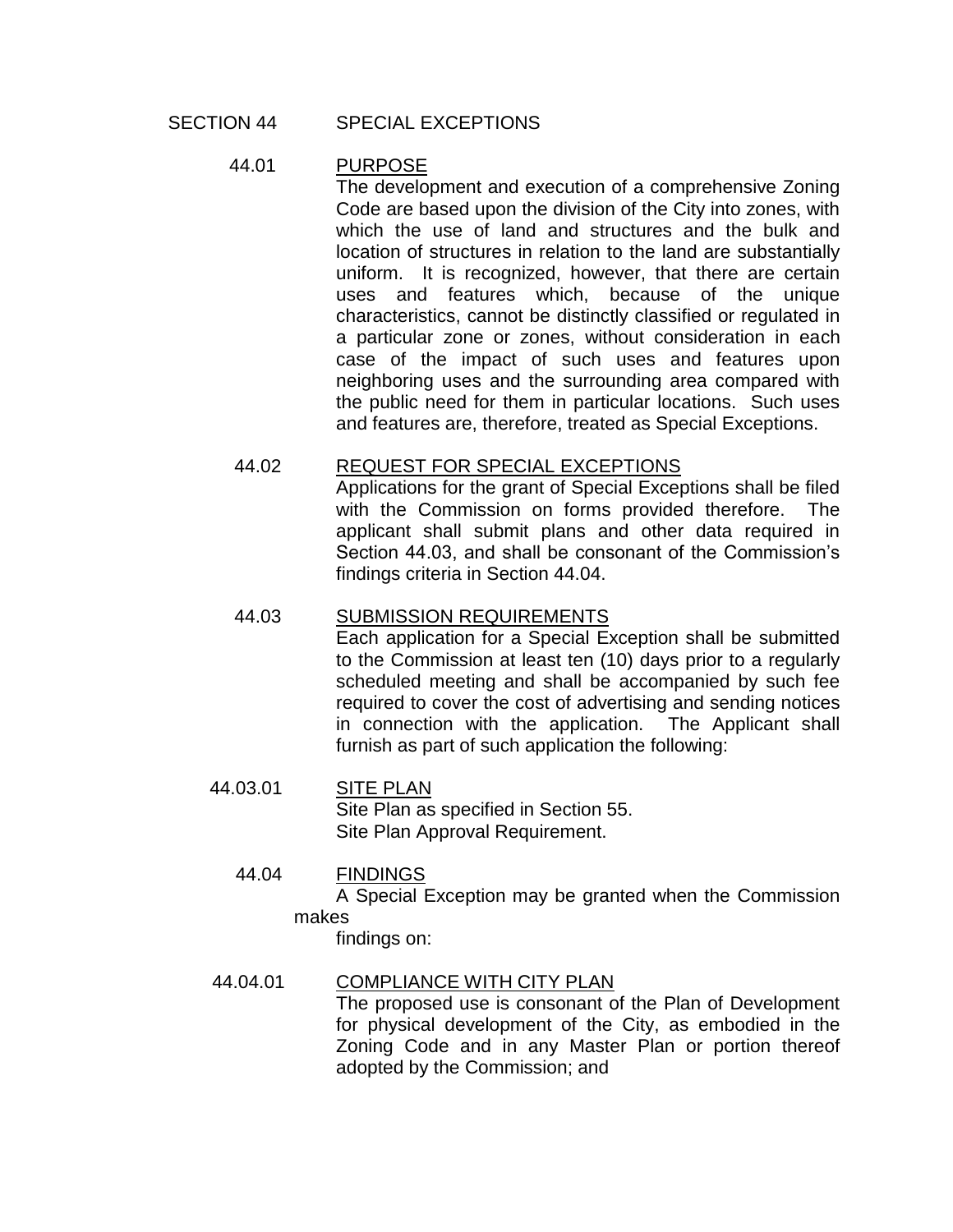## 44.04.02 ADVERSE EFFECTS

The proposed use will not affect adversely the health and safety of residents or workers in the area and will not be detrimental to the use or development of adjacent properties or the general neighborhood; and

## 44.04.03 VISIBILITY AND ACCESSIBILITY

The proposed use will not preempt frontage on a major highway in such a manner so as to substantially reduce the visibility and accessibility of an interior commercial area zoned or proposed for commercial use which is oriented to the same highway; and

## 44.04.04 TRAFFIC MOVEMENT

The proposed use will not impair the movement of through traffic along the adjoining thoroughfare through congestion and reduction of street capacities or through storage or back up of vehicles in the public right-of-way while awaiting service on the subject site; and

## 44.04.05 ORDERLY DEVELOPMENT

The proposed use will not result in a fragmentation of the development pattern, thereby creating unnecessary additional points of vehicular conflict with the adjoining highway and adversely affecting the orderly development of surrounding neighborhoods; and

#### 44.04.06 PROPERTY VALUES AND CHARACTER

 The proposed use will not tend to depreciate property values and the character and extent of development of adjoining properties; and

# 44.04.07 PARKING AND LOADING

 The proposed use will provide off-street parking and loading facilities in accordance with Section 40 of the Zoning Code; and

# 44.04.08 COMPLIANCE WITH STANDARDS

 The proposed use will meet all the standards set forth herein and set forth in Section 44.08 of the Zoning Code for the type of Special Exception being requested.

#### 44.05 PUBLIC HEARING

The Commission shall hold a Public Hearing in accordance with the

requirements of the General Statutes and those of Section 48.03.05, Zoning Application Signs.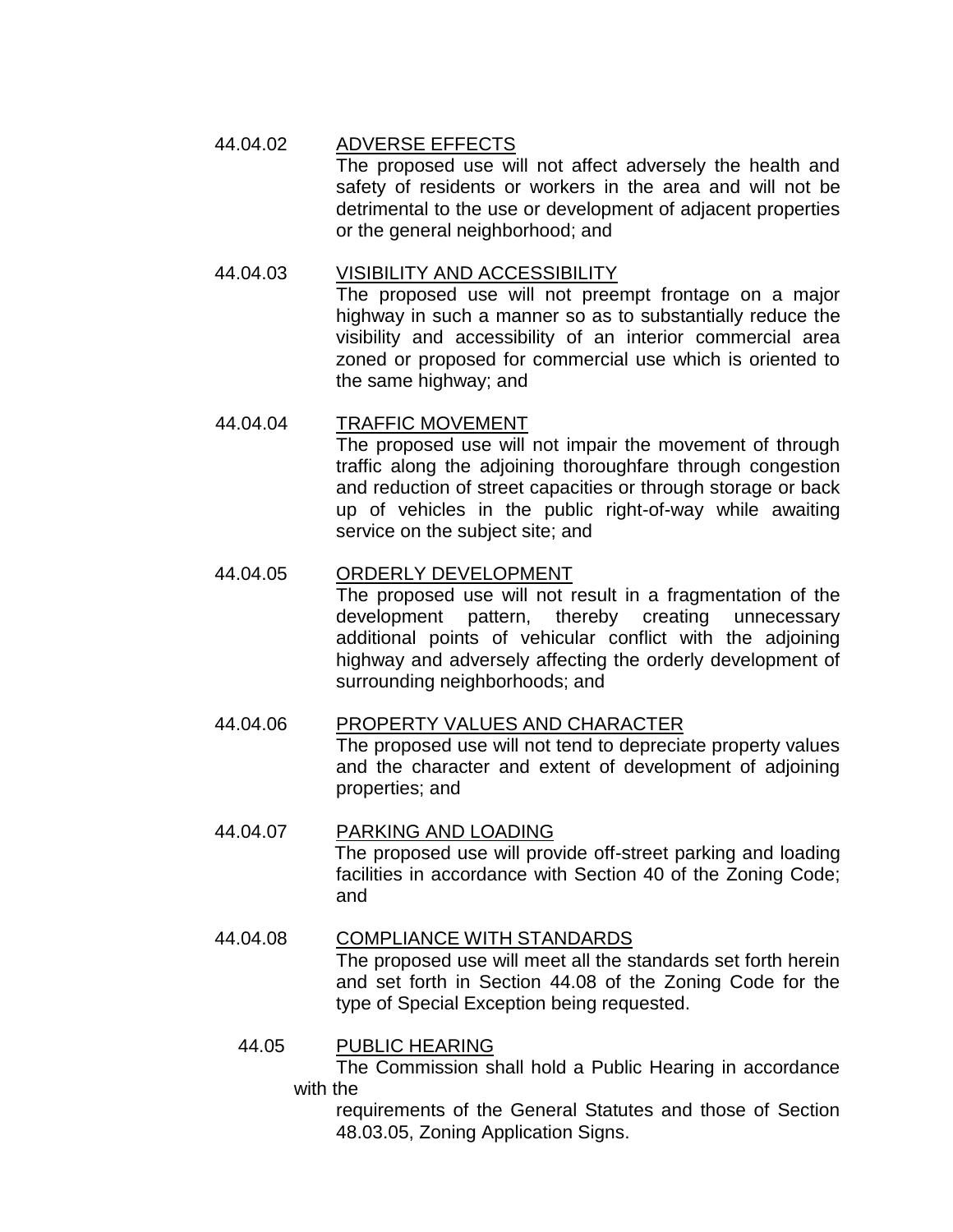#### 44.06 COMMISSION ACTION The Commission shall act of applications in accordance with the General Statutes.

#### 44.06.01 TIME LIMITATIONS

A Special Exception shall be valid for a period of one (1) year, unless a longer time period is specifically established herein. The authorized activity must start during the time period as indicated by the granting of a building permit if building(s) are involved. Such exception shall continue in force and in effect if a building permit for such erection or alteration is started within said period. A renewal of said exception may be granted for one (1) additional time period, equal to the original, without a complete new application or public hearing provided the Commission finds that all requirements continue to be met. However, the Commission shall show in its record that it has reviewed an application for renewal of the specified Special Exception and that all appropriate provisions and findings are reaffirmed. (Amended eff. 5/1/86)

## 44.07 VIOLATION OF SPECIAL EXCEPTIONS

Whenever the Commission shall find, in the case of any Special Exception heretofore or hereafter granted pursuant to the provisions of this section, that any of the terms, conditions or restriction upon which such permit was granted are not being complied with, the Commission may rescind and revoke such permit after giving due notice to all parties concerned. Violation of Special Exception shall constitute a violation of the Zoning Code.

#### 44.07.01 TERMINATION OF GRANTED SPECIAL EXCEPTION USE In the event a Special Exception land-use is terminated and a proposed new use is not "use by right" as currently zoned, application may be made to the Commission for approval of a substitute use for the facility. In its evaluation, the Commission may hold a public hearing and shall consider the similarity of the proposed new use to the terminated Special Exception use.

# 44.08 STANDARDS FOR SPECIAL EXCEPTION

A petition for use of property subject to standards set forth herein shall be filed in accordance with the provisions of Section 44.02 and shall be subject to approval by the Commission unless specifically specified otherwise.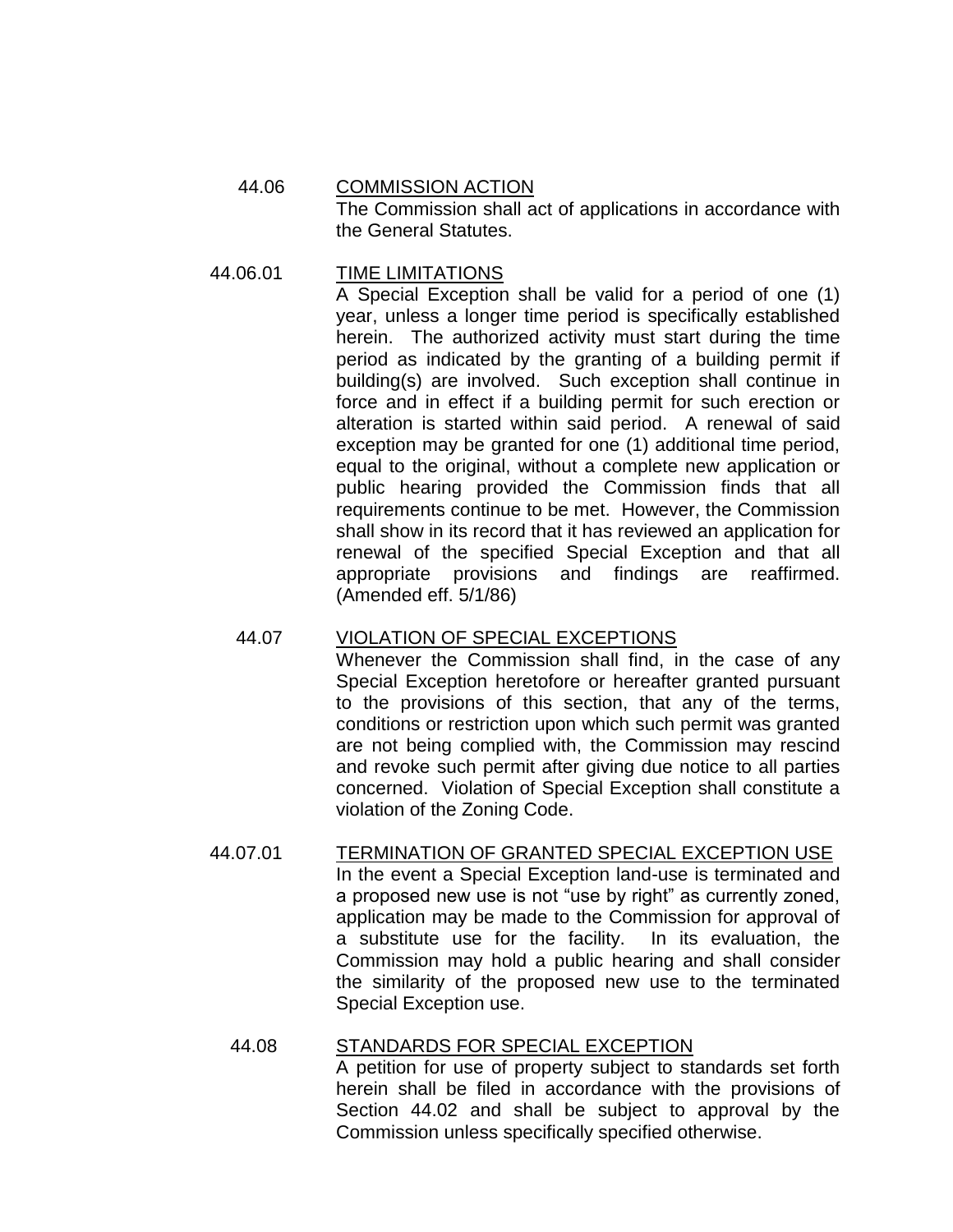#### 44.08.01 AMBULANCE SERVICE

Ambulance service uses are permitted subject to the regulations of the zone in which they are located in addition to the conditions hereunder:

- A. No advertising or signs containing more than two (2) square feet in size shall be maintained on the premises where such ambulance service is being conducted or be attached to, or painted on the building in which such service is conducted.
- B. The outward appearance of such building shall be substantially in conformity to the general characteristics of the surrounding neighborhood.
- C. The nature and development of surrounding property; the proximity of churches, schools, hospitals, public buildings, or other places of public gatherings, the sufficiency in number of other such services in the City of Middletown; the health, safety and general welfare of the people should be considered.

## 44.08.02 CHILDCARE FACILITIES

Childcare facilities are permitted subject to the regulations of the zone in which they are located and in addition to the conditions hereunder.

- A. Provide at least thirty-five (35) square feet of interior play space per child;
- B. Provide at least one hundred (100) square feet of exterior play space per child;
- C. Noise and all other possible disturbing aspects connected with the operation of such use shall be enclosed, screened or otherwise controlled to the extent that the operation of any such use shall not unduly interfere with the use of properties or streets in the surrounding area;
- D. School buses shall be garaged or stored in an enclosed area, properly screened and to the rear of the main building only;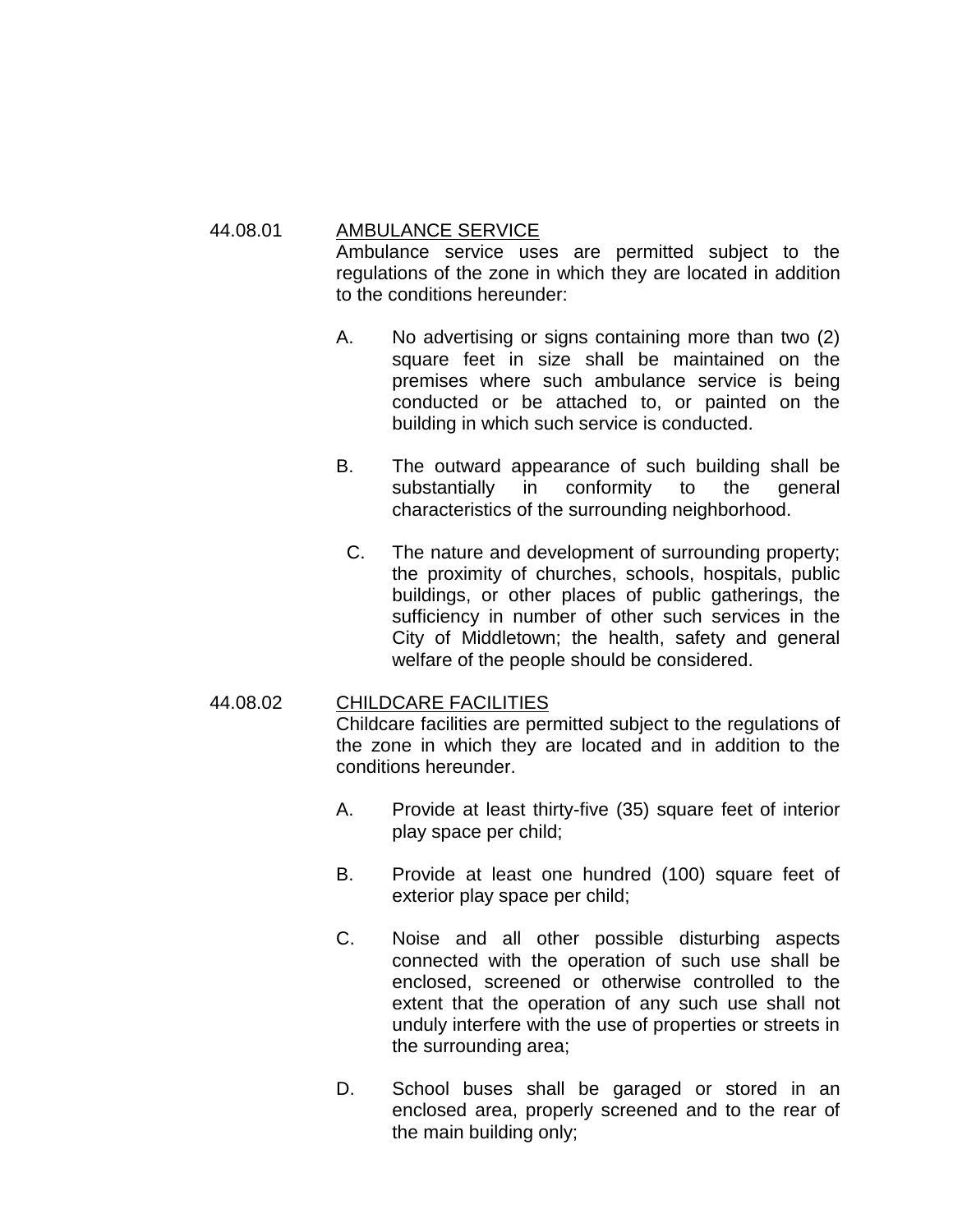- E. There shall be buffering between outdoor play areas and parking adjacent to industrial or commercial uses;
- F. A childcare facility may include a residential unit for the owners/operators own use. (Addition effective 2/1/85)

#### 44.08.03 EDUCATIONAL PUBLISHING ORGANIZATION USES Educational Publishing Organization Uses are permitted subject to the regulations of the zone in which they are located, in addition to the conditions hereunder:

- A. Operations are primarily editorial and administrative in its character;
- B. Operations shall not be used for final production or manufacturing of finished products, printed or otherwise, or as a retail outlet for any products.
- C. Operations shall not produce any activities which would create any noise or nuisance at any time;
- D. That the location for educational publishing organization uses are located to conform to the following minimum requirements:

 LOT AREA: Five (5) acres; YARDS: One hundred (100) feet in the front yard; side yards shall each be seventy-five (75) feet; rear yard one hundred (100) feet.

#### 44.08.04 FRATERNITY AND SORORITY USES

Fraternity and Sorority uses are permitted subject to the regulations of the zone in which they are located:

- A. That the maximum density shall not exceed thirty-five (35) persons per acre.
- B. That the location for fraternity and sorority uses are located to conform to the following minimum requirements:

LOT AREA: Twenty thousand (20,000) square feet; YARDS: Forty (40) feet from the front property lines; the side yard twenty-five (25) feet; rear yard, twenty-five (25) feet.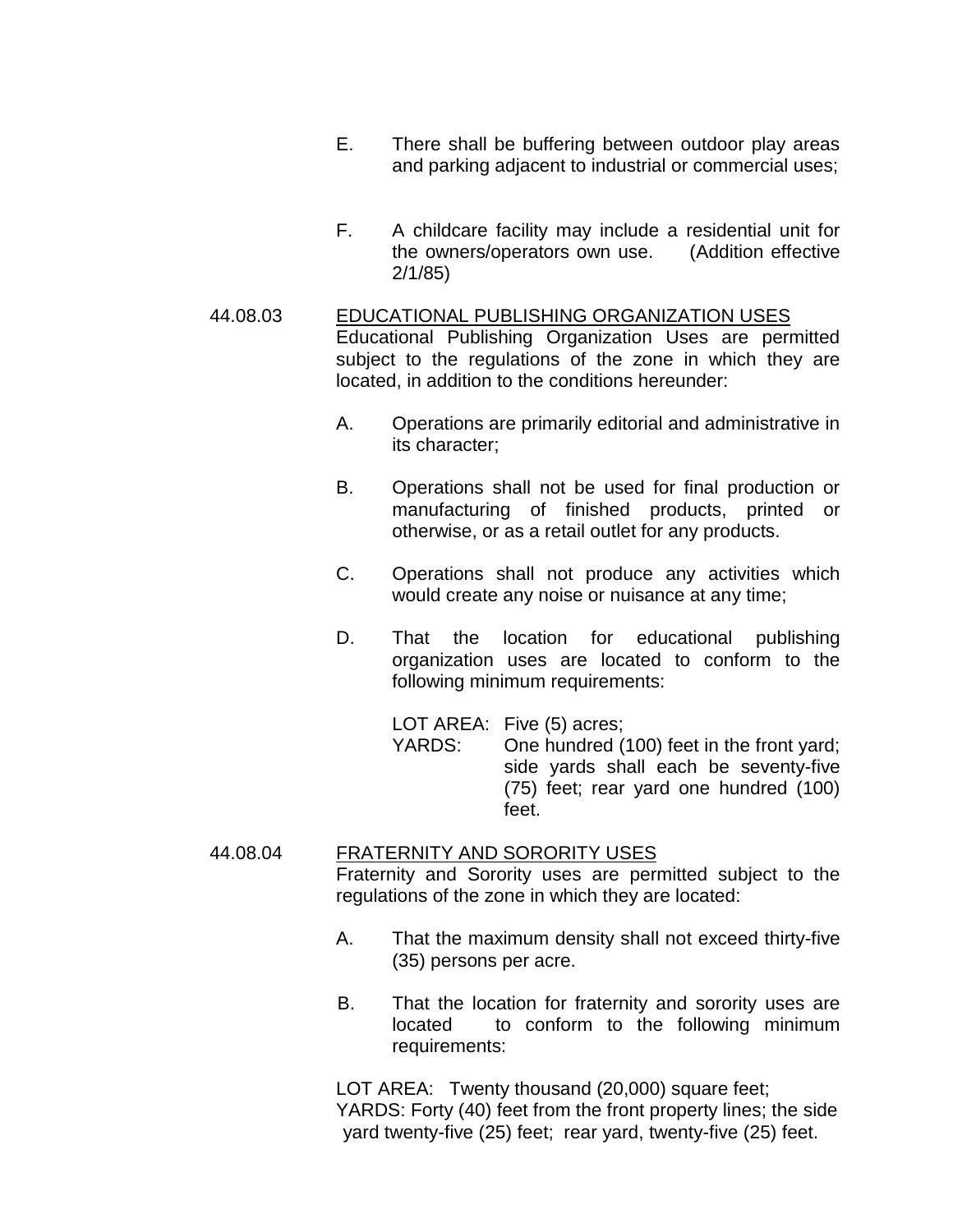44.08.05 GOLF COURSE, COUNTRY CLUB, PRIVATE CLUB, SERVICE ORGANIZATION, INCLUDING COMMUNITY BUILDING AND SIMILAR RECREATIONAL USES Privately owned and/or operated, are permitted subject to the regulations of the zone in which they are located in addition to the conditions hereunder;

- A. That the proposed use will not constitute a nuisance because of noise, traffic, number of people or type of physical activity.
- B. That the only provision for food, refreshment and/or entertainment is for club members and their guests.

#### 44.08.06 HOSPITAL AND MEDICAL AND DENTAL CLINIC USES

- A. The location of the facility shall be compatible with the neighborhood in terms of traffic, noise, and number of patients/clients cared for. The facility shall also be compatible with its setting in scale, material and design.
- B. That the site location for hospital, medical and dental clinic uses are located to conform to the following requirements:

#### **HOSPITAL**

| LOT AREA:        | Five (5) acres;                           |
|------------------|-------------------------------------------|
| <b>FRONTAGE:</b> | Two hundred (200) feet;                   |
| YARDS:           | Fifty (50) feet from the front property   |
|                  | line; each side yard shall be three (3)   |
|                  | times the height of the tallest building  |
|                  | located on the lot which is proximate to  |
|                  | the side yard, but no less than seventy-  |
|                  | five $(75)$ feet; rear yard – one hundred |
|                  | $(100)$ feet.                             |
|                  |                                           |

#### MEDICAL AND DENTAL CLINIC

LOT AREA: Forty thousand (40,000) square feet;

FRONTAGE: Two hundred (200) feet;

YARDS: Forty (40) feet from the front property line; the side yard shall be two (2) times the height of the main buildings but not less than fifty (50) feet; rear yard fifty (50) feet.

| 44.08.07           |  |
|--------------------|--|
| <b>HANDICAPPED</b> |  |

| <b>PHYSICALLY</b><br><b>HOUSING</b><br><b>FOR</b><br>OR<br><b>ELDERLY</b><br>44.08.07 |  |
|---------------------------------------------------------------------------------------|--|
|---------------------------------------------------------------------------------------|--|

HANDICAPPED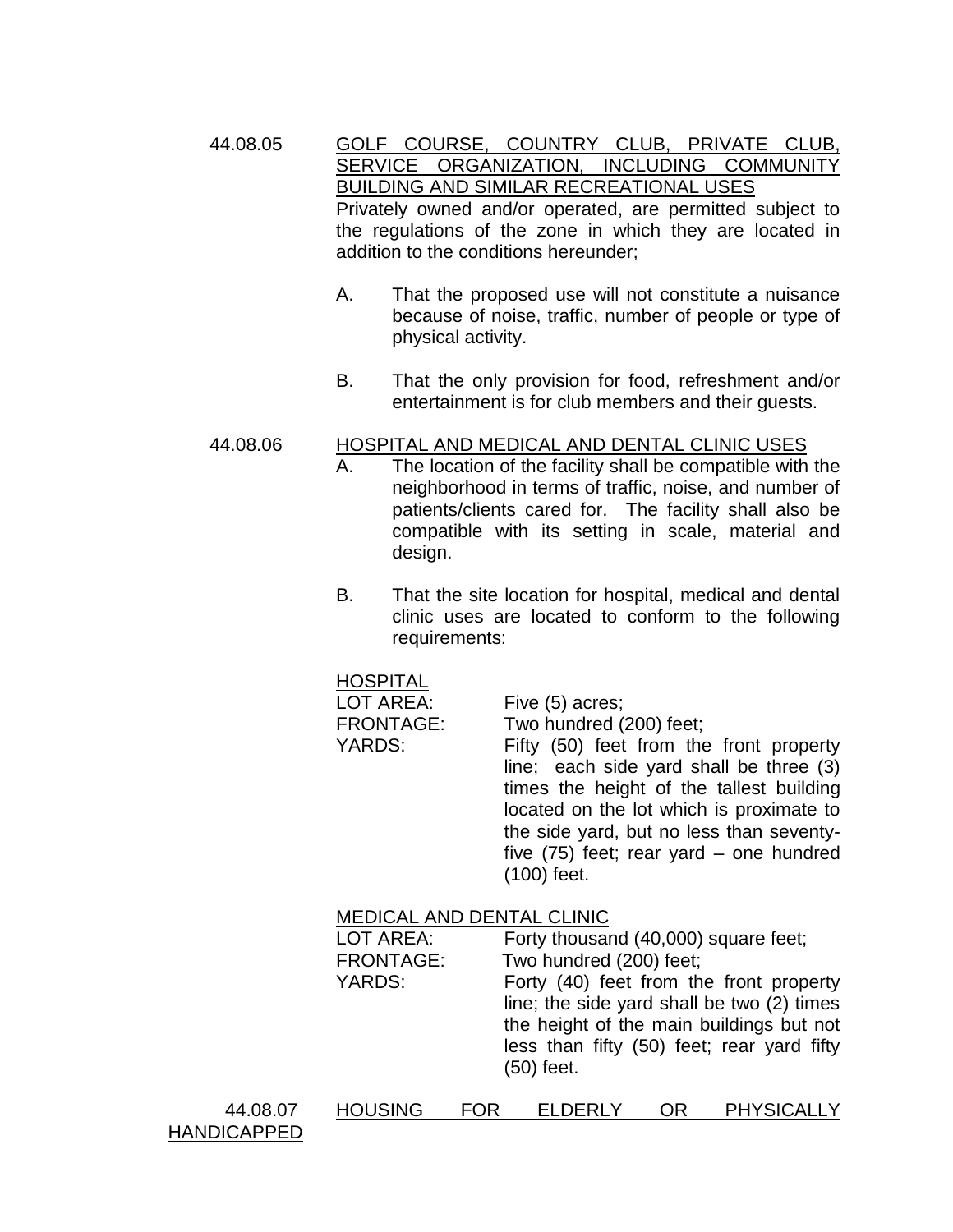#### PERSONS USES

are permitted subject to the regulations of the zone in which they are located in addition to the conditions hereunder:

- A. That the maximum density shall not exceed thirty-five (35) persons per acre:
- B. That the location for housing for elderly or physically handicapped person uses are located to conform to the following minimum requirements: YARDS: The side yard twenty (20) feet; rear yard twenty (20) feet;
- C. Storage of a stock in trade or sale of commodities on the premises shall not be permitted;
- D. That no name plate or sign shall exceed one hundred (100) square inches in area.

## 44.08.08 PROFESSIONAL AND BUSINESS OFFICE USES

A. Professional and business office uses shall be limited to accountants, architects, engineers, dentists, physicians, podiatrists, chiropractors, lawyers, real estate and insurance agents, psychologists, osteopaths, surveyors and office business machine sales/service facilities. (Amended effective 2/28/95)

# 44.08.09 NEIGHBORHOOD STORE USES

are permitted subject to the regulations of the zone in which they are located in addition to the conditions hereunder:

- A. A neighborhood store shall provide only limited convenience goods and services, such as groceries and related goods; baked goods, drugs or cosmetics; barber or beautician services; self-service laundry (which is closed between the hours of 10 PM to 7 AM); tailoring, shoe repair; tobacco or news; and accessory uses, customarily incidental thereto shall occupy no more than twenty-five (25) percent of the gross floor area of the establishment;
- B. The Commission shall find that space for such use is not available in nearby areas which are zoned for business, and that such new use or expansion of an existing use is necessary to serve the immediate neighborhood adequately with convenience goods or services; hereinabove described, giving due consideration, among other things, to the character of the neighborhood, the density of development, the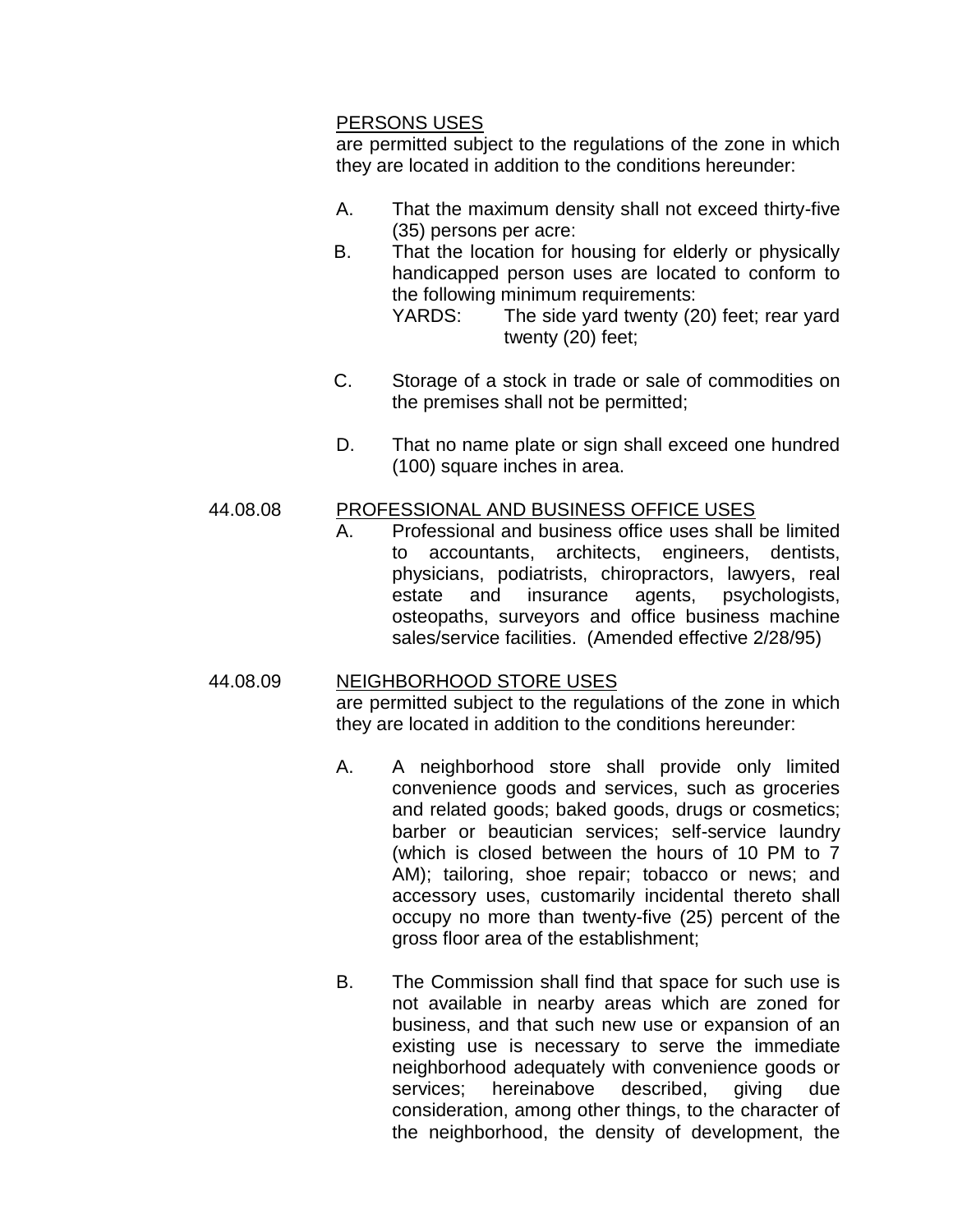shopping habits of neighborhood residents, and the availability of public and private transportation. The clustering of two or more uses of diverse types, rather than scattering of such uses, shall generally be regarded as an advantage, but the existence of a use of the same type as one which is proposed shall require a more extensive showing of necessity for the proposed use. As a general rule, clustering of uses shall not exceed ten thousand (10,000) square feet of net floor area for all uses in a cluster;

- C. The net floor area used for sales or other business purposes in any establishment (excluding space used for storage and similar purposes) shall not exceed one thousand five hundred (1,500) square feet;
- D. Business shall be conducted, including storage of goods, materials or equipment in a fully enclosed building;
- E. That no name plate or sign shall exceed one hundred (100) square inches in area;
- F. Establishment of the "drive-in" type, offering goods or services directly to customers waiting in parked vehicles shall not be permitted.

#### 44.08.10 NATURAL RESOURCE EXTRACTION A. PURPOSE OF REGULATIONS

To provide for (1) safe and orderly surface extraction of natural resources including; topsoil; peat; sand; gravel; clay; stone; ores; metals and minerals and (2) to provide a mechanism to assure the application of Code requirements related to the "Soil Erosion and Sediment Control Act" for land uses that have no actual construction involved and (3) for the reclamation, or restoring, of the land after extraction has taken place. (Note: See Sec. 10.09 Environmental Responsibility in the Zoning Code for P.A. 83-388 "Soil Erosion and Sediment Control Act.)

## B. APPROVAL REQUIRED

 No extraction shall be undertaken, unless herein specifically exempted, until approval of the Commission has been given.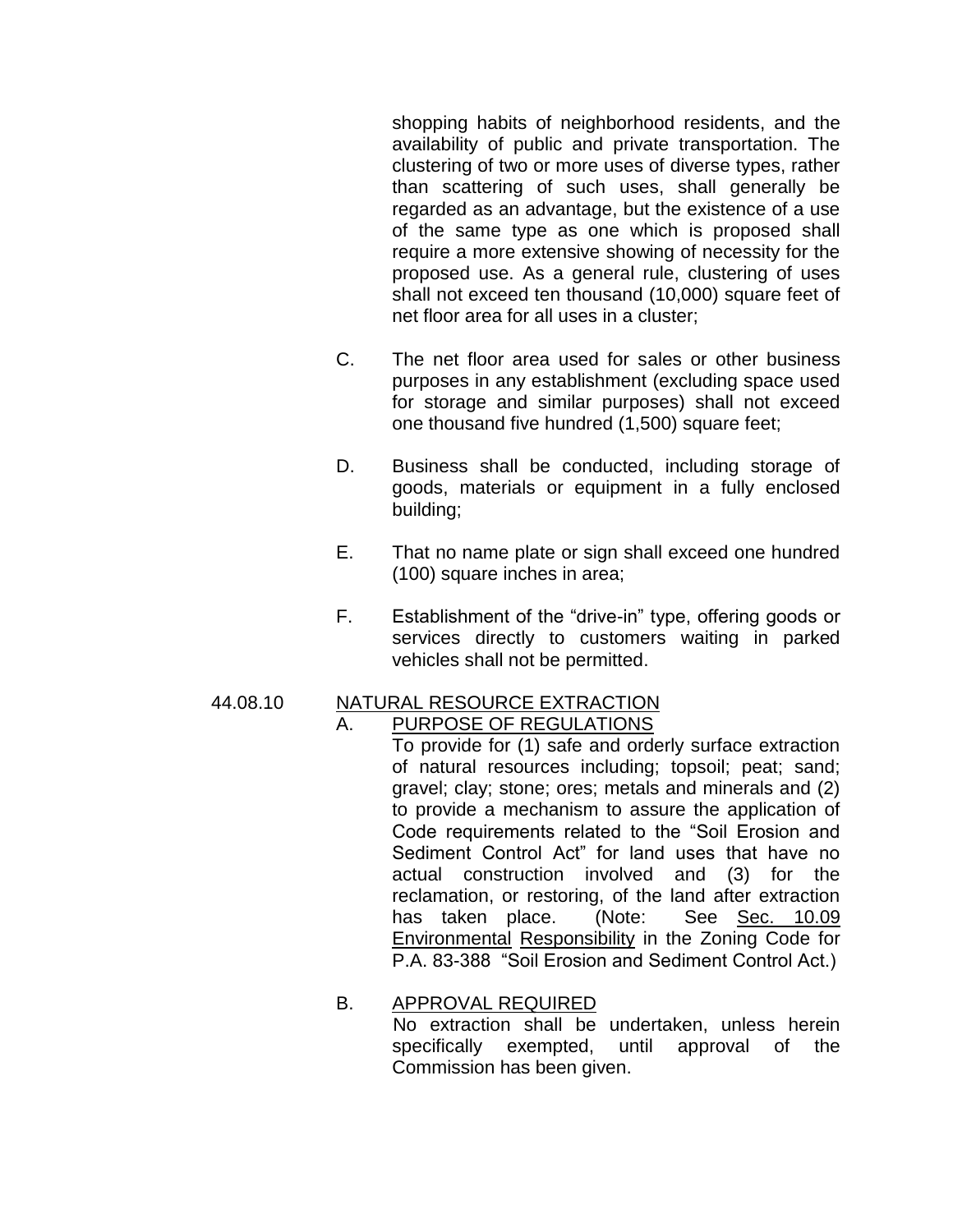C. EXCEPTIONS TO THESE REGULATIONS Activities involving the removal or extraction of surplus topsoil, peat, sand or gravel for legitimate agriculture, construction or landscaping operations need not comply with the provisions of this section.

# D. EXTRACTION LEGALLY UNDERWAY AT TIME OF THESE REGULATIONS

Operations involving natural resource removal legally in existence at the time of passage of these regulations may continue for a maximum period of one year. During that time, application for Commission approval shall be made following these regulations. Operations for which approval application is not made and received shall be in violation of this Code.

# E. PROCEDURE

The extraction proponent shall file an application to the Commission including required fee and compliance assurance. The Commission shall hold a public hearing on the application following procedures set forth in the General Statutes.

## F. APPLICATION

Twenty (20) identical copies of an application shall be submitted consisting of text and graphic material setting forth the proposal for extraction and reclamation, in terms of criteria set forth herein, for a proposed operating site. Each non-contiguous proposed operating site requires a separate application.

Graphic material shall include maps, which meet the specifications of Section 55 Site Plan Approval Requirements of this Code and other information required in these regulations. The site shall be shown on the City's map titled, "Topography Map of the City of Middletown, CT Showing Drainage Systems and Inland Wetlands Superimposed" at the scale of 1" = 100', date of photography April 17, 1980, or a later revision.

If necessary, the contours shown in the City Map shall be corrected to reflect the current status from a field survey made by a CT registered land surveyor. The property boundary shall be drawn to the accuracy of Class A-2 as recommended by the Connecticut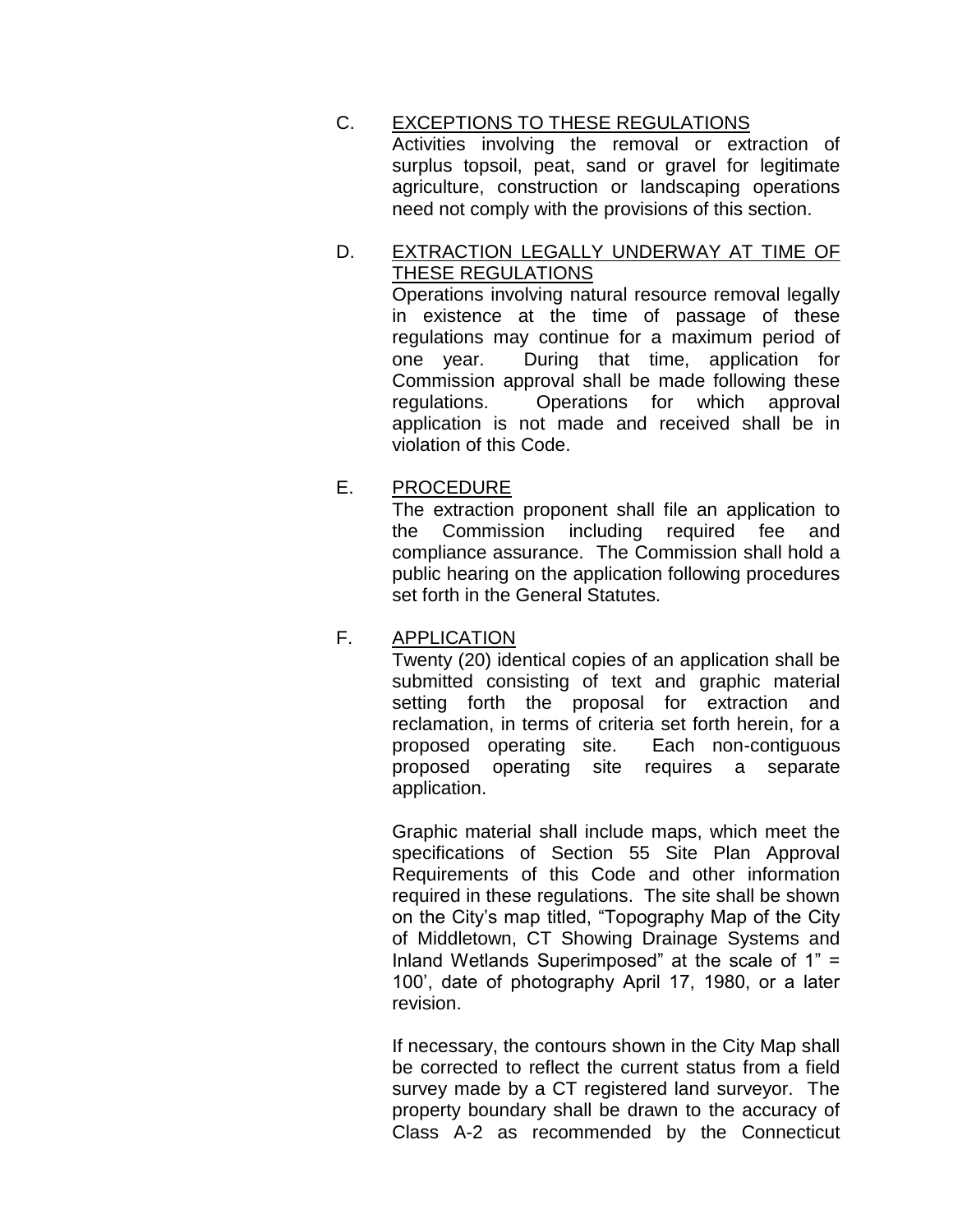Association of Land Surveyors, Inc. as stated in that organization's most recent publication.

Photographs may be included, both vertical and oblique, annotated to show significant information.

The graphic presentation shall clearly show the conditions which exist at the time of an application including water course and impoundments, roads, buildings, wells, and construction, utility lines and right-of-ways and areas intended to be disturbed outlined in acre units. The proposal for reclamation, or restoring of, and land after extraction has taken place shall be clearly shown. Information may be shown on separate maps for clarity, if necessary.

The ownership of all parcels proposed to be involved in extraction and the ownership of all contiguous parcels shall be shown.

## G. CRITERIA DURING EXTRACTION

- (a) At no time shall resource removal take place nearer than fifty (50) feet to a street line or a perimeter property line except where the existing grade is above the grade of the abutting street or property.
- (b) No physical damage shall be inflicted to adjacent public or private property.
- (c) Proper drainage shall be maintained throughout the project area during the entire operation.
- (d) Excavations of more than six feet in depth within a 1,000 foot distance of a residence shall be fenced with woven wire or similar material not less than four (4) feet high.
- (e) Roads, storage areas and yards within 500 feet of a residence or public street shall be paved, treated or watered so as to minimize dust. Access routes over public streets to excavation areas shall be selected to minimize intrusion into residential neighborhoods.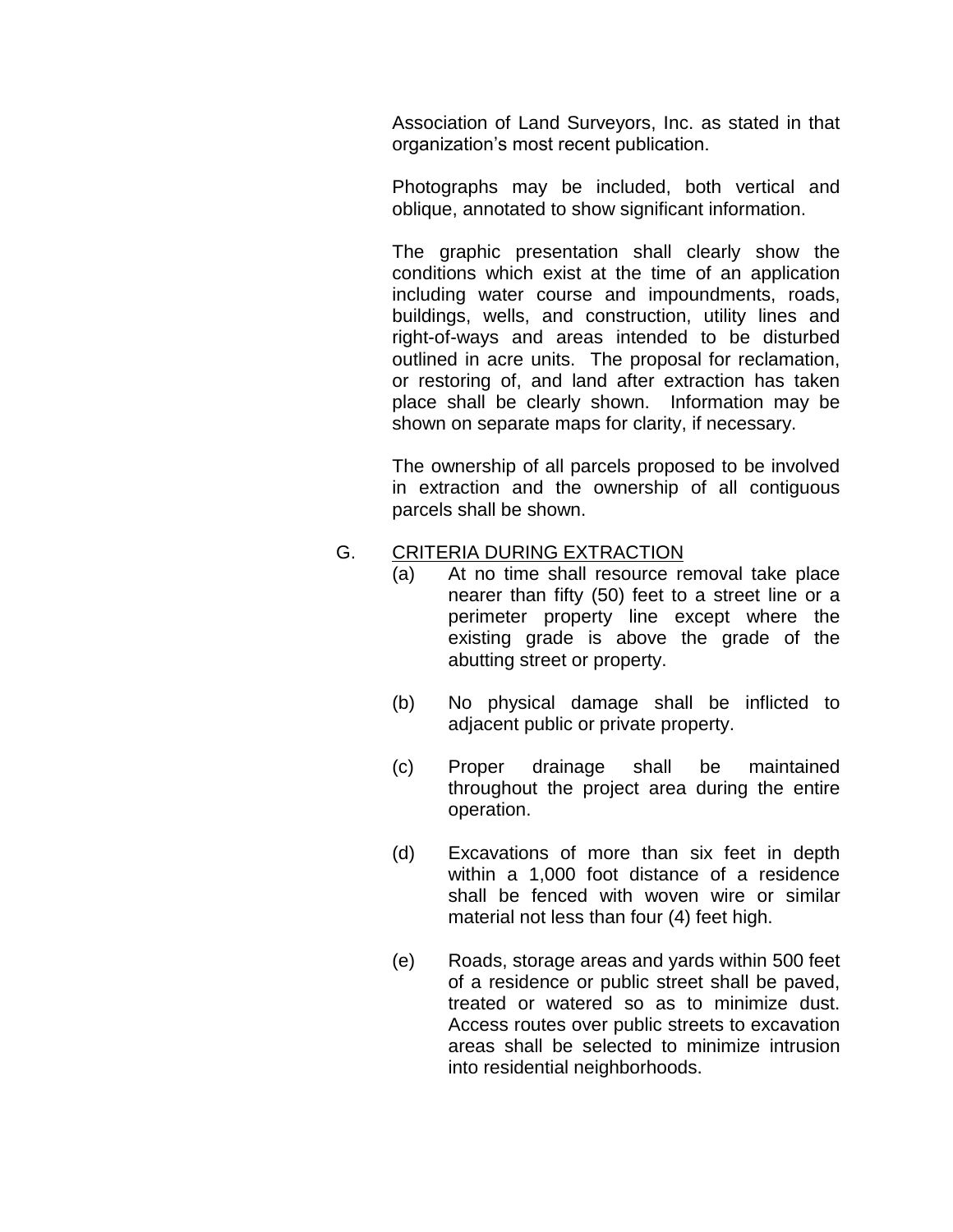- (f) Equipment used in an extraction area shall be maintained and operated in such a manner as to minimize noise, vibration, smoke and dust.
- (g) No waste products or process residues from an extraction area shall be disposed of in any stream or other natural drainage system without proper approved treatment.
- (h) Overburden shall be stockpiled in rows or concentrated piles and stabilized in an acceptable manner so that it does not become a source of dust beyond the applicant's property.
- (i) No overhanging banks shall be created during the extraction process.
- (j) No stone crusher or other machinery not required for actual extraction shall be used except in an Industrial Zone.

# H. CRITERTIA FOR RECLAMATION

Disturbed areas shall be reworked and graded to a rolling topography with no slope greater than two feet horizontally to one foot vertically and conditioned to make suitable for productive use including forestry, grazing, cropping, wildlife, recreation and building sites according to an approved reclamation plan which shall include placement of vegetation species as practical as determined with the aid of the Soil Conservation Service.

 The process of reclamation shall proceed concurrently where feasible or immediately following the completion of the extraction activity in an orderly manner.

## I. COMPLIANCE ASSURANCE

Approval shall not become effective until the applicant has provided a surety bond of \$5,000 for each acre, or portion of an acre, of land to be disturbed by extraction or storage of soil or rock material. This bond shall be issued by a company located in Connecticut. The bond shall guarantee to the City of Middletown, as determined by the Commission that upon termination of the extraction operation the surface of land shall be restored in conformity with the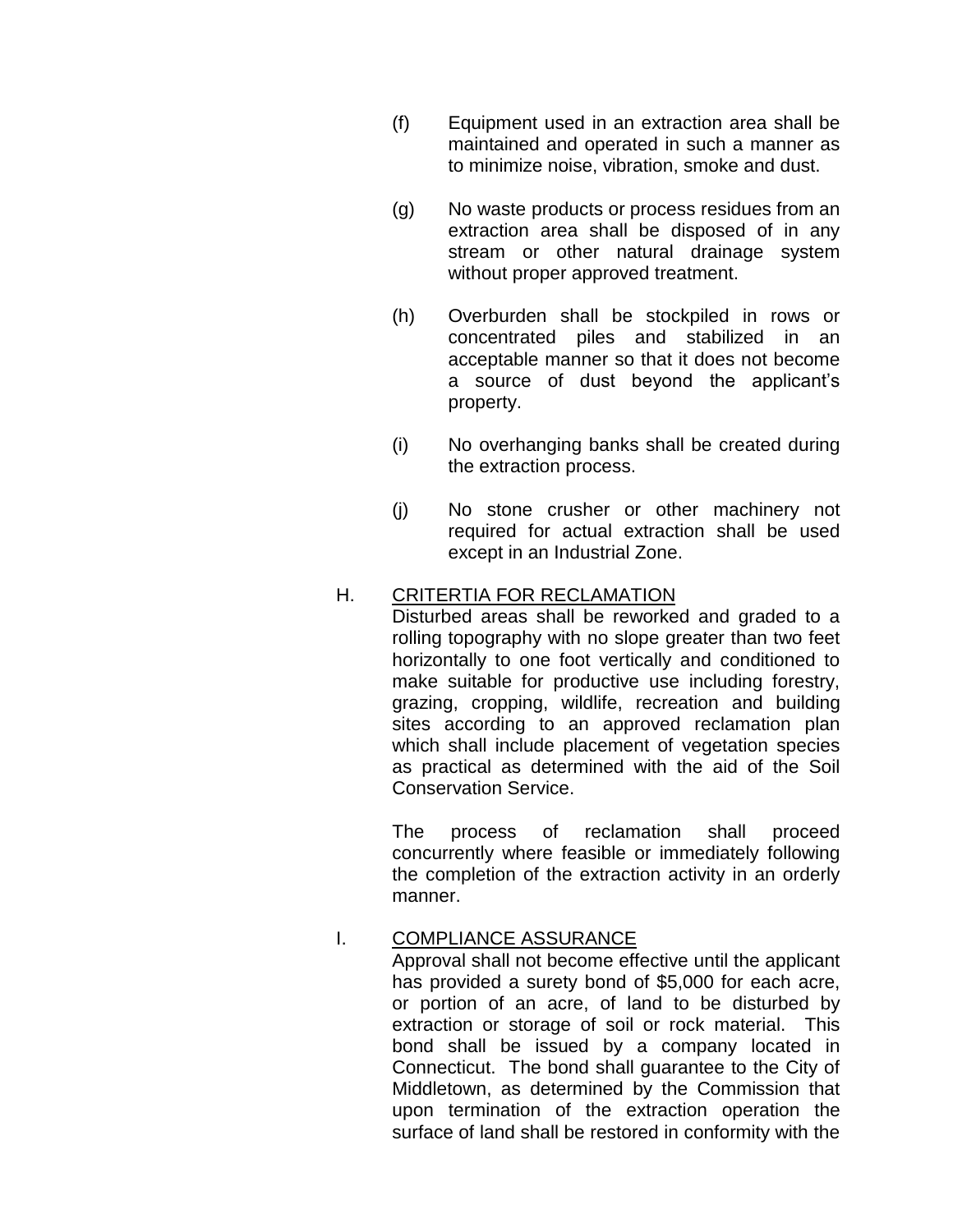approved reclamation plan. Upon such satisfactory reclamation, as approved by the Commission, the bond shall be released to the applicant.

 Any required report or the extension of a project approval period shall include assurance that any required bond is still in effect. The insurance company shall notify the City of Middletown in the event a surety bond is terminated for any reason other than Commission approval.

## J. BASIS FOR APPROVAL OR DENIAL OF APPLICATION

The Commission may approve an application upon finding that: (a) the requirements of the regulations set forth herein will not be violated by the proposed operation: (b) the applicant shall correct any and all violations and incomplete work remaining from any prior authorized activities.

 In its evaluation of an application, the Commission may consult with persons and/or agencies with specialized knowledge or authority in the field of natural resource removal and the restoration, reclaiming the reuse of area disturbed by such removal.

#### K. APPROVAL TIME PERIOD

- (a) Approval for extraction of natural resources may be granted for a length of time not to exceed two years.
- (b) Upon application of the petitioner extension of an approval period may be granted for one additional time period, equal to the original, without a complete new application by the petitioner.

# L. APPLICATION FEE

Application fee shall be \$100.00 multiplied by the number of acres, to the nearest whole acre, proposed to be disturbed by extraction or storage of soil or rock material as established for Compliance Assurance for up to ten (10) acres. The fee for areas beyond ten acres shall be \$50.00 per acre up to twenty acres. The fee for more than twenty (20) acres shall be \$25.00 per acre.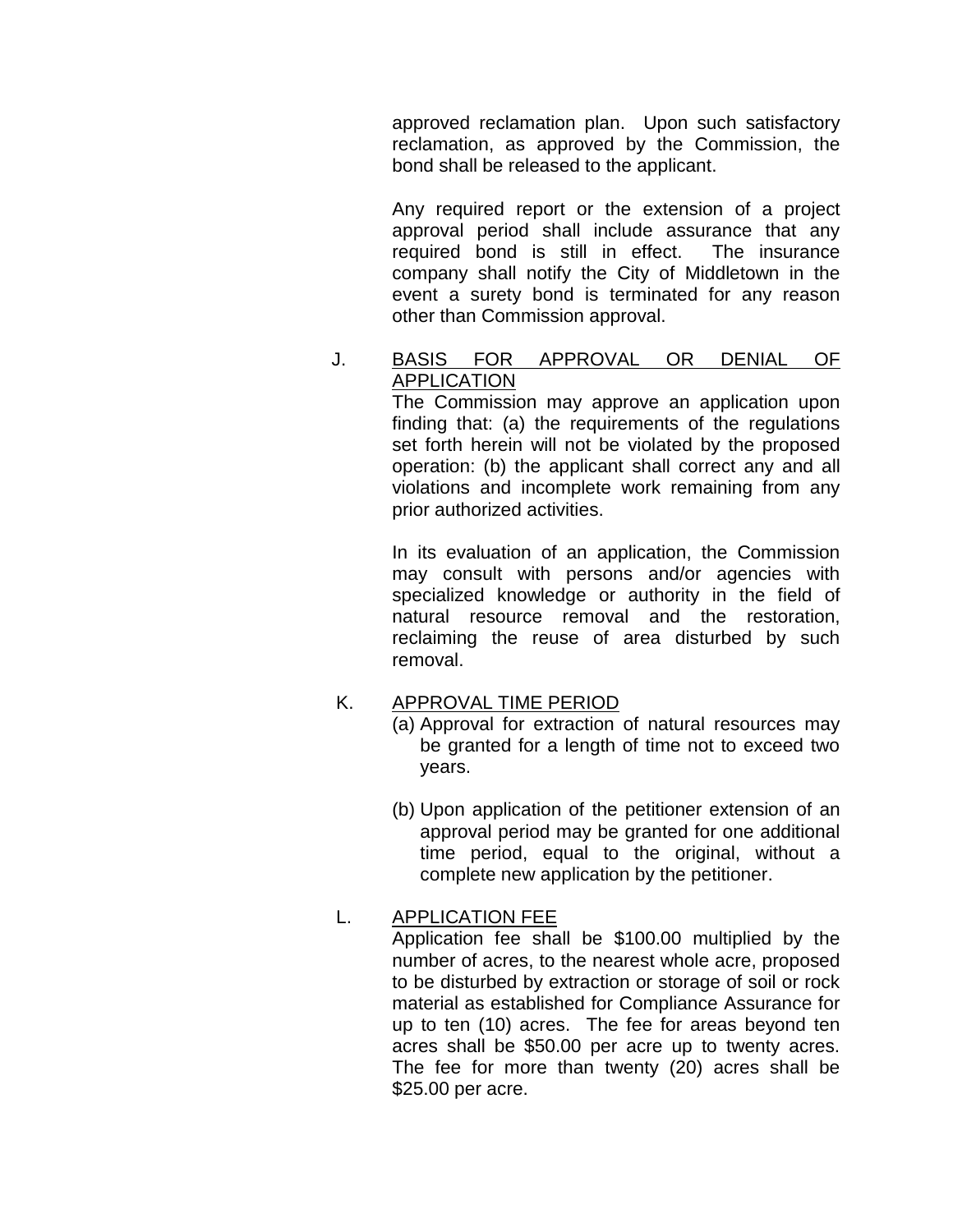The application fee shall be for the time approval period established and each application or extension shall require a separate fee.

#### 44.08.11 PUBLIC UTILITY BUILDINGS AND STRUCTURES

- A. The proposed facility is needed to provide service to the public.
- B. The facility and its accessory elements shall be sited in accordance with the regulations of the zone in which it is located or as modified to minimize any adverse impact on the existing community in which the facility is proposed to be located.
- C. Facilities included in the Public Utility Buildings and Structures category include: buildings for housing of switching equipment; parking and enclosures for service vehicles; indoor and outdoor storage areas for equipment and material; buildings for personnel offices related to the utility services being provided by the installation and related off-street parking.

The above use is permitted in all zones as a Special Exception Use in Item 60.02.11. (Effective 1/25/89)

- 44.08.12 DRIVE-UP FACILITIES Drive up banks and car wash facilities require offstreet approach lane of 200 feet for each teller window or wash stand not to conflict with parking spaces.
- 44.08.12A DRIVE-THROUGH BUSINESSES Drive-through businesses shall be permitted by special permit in every zone only if each of the following conditions are satisfied:
	- (1) There shall be an off-street approach lane of 200 feet for drive-through facilities which shall not conflict with parking spaces;
	- (2) There shall be adequate internal and external traffic circulation in order to promote traffic safety. In determining the adequacy of the circulation, the Commission may consider the number of curb cuts and the orderly flow of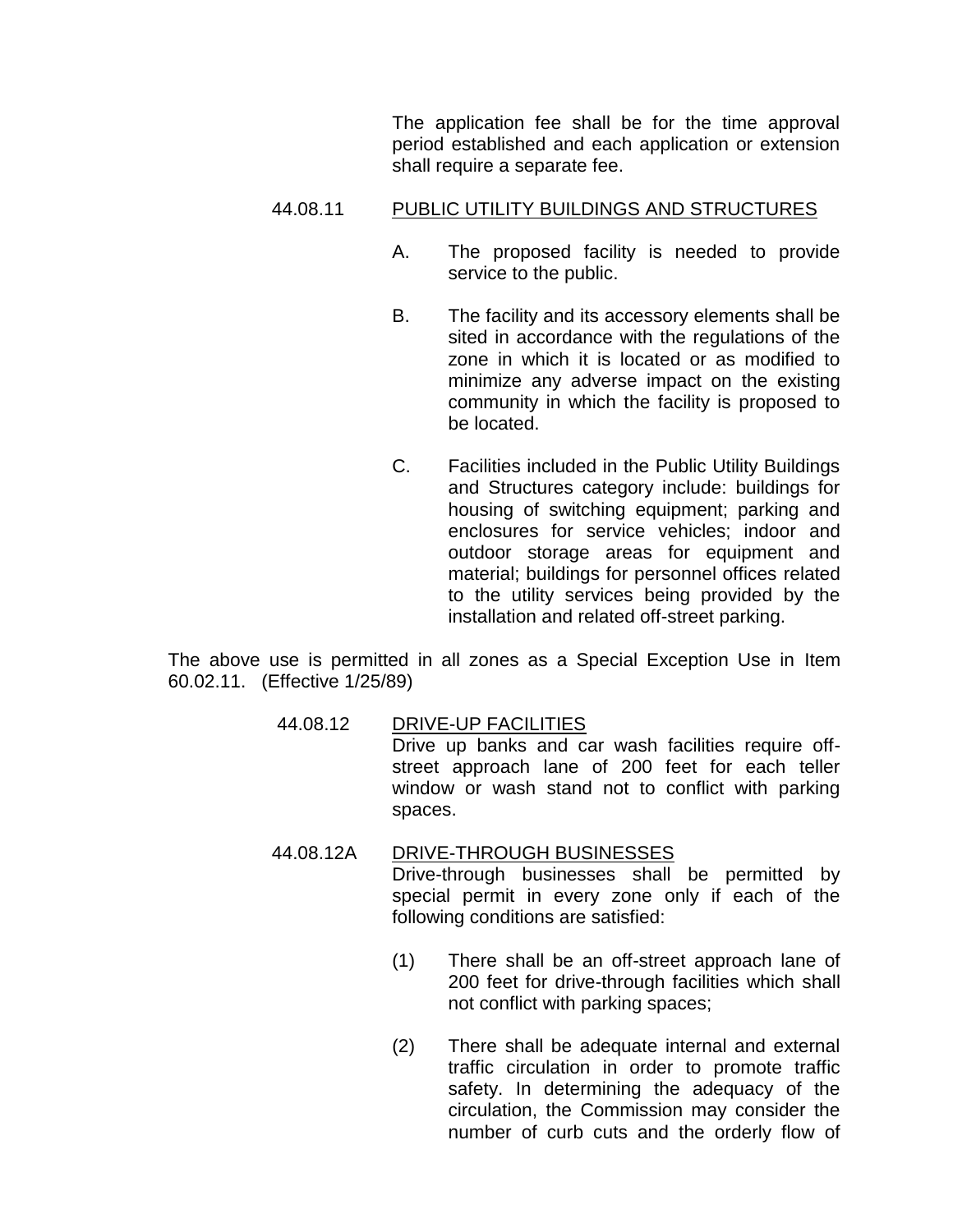traffic entering and exiting the site. With respect to corner lots, the exit of the site shall be located on the less busy or secondary street and at least 100 feet from the intersection. If the lot has frontage only on one street then the applicant shall make road improvements, as deemed necessary by the Commission, to promote the safe exiting of vehicles; and

- (3) Minimum lot area: one acre;
- (4) Minimum lot width: 150 feet
- (5) The site plan shall contain suitable landscaping which shall include maintenance of a suitably landscaped area between the drive-through business and any contiguous lot in a residential zone.

(Section added effective 3/15/2003)

#### 44.08.13 GASOLINE FILLING STATIONS

- 1. The location of a gasoline filling station shall be subject to the approval of the Planning and Zoning Commission and the use of said gas filling station is limited to the retail sale of motor fuels, lubricants and other motor vehicle supplies and parts. The permitted use is further limited to minor repairs and service activities, excluding body and fender work and repairs or limited repairs as specified in Section 14-51, Chapter 246 of the General Statutes. Accessory parking and storage of motor vehicles is hereinafter limited.
- 2. No more than one motor vehicle for every 1,000 square feet of lot area shall be stored outside at any time, and there shall be no outdoor storage of partially dismantled or wrecked motor vehicles. The Planning and Zoning Commission may also limit the amount of overnight parking and require suitable fencing to protect surrounding properties.
- 3. The site of a gasoline filling station shall have frontage of at least 150 feet on a public street and shall have a depth of at least 100 feet,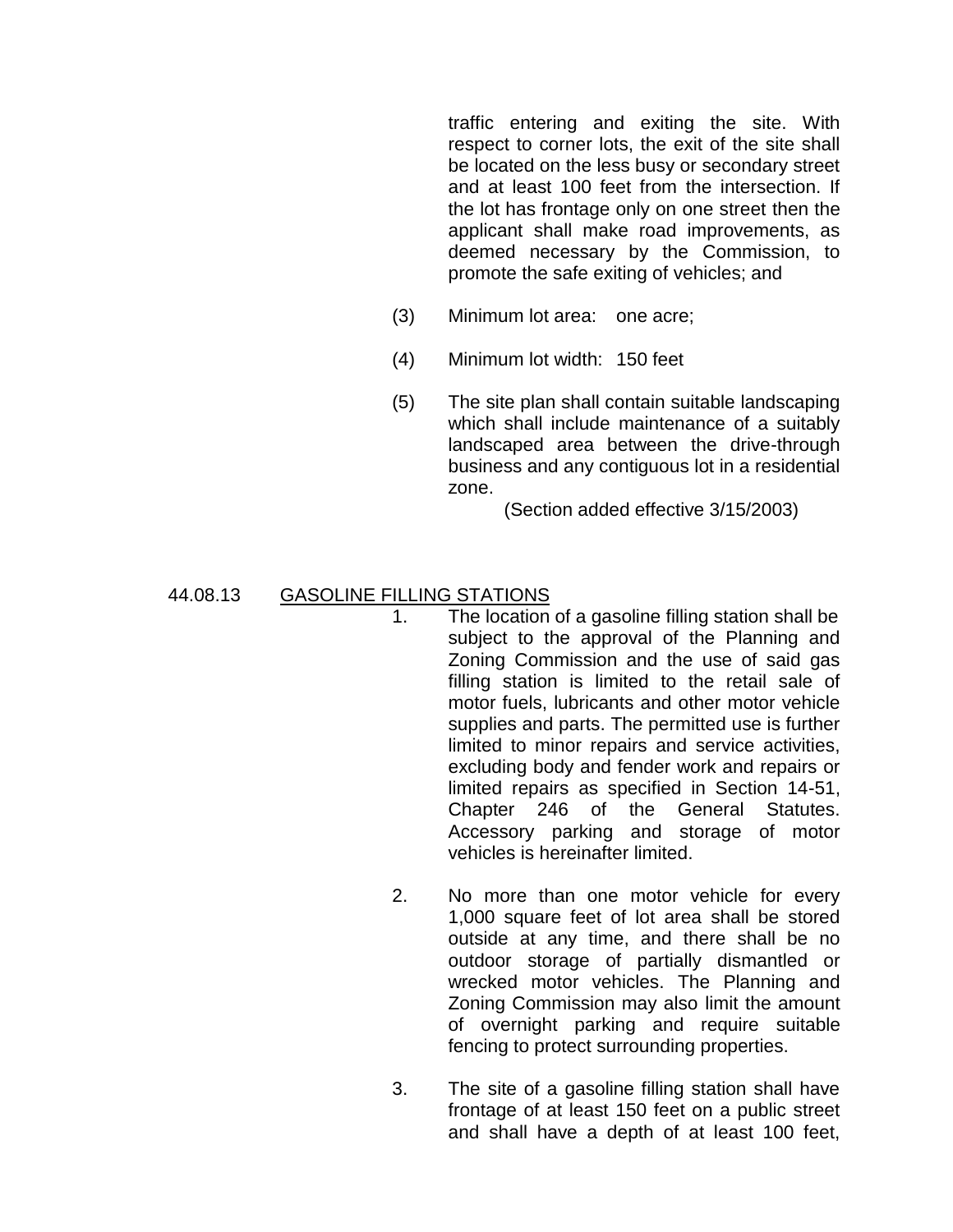except where larger dimensions are set forth for the particular zone the proposed site is located in. Gasoline filling stations designed to serve trucks larger than five ton capacity shall have a lot width of at least 300 feet.

- 4. Fuel pumps shall be set back from the street line at least 25 feet. All other buildings and structures, except underground storage tanks, shall be set back at least 45 feet from the street line, ten feet from each side line, and 20 feet from the rear lot line, unless larger front or side yards are required in the particular zone the proposed site is located in. All buildings and structures shall be set back at least 50 feet from the side lot line of a contiguous lot in a residential zone. A suitably landscaped area at least 10 feet wide or 6 feet high, stockade type wooden fence, with finished side facing any residential zone shall be maintained between a ga lot in a residential zone. Such landscaping or fencing shall not be located closer than 10 feet to the street line. Maximum building coverage shall be limited to 50% of the site area.
- 5. There shall be not more than one driveway for each 50 feet of street frontage. Such driveways shall not be more than 35 feet wide, and not less than 20 feet wide at the curb line; shall be no closer together than 15 feet at the curb line and shall be at least 20 feet from any intersection of public streets. All driveways, parking or standing areas shall be permanently improved with a paved surface.
- 6. Storage tanks for gasoline or other motor vehicle fuels shall be located underground in compliance with pertinent local and State codes and regulations.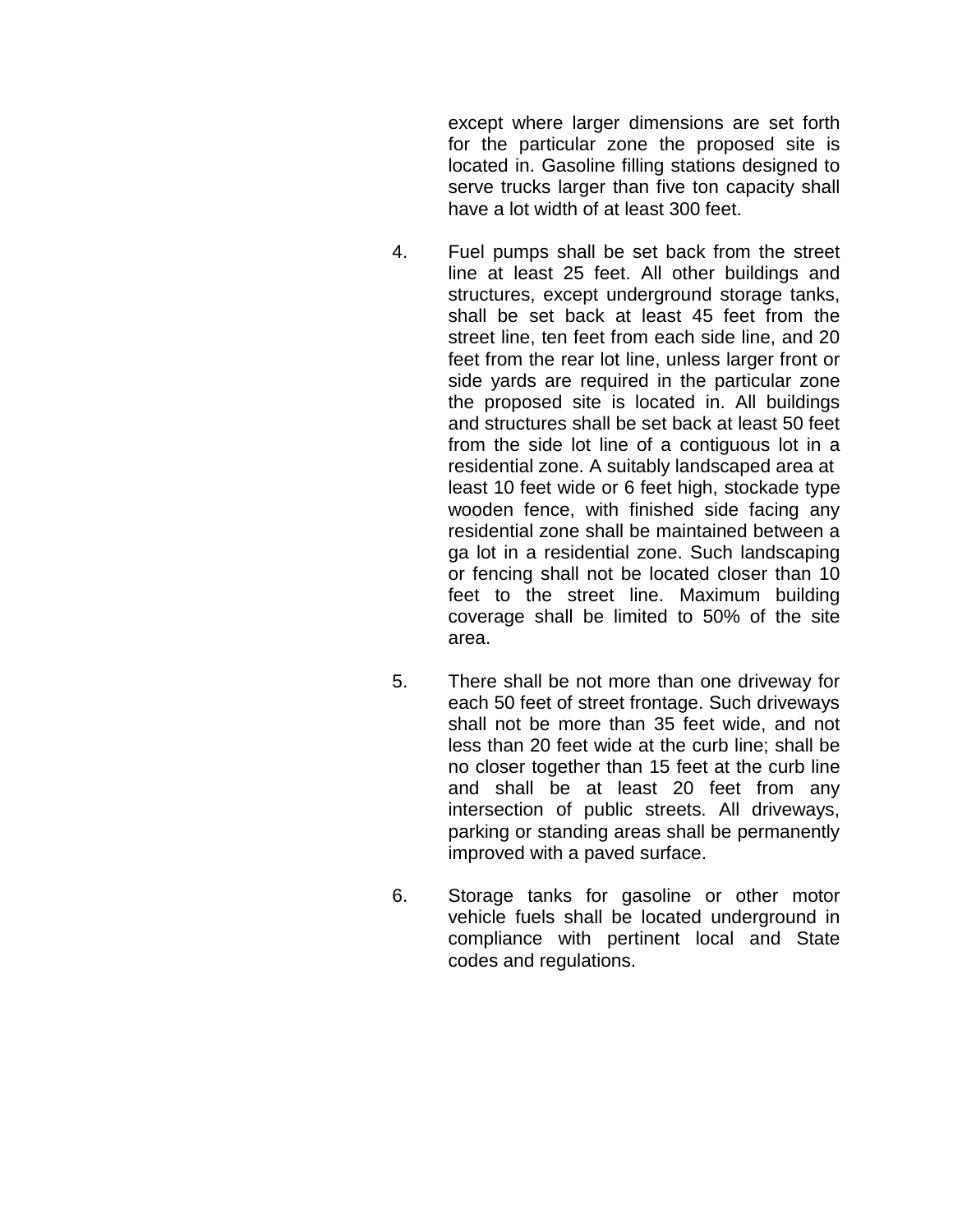7. A gasoline filling station shall be no closer than 500 feet from any building or place of public assembly such as a church, hospital, library, school, community house, playground or theater, provided, however, that this standard shall not apply if the gasoline station shall have been established prior to any such place of assembly.

> No gasoline filling station shall be erected near any building or premises used for such purposes on any part of any lot used or proposed to be used for the within stated purposes. There shall be no outdoor display of motor vehicle accessories, tires, or any other merchandise, except that motor oil for servicing motor vehicles on the premises may be displayed on racks, designed therefore, immediately adjacent to the

> service station building or the filling pumps. There shall be no dumping of waste materials, such as grease or oil, except in a closed underground receptacle at a place and of a designed approved by the Planning and Zoning Commission. Debris and trash shall be deposited in receptacles maintained therefore.

- 8. There shall be no residence or sleeping quarters maintained in any gasoline filling station.
- 9. The use of pennants, streamers or other moving eye-catching devices shall be prohibited except in the cases of the opening of a new station, the reopening of a station that has been closed for a period of thirty days or more, or a change in a station's major dealer or supplier, and then only for a period not to exceed 30 days and after issuance of a permit by the Zoning Enforcement Officer. The sign provisions of Section 48 shall apply except that small credit card, direction, telephone or similar public convenience signs shall not count towards the permitted sign area.
- 10. As an accessory use the limited sale of retail,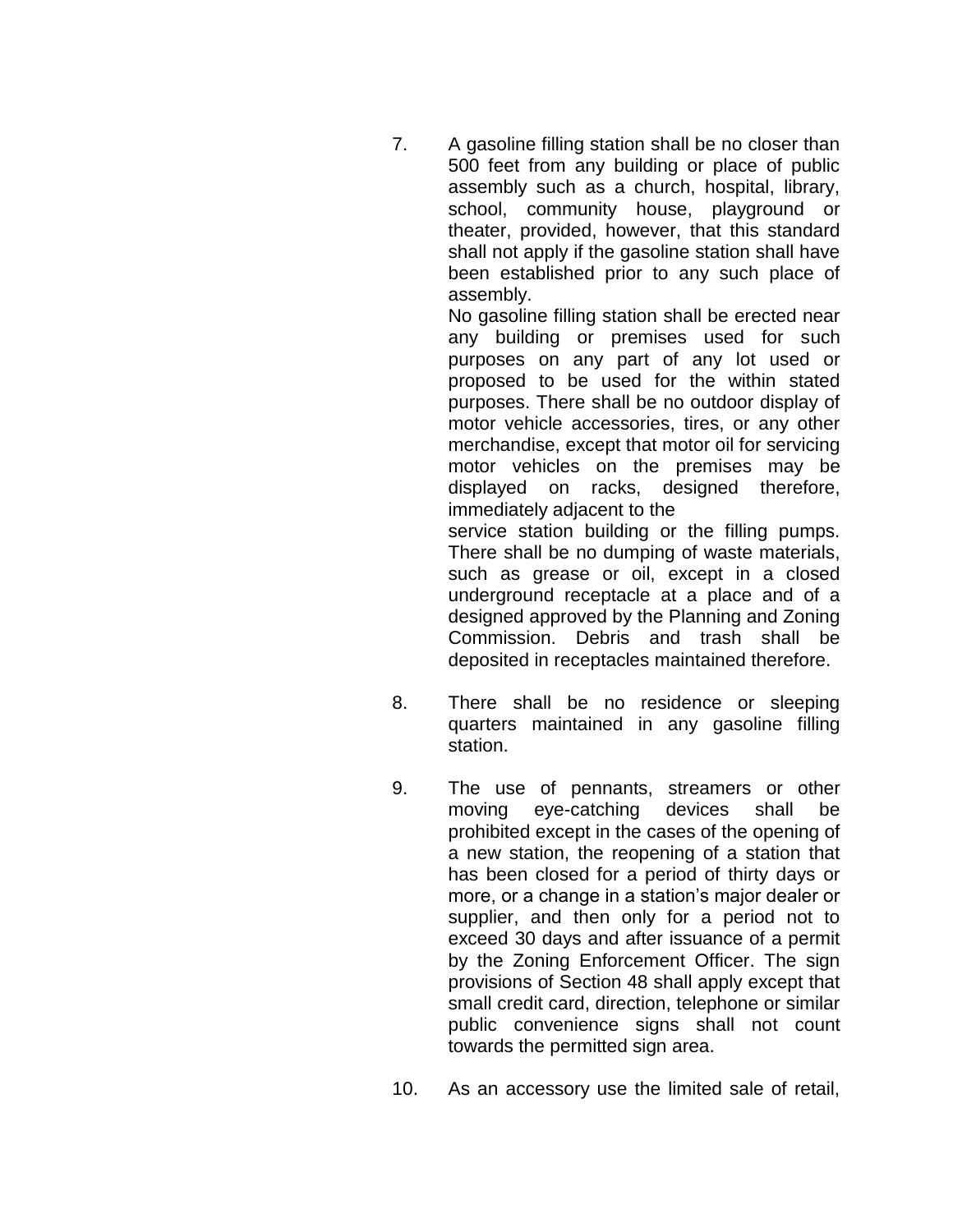convenience items shall be permitted at a gasoline filling station, subject to the following conditions:

- a. All foods sold shall be pre-packaged and there shall be no food preparation on-site, with the exception of beverages, which may be prepared subject to the approval of the Health Department.
- b. As an accessory use, a maximum of 500 square feet of space may be utilized for the display of retail merchandise within the station and retail. convenience merchandise shall not be displayed or advertised outside the filling station building.
- c. A minimum of three accessory parking spaces shall also be provided. Said spaces shall be in addition to the pump areas and shall be for the convenience of patrons.
- 11. As an accessory use to a gasoline filling station, an unattended car wash shall be permitted, subject to approval of a Special Exception by the Planning and Zoning Commission and to the following conditions and standards:
	- a. The car wash shall be limited to one bay with a maximum of four coin-operated vacuums.
	- b. The car wash shall be equipped to recycle water to minimize the use of water and equipped with water treatment facilities.
	- c. All wastewater, after treatment, shall be discharged into a sanitary sewer system.
	- d. The property shall have a water supply sufficient to support the car wash.
	- e. There shall be sufficient unmarked stacking or queuing spaces in front of the entrance of the carwash facility, which do not interfere with onsite traffic flow. There shall be a sufficient length

of driveway space between the car wash exit and any point of internal traffic circulation on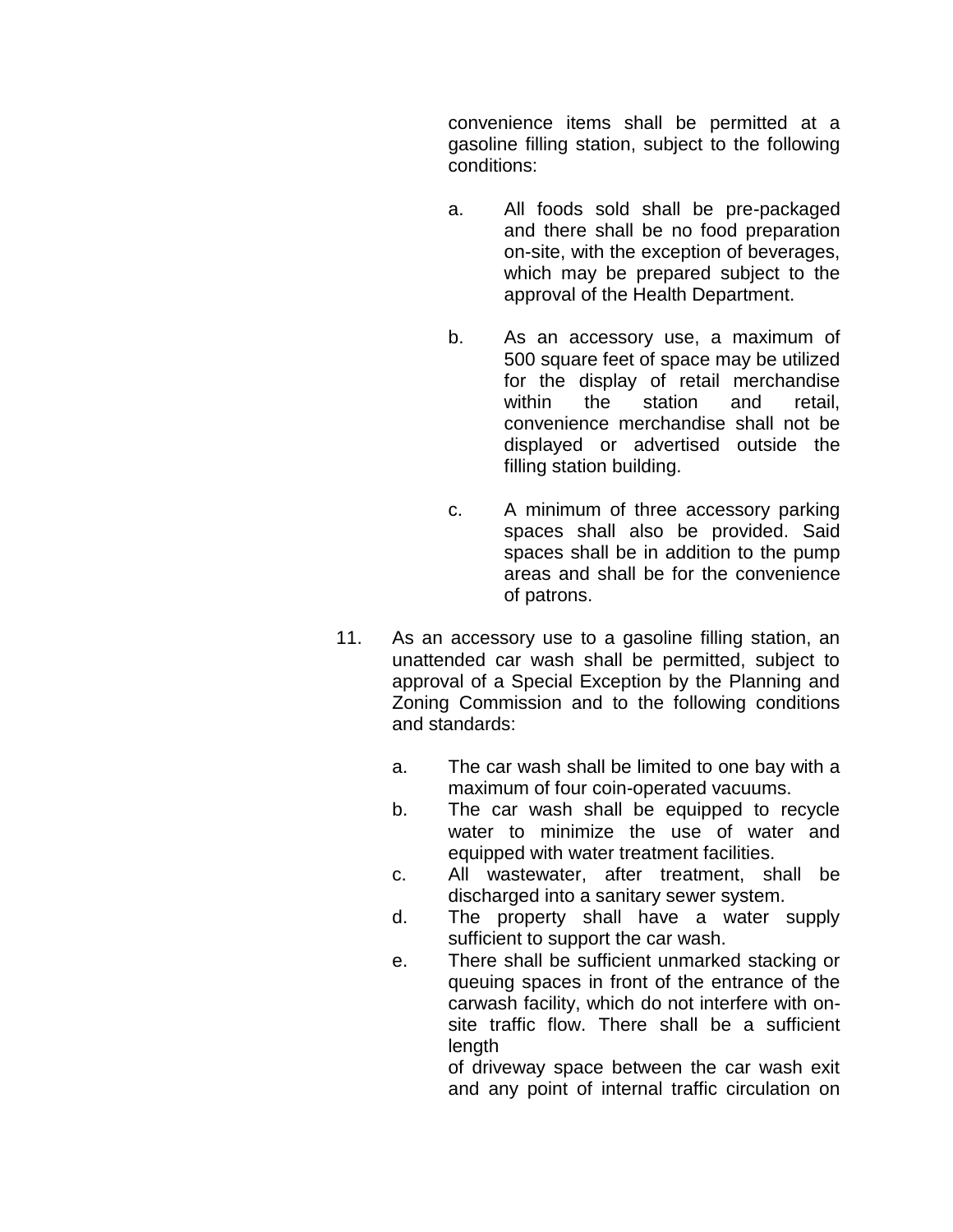the premises.

- c. All wastewater, after treatment, shall be discharged into a sanitary sewer system.
- d. The property shall have a water supply sufficient to support the car wash.
- e. There shall be sufficient unmarked stacking or queuing spaces in front of the entrance of the carwash facility, which do not interfere with onsite traffic flow. There shall be a sufficient length

of driveway space between the car wash exit and any point of internal traffic circulation on the premises.

- f. The car wash shall be equipped with a drain system in the car wash exit driveway to maximize capture of water drip off from washed vehicles.
- g. The applicant shall demonstrate to the satisfaction of the Commission that lighting, buffer areas, noise levels, environmental controls including waste water recycling, sludge and sediment handling, and internal vehicular circulation shall be adequately provided for and/or controlled, and that there are no adverse traffic impacts on public roads, to ensure conformance with the standards applicable to special exception uses. (Section amended effective 3/1/98)

## 44.08.14 PERMANENT YEAR ROUND FARM MARKETS may be approved by the Commission provided they meet all of the following conditions:

- 1) The market shall be on the premises of, and accessory to, an active farm of at least 20 acres, which abuts a state highway.
- 2) At least 50% of the products sold each year, based on gross dollar sales, shall be grown or produced on the premises where the market is located or elsewhere in Middletown or immediately surrounding areas except in case of weather conditions due to an act of god.
- 3) Products and services which may be sold shall include dairy and food products primarily from products grown or produced on the premises or elsewhere in Middletown or immediately surrounding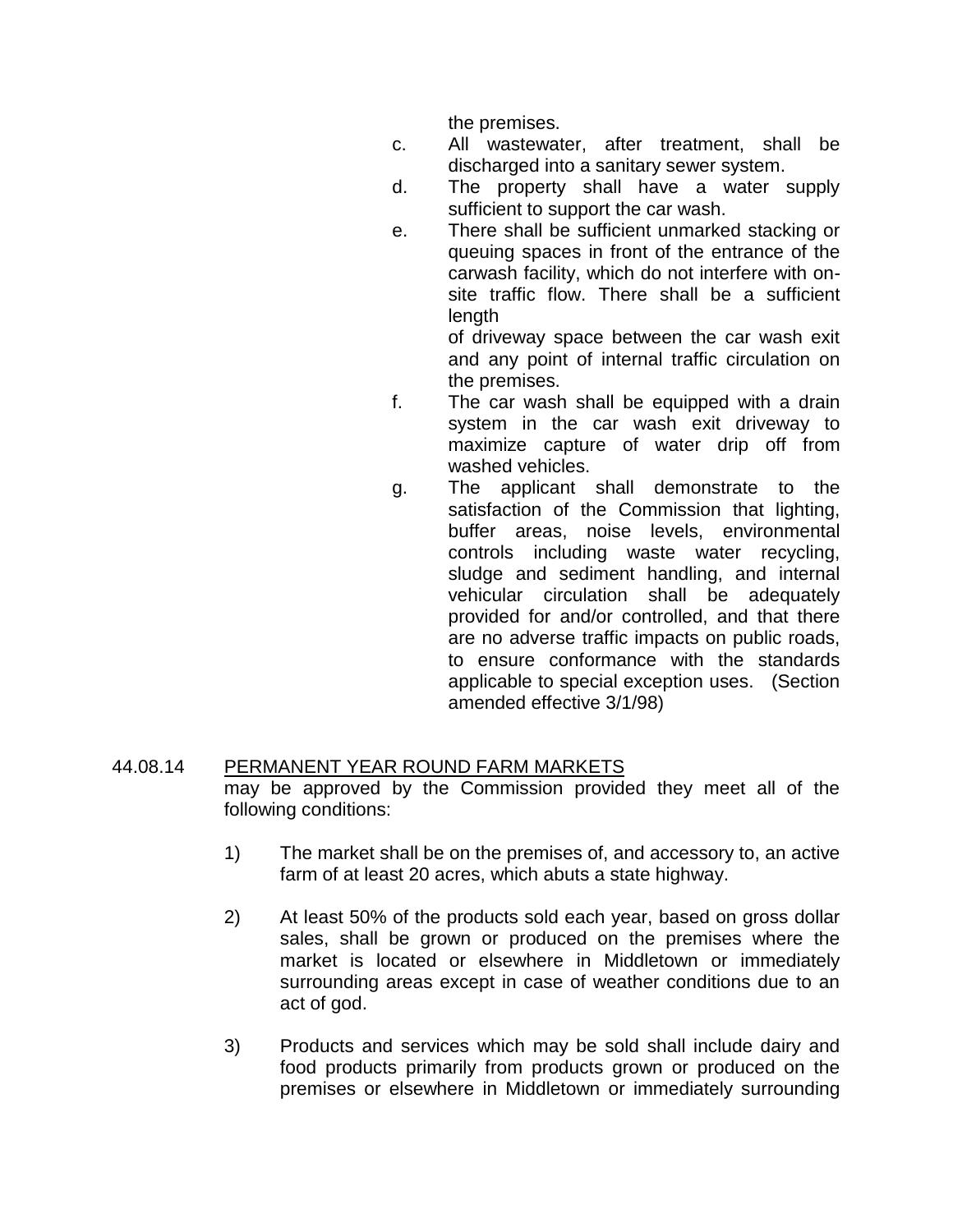areas; farm bakery products; coffee service station, cider, juices and soda; vegetables, fruits; flowers; seasonal farm products (such as honey, maple syrup, jams, dried fruits and candy); seasonal crafts (such as wreaths, baskets, ornaments, flower pots); pick your own vegetables and fruits; pre-cut Christmas trees, and horticultural supplies.

- 4) Accessory uses shall include greenhouses, hay rides, farm animal petting zoo, and farm and craft related seminars.
- 5) Buildings shall meet yard requirements of the zone.
- 6) Adequate off street parking shall be provided but in no event less than one (1) space for each 300 square feet of gross building area of the market.
- 7) The market shall be located either within an existing farm structure or a separate rural, farm-like structure compatible with the neighborhood.

(Section adopted effective 6/1/01)

#### 44.08.15 ELEEMOSYNARY AND PHILANTHROPIC INSTITUTIONS, subject to the following minimum area, frontage and setback requirements:

- A. Total Area: 25,000 square feet
- B. Frontage: 150 feet
- C. Yards: 35 feet from the front property line;

Each side yard shall be two (2) times the height of the tallest institutional building located on the lot, which is proximate to the side yard and the rear yard shall be forty (40) feet.

#### 44.08.16 JUNKYARDS AND BUILDING MATERIALS SALVAGE YARDS, subject to the following regulations:

- A. Shall be located on a site not less than one (1) acre;
- B. Be enclosed by wall of brick, stone or other suitable material as determined by the Board, not less than eight (8) feet in height.
- C. The front wall shall be located on the building line but not less than twenty-five (25) feet from the front lot line;
- D. The front yard shall be open and unobstructed except for the off-street parking of private automobiles only.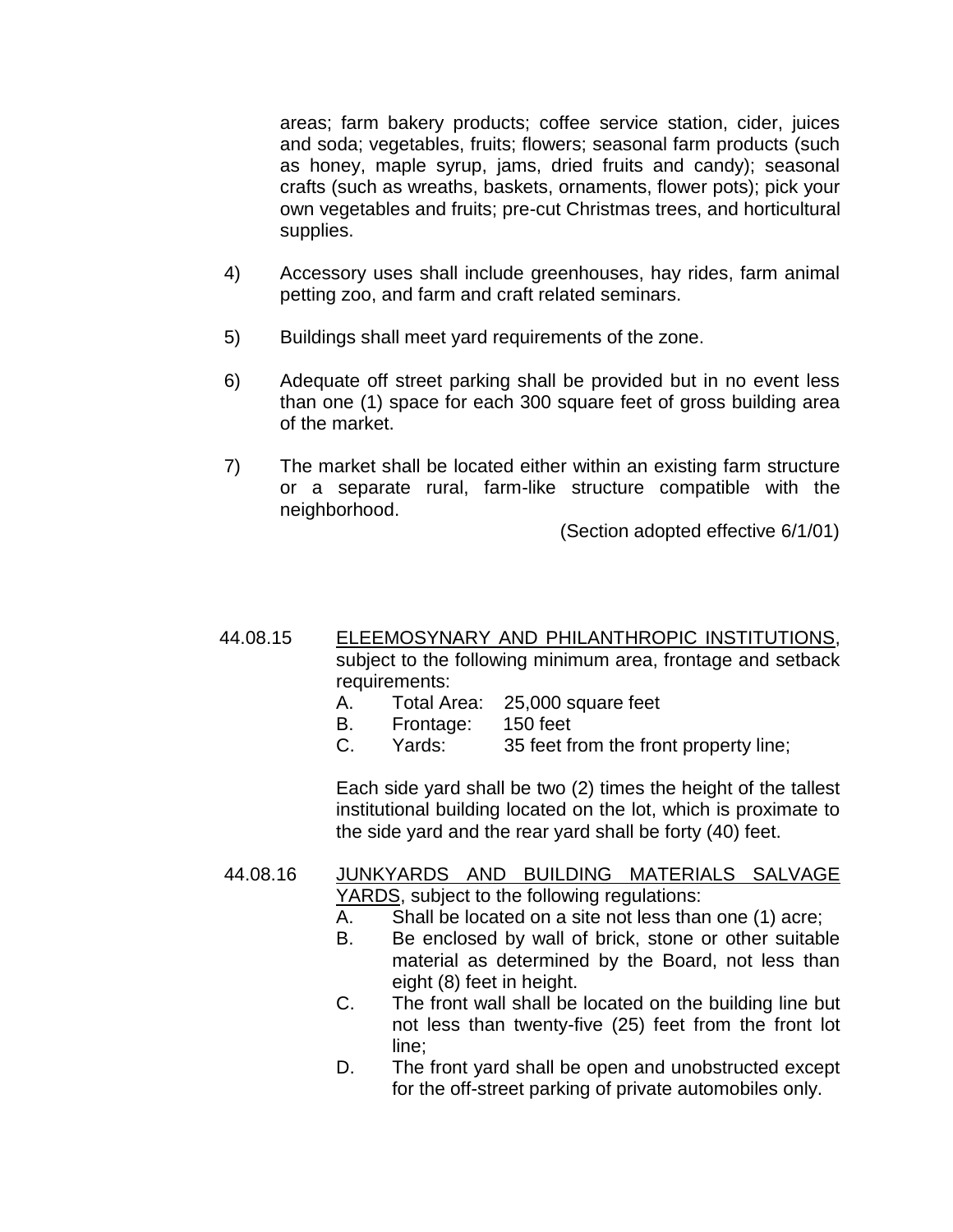44.08.17 MOTEL, TOURIST COURT AND AUTO LODGE, subject to the following regulations:

- A. Not more than twenty-five (25) percent of the net area of the lot may be covered by buildings.
- B. All parking areas and driveways shall be paved with concrete or asphaltic surfacing;
- C. Shall not have dwelling units closer to the highway right-of-way than fifty (50) feet;
- D. Shall not permit more than ten (10) percent permanent occupancy;
- E. Shall comply with all area and yard requirements prescribed for such uses in the zone in which located;
- F. No vehicular entrance to, or exit from any motel, or motor hotel, wherever such may be located, shall be within two hundred (200) feet along streets from any school, public playground, church, hospital, library or institution for dependents or for children, except where such property is in another block or another street which the premises in question do not abut;
- G. All areas not used for access, parking, circulation, buildings and services shall be completely and permanently landscaped and the entire site maintained in good condition;
- H. Any enlargement or extension to any existing motel or motor hotel shall require application for a Zoning Certificate, as if it were a new establishment.
- 44.08.18 READY-MIXED CONCRETE PLANT, subject to the following regulations:
	- A. Shall be located on a site not less than one (1) acre;
	- B. The plant shall not be located less than two hundred (200) feet from a residential use nor less than one hundred (100) feet from any other uses;
	- C. All materials shall be so enclosed as to eliminate air pollution beyond the limits of the lot on which the operation is located;
	- D. The front wall or fence shall be located on the building line but not less than twenty-five (25) feet from the front yard shall be open and unobstructed, except for the off-street parking of private automobiles only.
- 44.08.19 RESTAURANT OR LUNCHROOM, subject to the following conditions:
	- A. It shall be clearly demonstrated by the Applicant, that such use is necessary for the service and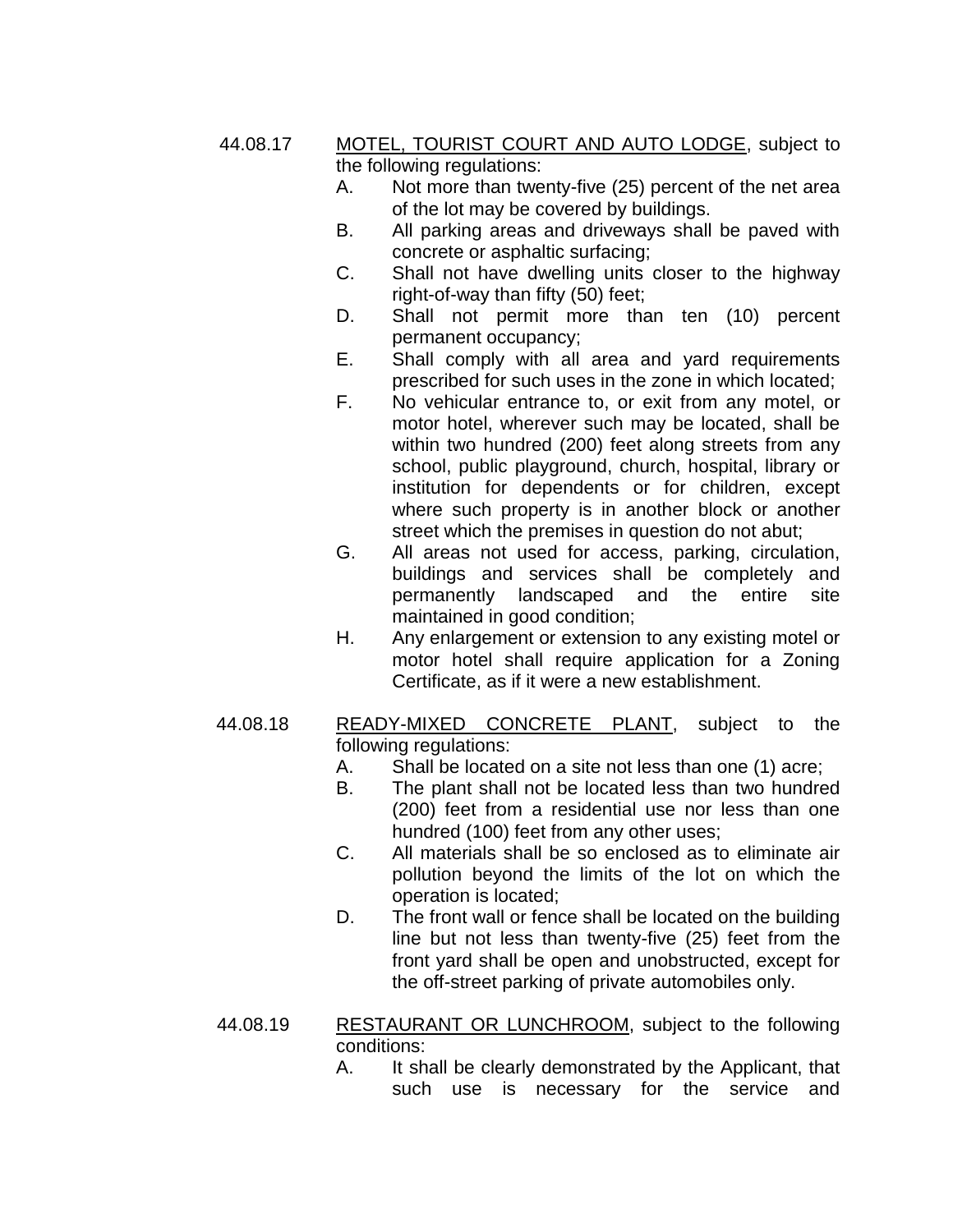convenience of the employees of the industrial zone in which it is located; is designed primarily for the service of employees in the zone, and will not constitute a nuisance to uses in the zone or any adjacent zone because of the generation of traffic, noise, odor or other factors;

- B. Business shall be limited to the dispensing of food, normally associated with lunchrooms;
- C. Each lunchroom, together with the principal use of the lot, shall be located in a lot having a minimum of two hundred (200) foot frontage on a primary industrial road, arterial road, or major highway and shall be conveniently and centrally located in relation to the industrial area intended to be served.
- D. No lunchroom in the zone shall be located within two hundred (200) feet of any residential zone;
- E. No curb service or service through outside windows shall be permitted.

#### 44.08.20 TAXI CAB STAND, subject to the following regulations:

- A. All parking areas and driveways shall be paved with concrete or asphaltic surfacing;
- B. Shall have ingress and egress driveways and shall not permit backing onto adjacent roadways;
- C. Shall park vehicles and operate entirely within said lot;
- D. No servicing of taxicabs shall be permitted on the premises such as dispensing gasoline, oil, etc.

#### 44.08.21 MULTI-FAMILY DWELLINGS CONTAINING THREE (3) OR MORE DWELLING UNITS, subject to the following regulations:

- A. Streets shall be so designed as to discourage through traffic on the site.
- B. Parking spaces shall be within one hundred fifty (150) feet of any commonly used entrance way for such dwelling units.
- C. Buildings shall be so designed as to avoid monotonous patterns of construction or repetitive spaces or modules between buildings.
- D. Access and circulation ways shall be designed to permit fire fighting equipment, furniture moving vans, fuel trucks, refuse collection, deliveries and snow removal to operate in a safe and efficient manner.
- E. The Commission may require the street system to connect two (2) or more existing abutting streets in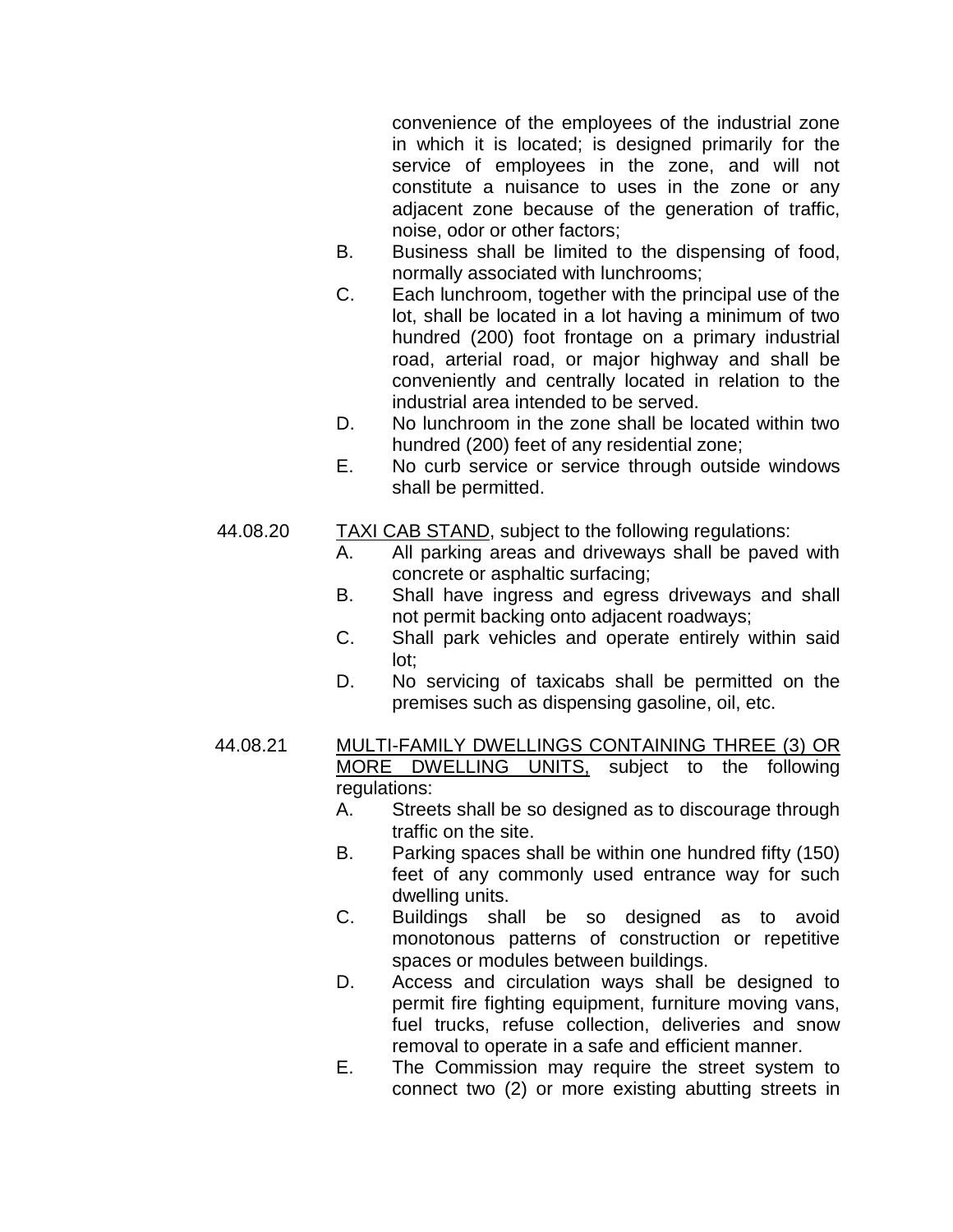order to provide for a safe and efficient area circulation system except where topography or other physical considerations do not permit such streets or where such street connections would adversely affect the area.

- F. Usable open space (as defined in Item 16.21.01) shall be provided at the ratio of 400 square feet for each bedroom in the project or each unit without separate bedrooms. The open space shall be in a square configuration. The open space shall be equipped with recreational equipment specifically related to the proposal occupancy of the units, i.e. benches, game tables, sand boxes, swings, climbing apparatus, etc.
- G. Structures existing prior to 1976 may be converted to multi-family dwellings without providing the open space required for new structures.
- H. For any proposed development over fifty (50) dwelling units feasibility information shall be submitted citing the need for the proposed development in terms of the housing supply and estimated demand. Information submitted shall include:
	- (a) The proposed rental schedule
	- (b) The income levels of proposed occupants.
- I. Parking arrangement as required in Section 40.

#### 44.08.22 CONVERSION OF EXISTING RESIDENTIAL BUILDING TO A DIFFERENT NUMBER OF DWELLING UNITS

- A. In addition to site plan requirements specified elsewhere in this Code the applicant shall submit preliminary drawings, prepared by a registered architect, showing the building plans and elevations as currently existing and as proposed after conversion.
- B. Off-street parking shall be provided in accordance with Section 40 of this Code as per specific spaces required for Urban Living Units.
- C. Requirements of the zone in which the building is located may be waived by the Commission if not specifically included herein above.
- D. Any proposed new addition to be constructed as part of the conversion proposal shall be limited to twentyfive (25%) percent of the gross floor area of the old existing building.

## 44.08.23 ALCOHOLIC LIQUOR ESTABLISHMENTS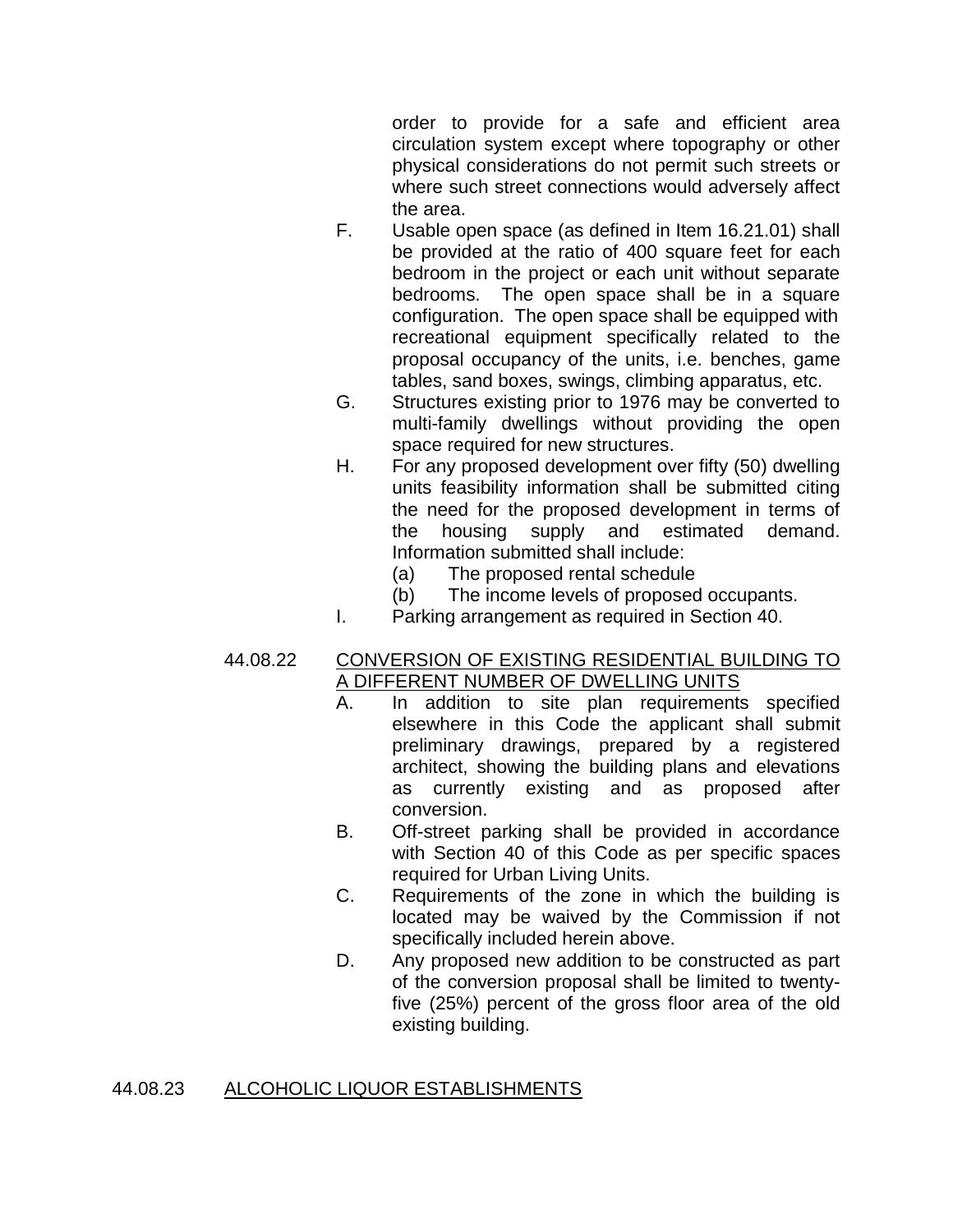Are special permit uses in the B-1, B-2, and NPC zones subject to all regulations of those zones and:

- A. Building and site shall meet criteria of the Connecticut Liquor Control Commission.
- B. The entrance to the building shall be not less than fifteen hundred feet, measured in a direct line, from the entrance of any other seller alcoholic liquors as defined in Section 16.01.04.

(Amended effective 8/25/05)

- 44.08.24 AUTOMOBILE, TRUCK, TRAILER, FARM IMPLEMENTS AND SIMILAR AUTOMOTIVE EQUIPMENT SALES, NEW AND USED, and closely associated service facilities as part of the sales operation may be a permitted use in an I-2 Zone under the following conditions:
	- A. Site shall front on and have direct access to, a State Highway
	- B. Lot area shall be one acre or more.
	- C. Lot frontage shall be two hundred (200) feet or more.

## 44.08.25 BUSTOP PASSENGER SHELTERS

- (1) Shall be proposed by the Middletown Transit District
- (2) Shall not include any signs not directly related to the bus system unless located in a zone, which permits outdoor advertising signs.

### 44.08.26 HISTORIC AND\OR ARCHITECTURAL PRESERVATION SITE AND STRUCTURES

- A. The site, building or structure proposed shall be included in the Middletown Survey of Historical and Architectural Resources conducted by the Greater Middletown Trust, date 1979, as either inventoried or notable buildings. (Effective 8/1/84). Other buildings and structures may apply under this section provided that it is determined by the Greater Middletown Preservation Trust, or another qualified professional selected by the Commission, that the building meets the survey criteria and that the proposed reuse is compatible with the historic character and fabric of the building. (Amended effective 10/15/90)
- B. Permitted use of a site and structure shall be with the physical characteristics and originally designed use of the structure: i.e. a structure designed for a residence may be used as an office.
- C. A written agreement shall be filled with the Commission stipulating that the exterior of the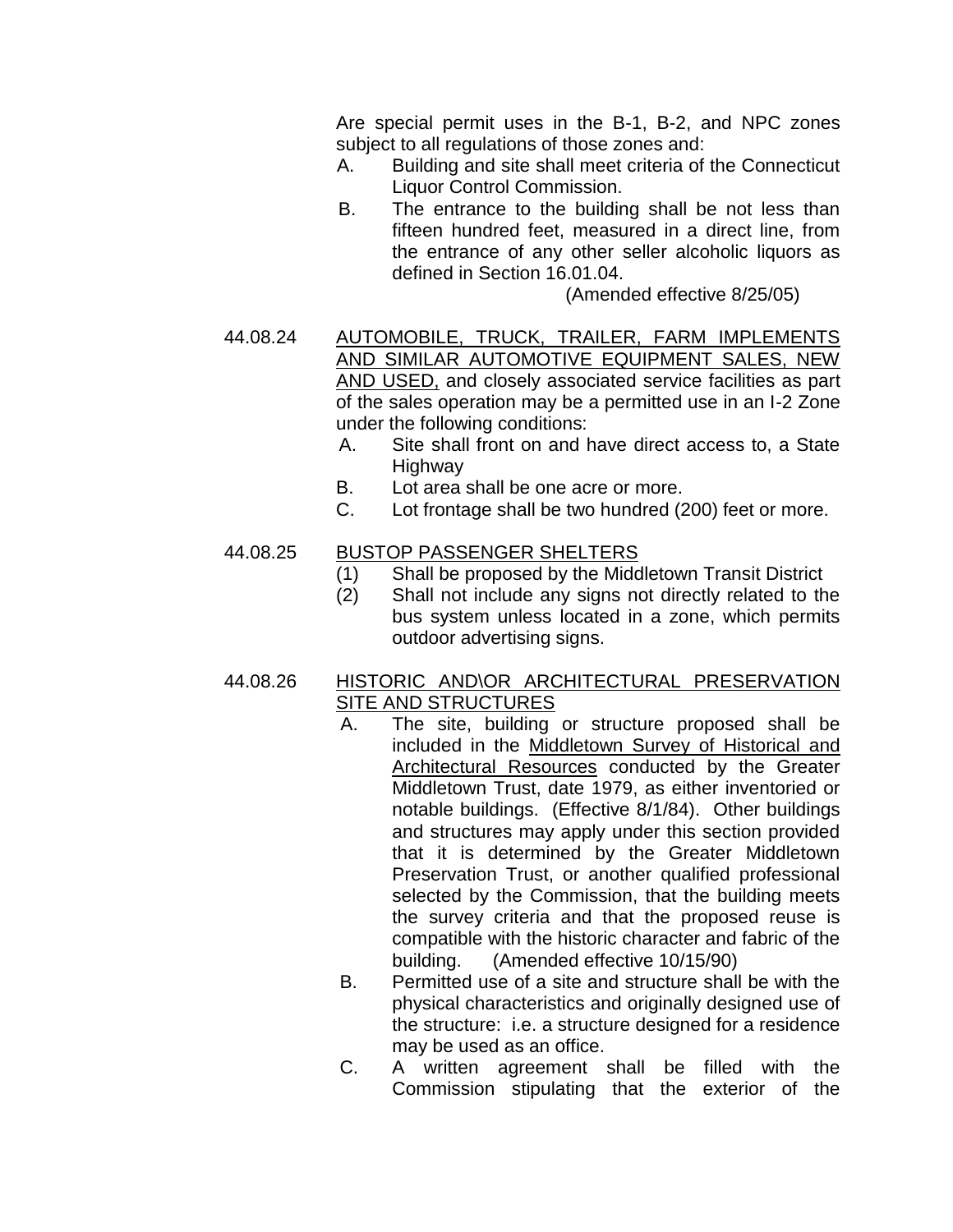structure and the site will be restored and maintained in accordance with the historic time period the structure is identified.

- D. In the event the proposed historic preservation structure is located in a fire district with which its materials of construction are incompatible application, via the Commission, shall be made to the legislative body to change the boundaries of the fire district so that the Historic Preservation Zone is designated as outside fire limits in terms of the State Building Code. The proposed Historic Preservation structure shall not be less than thirty (30) feet from any structure in a contiguous fire district.
- E. Off-street parking requirements for architecturally and historically significant buildings with adaptive uses may be modified when a proponent can show (a) needed off-street parking is or could be available in the vicinity and; (b) the economic feasibility of the project depends on the waiving of some or all of the off-street parking requirements.
- F. All proposals under this category shall submit a narrative, and for major projects architectural renderings, explaining how the applicant intends to renovate and preserve the historic façade and overall historic character of the building. All proposals may be referred to the Middletown Preservation Board for review and comment. The Preservation Boards comments shall be purely advisory. (Added effective 10\23\91)

#### 44.08.27 REAR LOTS

are a Special Exception use provided that the applicant shall prove to the satisfaction of the Commission that the land characteristics and physical site conditions make such rear lot development practical, reasonable and desirable; and that such rear lot development will be in harmony with the purpose and intent of the Plan of Development and will comply with all applicable codes, regulations, and ordinances and shall meet the following specific requirements:

- A. Be located in an R-45 or R-60 residential zone. (Amended effective 6/13/03)
- B. Be used only for a single family residence.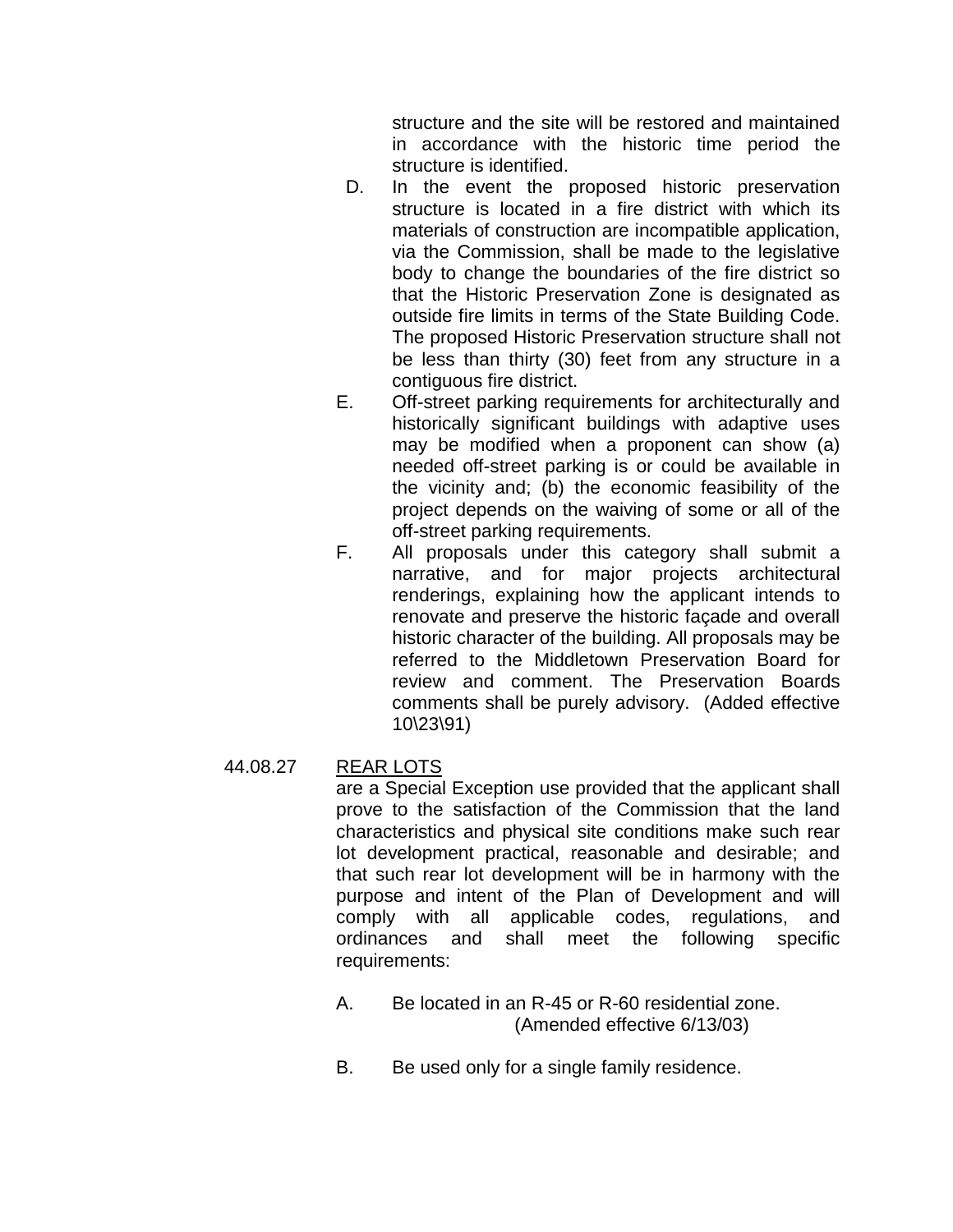- C. Not less in area than twice the required size of a lot for the zone the proposed rear lot is located in except that no rear lot must be greater than 80,000 square feet.
- D. An access strip, in the same ownership as the rear lot, shall have a width not less than twenty-five feet on a City street.
- E. Not be separated from a City street by more than the depth of one front lot which is not less than the size of a lot required by the Code.
- F. The shape shall be that a rectangle the required size of a front lot shall generally fit within the proposed rear lot configuration.
- G. For building yard requirements the property line closest to the City street from which access is obtained, not including the access strip, shall be designated as the front line.
- H. Set-back requirements shall be twice those required in the zone for standard lots.
- I. There shall not be more than two access strips adjacent to each other.
- J. No non-conforming lot shall be created as a result of a proposed rear lot particularly in terms of remaining city street frontage and area.
- K. Dwellings shall be connected to city water and sewer facilities, when constructed, if those facilities are not available the Department of Health must approve the proposed lot for an on-site well and septic system prior to the lots approval by the Commission.
- L. The grade of the access strip shall not be more than four percent for a distance of fifty feet from the City street.
- M. Electric and other utility service lines shall be placed underground if they are underground along the street.
- 44.08.28 TWO (2) FAMILY OR SINGLE FAMILY DWELLINGS ON LOTS OF RECORD IN AN RPZ ZONE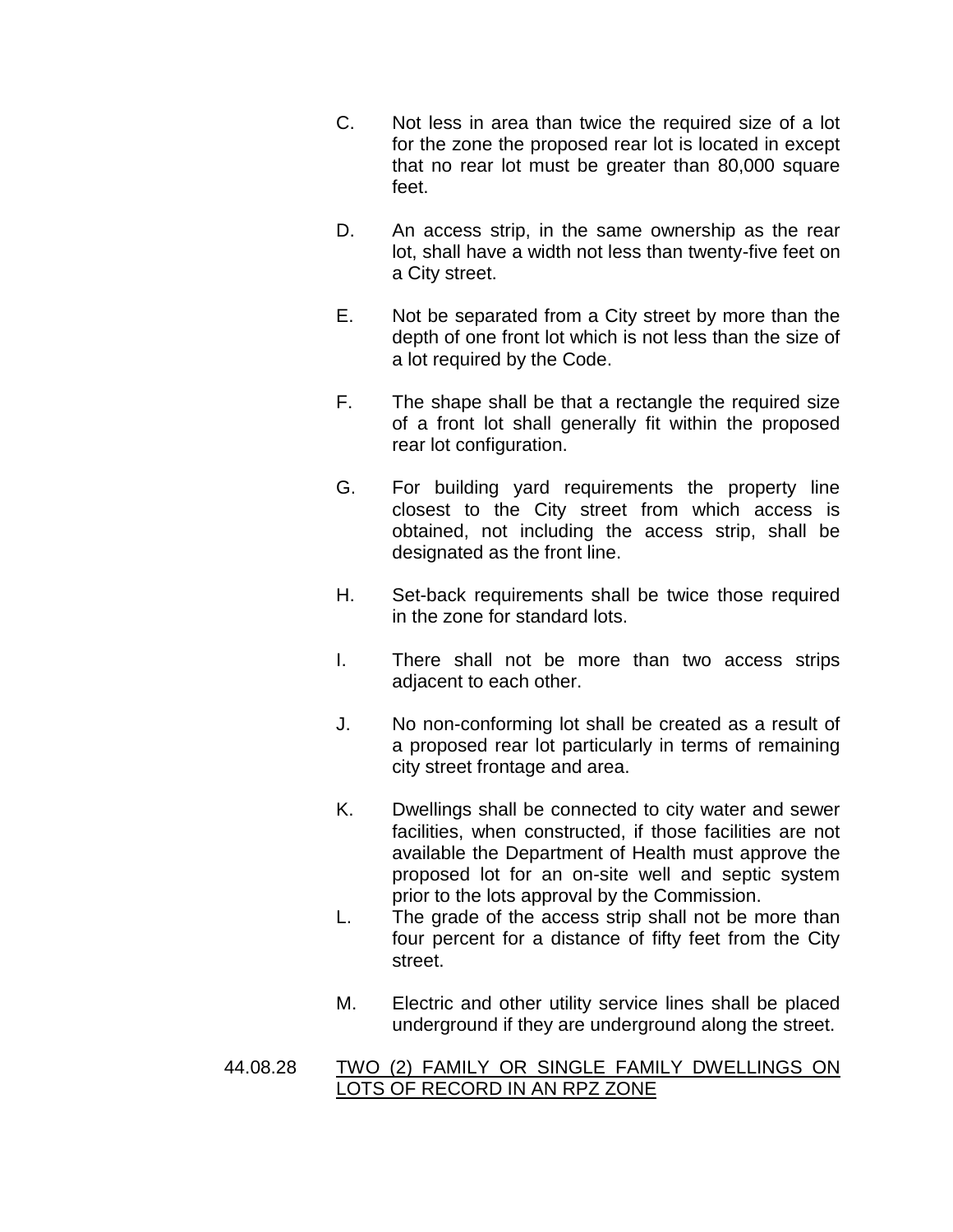- (a) A two (2) family dwelling may be constructed on any lot of record in an RPZ zone provided that:
	- A) The lot has a frontage of at least fifty (50) feet. (Revised 11/1/88)
	- B) The lot has an area of at least 7500 square feet.
	- C) The lot is served by City water and sewer.
- (b) Where the applicant shall prove to the satisfaction of the Commission that the land characteristics and physical site conditions make such development practical, reasonable and desirable and such development will be in harmony with the purpose and intent of the Plan of Development and shall comply with all other applicable codes, regulations and ordinances, the Commission may approve two (2) family or single family dwellings on any lot of record in an RPZ zone having no frontage or less than fifty (50) feet of frontage, provided that:
	- A) The lot has an area of at least 7500 square feet.
	- B) The lot is served by City water and sewer.
	- C) If the lot has no frontage on a public street, it shall have a permanent recorded easement at least 25 feet in width which provides unrestricted access by foot and by vehicle to a public street.
	- D) In no event shall any such lot have less than 25 feet of frontage on a public street or, in lieu thereof, a 25 foot permanent recorded easement providing unrestricted access by foot and by vehicle to a public street. (Amended effective 6\30\92)

#### 44.08.29 CARE\NURSING HOME USES

- A. The location of the facility shall be compatible with the neighborhood in terms of traffic, noise, and number of patients\clients cared for. The facility shall also be compatible with its setting in scale, material and design.
- B. Each applicant must submit a description of its purpose and patient\client group.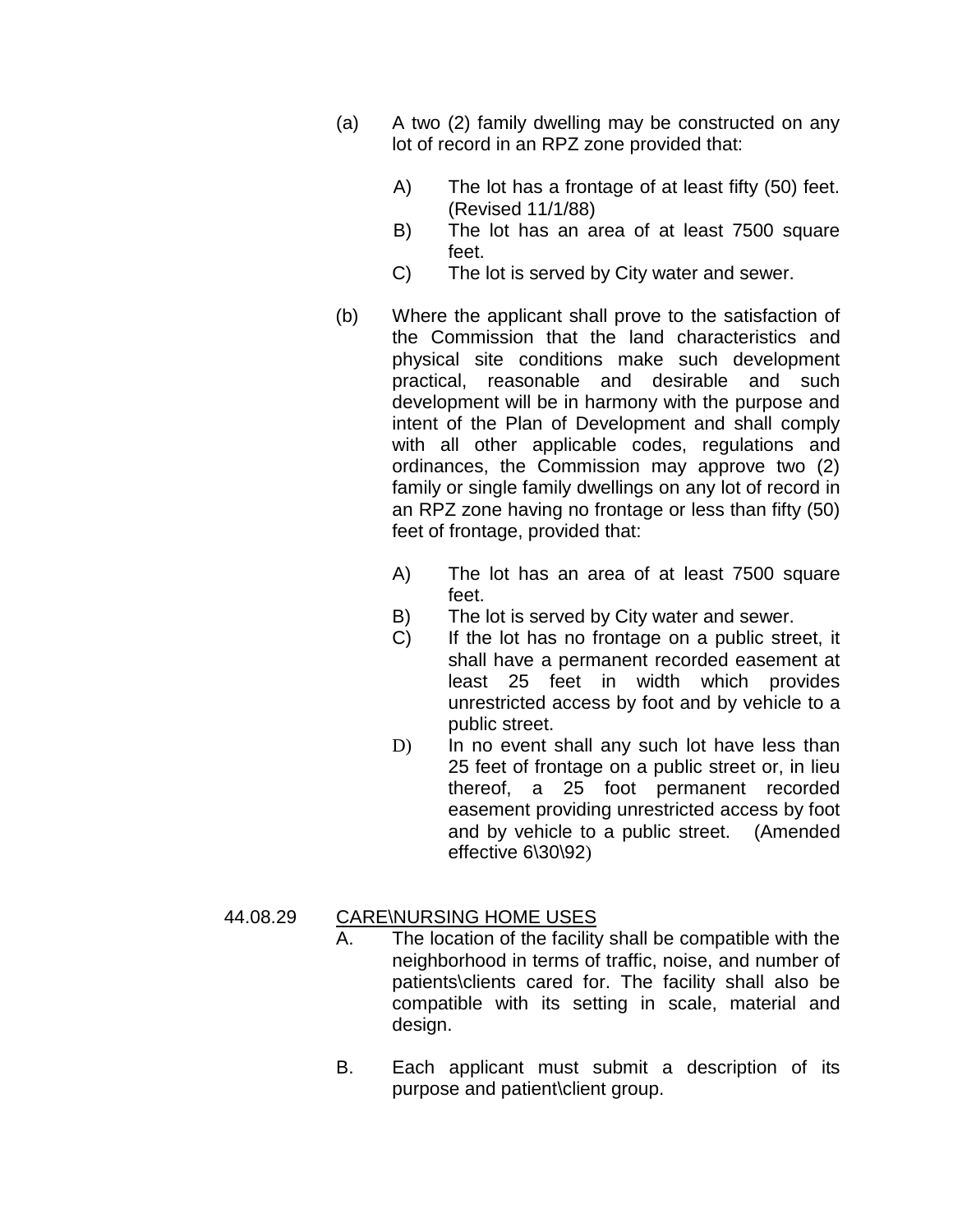- C. All care\nursing homes must connect to public water\sewer.
- D. The site of the care\nursing home must conform to the following requirements:

LOT AREA: 500 square feet per person. FRONTAGE AND YARDS: Same as in Residence zone which determines the lot area. (Section amended effective 5/1/97)

#### 44.08.30 BED AND BREAKFAST USES

- A. The facility must connect to public water and sewer.
- B. The size of the bed and breakfast must conform to the following requirements:

BED AND BREAKFAST LOT AREA: 2,000 square feet per rented room.

FRONTAGE AND YARDS: Same in

Residence zone which determines the lot area.

In order to limit the intensity of the use in an RPZ zone this use is restricted to legal lots of record with less than 10,000 square feet and further the home must be owner occupied and of a bed and breakfast character, as defined below. Bed and Breakfast Character is defined as: An owner occupied private residence containing no more than five (5) guest rooms with a maximum of two persons per room for lodging by pre-arrangement for periods not to exceed two (2) consecutive weeks and providing for only breakfast.

In order to maintain this character the following must be complied with:

- a.) The bed and breakfast must maintain the appearance of a residential dwelling.
- b.) The signage shall be kept to a minimum and in no case shall exceed 8 square feet.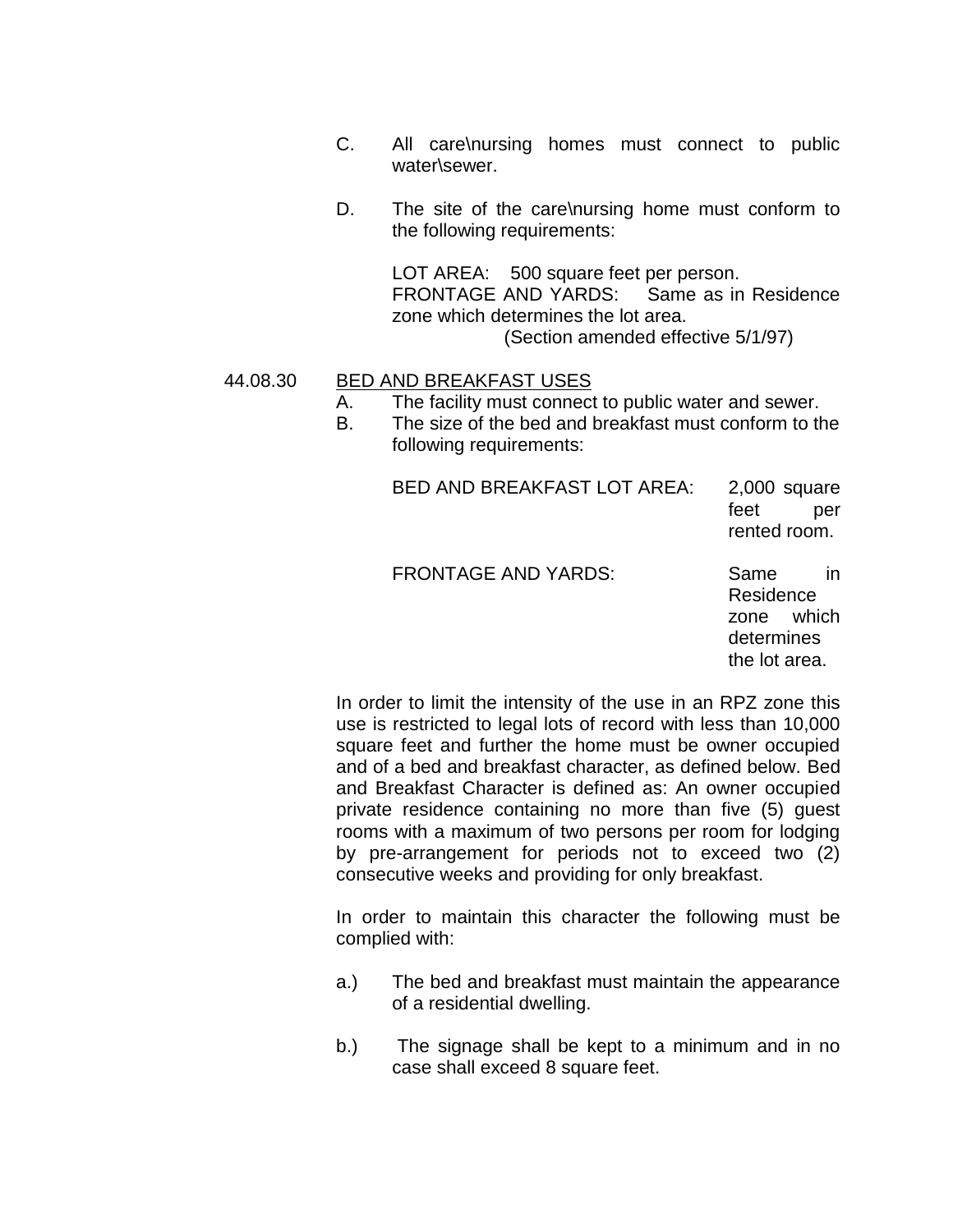- c.) All applicable state and local codes and ordinances must be complied with or the special exception use shall be revoked in accordance with Section 44.07 of this code, and
- d.) In order to insure compliance, the owners of such facility must annually, on or before February 1, obtain a permit from the Zoning Enforcement Officer. Prior to issuing said permit the enforcement officer shall request reports from officials charged with the enforcement of Health, Fire and Building Codes. Also the owner shall provide the ZEO with a written statement that he\she is in compliance with all Special Exception criteria.

(Section amended effective 6/5/09)

44.08.31 DELETED (Amended effective 5/1/97)

## 44.08.32 SOLID WASTE DISPOSAL FACILITY AND AREA

- (1) A solid Waste Disposal Facility or Area shall meet all requirements of the Connecticut Department of Environmental Protection:
- (2) The proponent shall submit the following information about the proposal:
	- (a) The waste types and quantity to be handled at the facility and/or placed in the area;
	- (b) Ground and surface water conditions;
	- (c) Geology, soils, and topographic features;
	- (d) Transportation methods and routes to the areas;
	- (e) Procedures for leachate, gas and runoff control and for operation and monitoring of the facility;
	- (f) The social, geographic and economic impact of the facility or disposal on the contiguous neighborhoods;
	- (g) Potential nuisance conditions.
- (3) Solid Waste Facilities shall not be allowed over an aquifer or at any location where they might adversely affect an aquifer.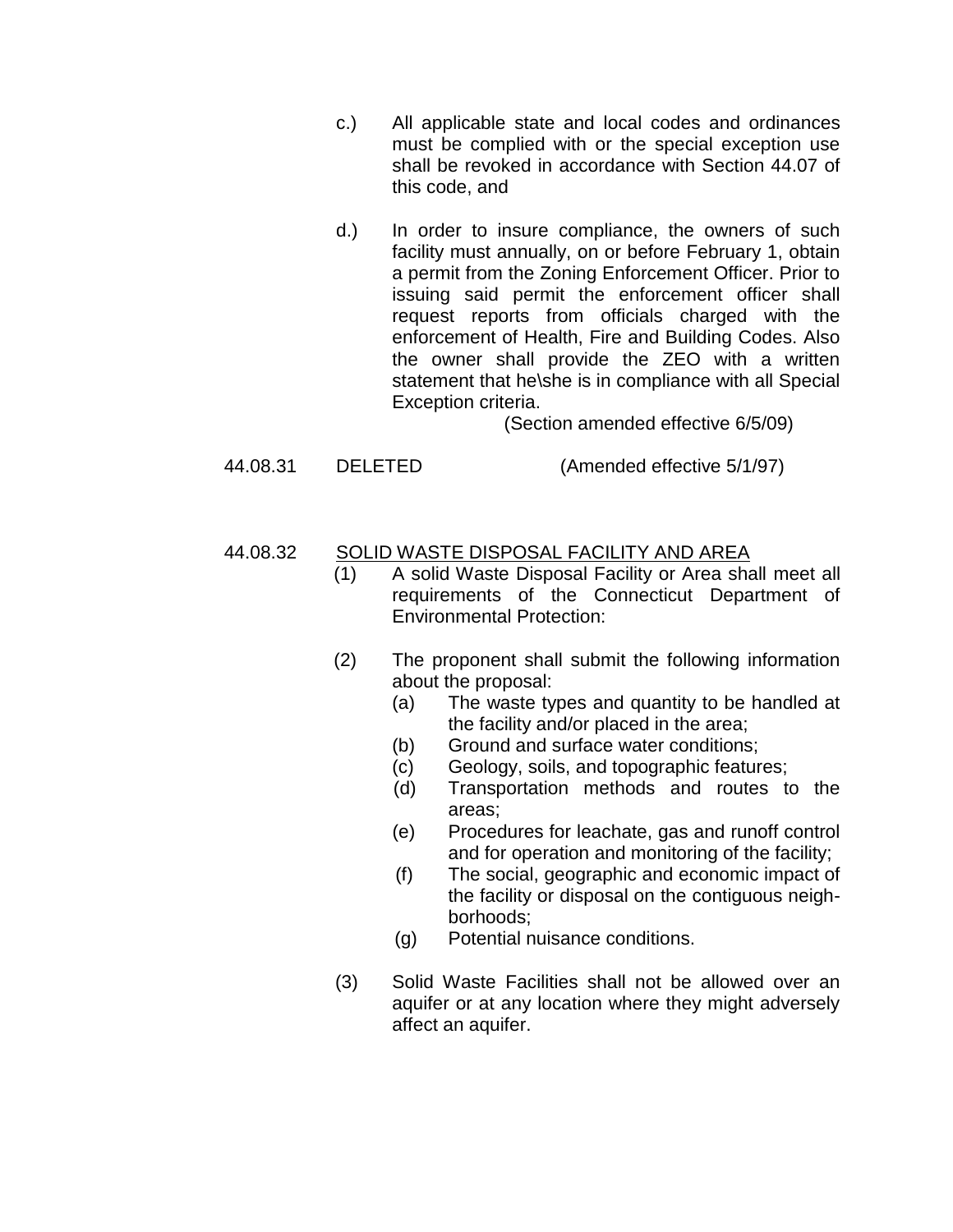(4) The Commission may require evaluation reports from relevant professionals, including but not limited to geologists, hydrologists, and soil scientists.

#### 44.08.33 RETAIL SALES AND/OR RENTALS OF USED AUTO-**MOBILES**

- 1. The site shall have a minimum frontage of 100 feet along a directly accessible state highway.
- 2. The site shall have a minimum area of 18,000 square feet.
- 3. In the even that abutting land(s) shall have building(s) thereon used for residential purposes, the facility shall be screened by appropriate plantings or fencing so as not to be visible from said building(s).
- 4. Automobiles shall be parked or stored on the site no closer than ten feet to any property line.
- 5. The facility shall be lighted in such a fashion that illumination is not directed onto abutting properties.
- 6. There shall be no use of an exterior sound system or paging system on the site.
- 7. It is the specific intention of this special exception that the use of the property as a used automobile retail sale and/or rental facility not be the first use of property for such purpose(s) within the general neighborhood. Accordingly, before any special exception may be granted, there must exist within a one-half mile radius of the property lines of the property a facility which sells used automobiles and/or rents automobiles to the general public.
- 8. In order to limit the intensity of this use, there shall be no more than eight (8) cars displayed for sale on the site at any given time. (Revised effective 2/1/92)

#### 44.08.34 VETERINARY HOSPITALS / PRACTICE

- 1.) The site shall have a minimum of five (5) acres.
- 2.) The facility shall be lighted in such a fashion that illumination is not directed onto abutting properties.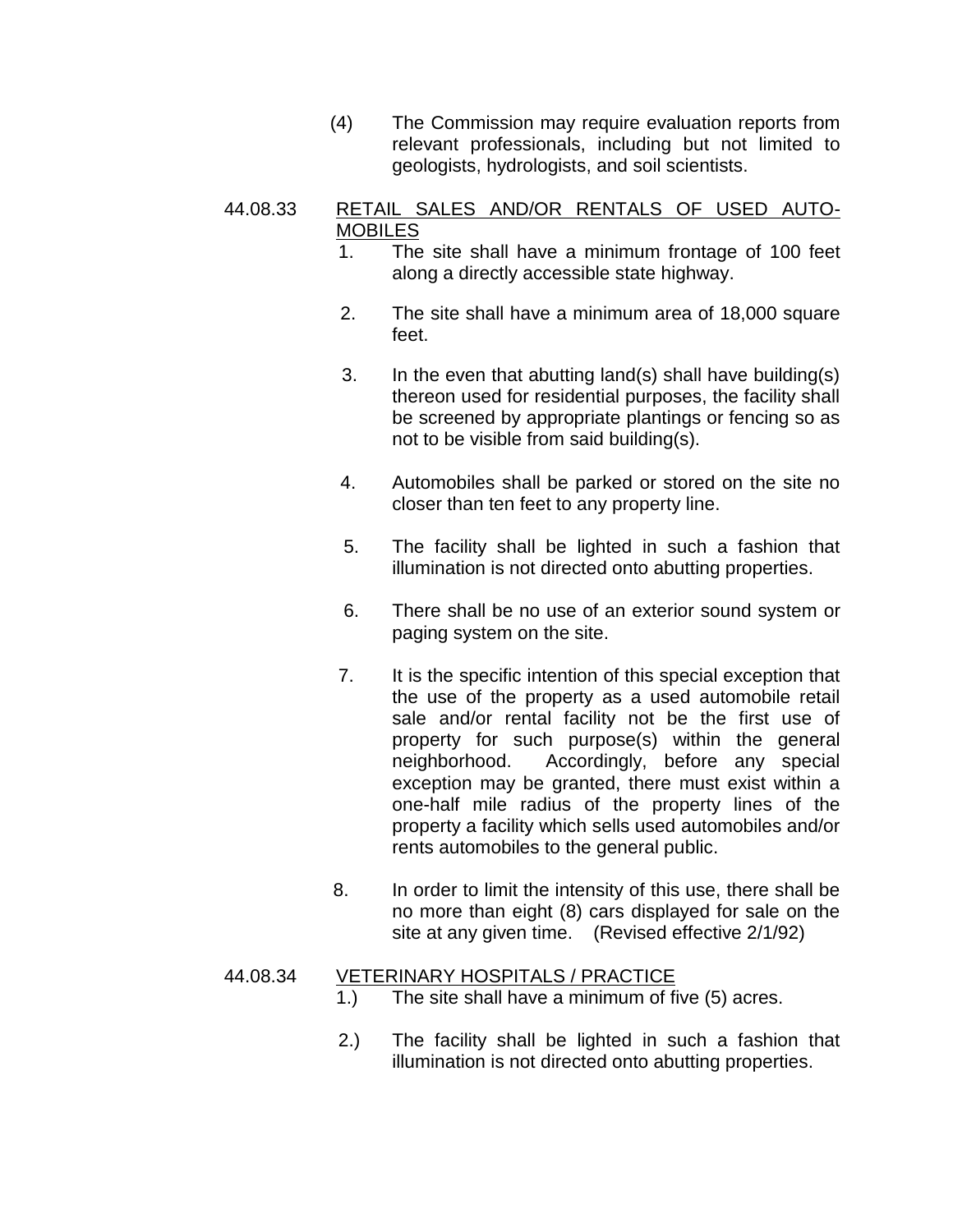- 3.) The location of the facility shall be compatible with the neighborhood in terms of traffic, noise and number of animals cared for. The facility shall also be compatible with its setting in scale, material and design.
- 4.) Noise and other possible disturbing aspects Connected with the operation of such use shall be enclosed, screened or otherwise controlled to the extent that the operation of any such use shall not unduly interfere with the use of properties or streets in the surrounding area. (Added effective 7/11/90)

### 44.08.35 CLUSTER DESIGN TO PRODUCE OPEN SPACE **SUBDIVISIONS**

# A. PURPOSE

The purpose of the open space subdivision provision in the Zoning Code is to encourage and allow for creative and more flexible site planning and building placement and more efficient and economical land development. Furthermore, the provision is designed to provide for greater open space preservation and the preservation and/or conservation and enhancement of the sites existing natural features and resources.

As a means of achieving the above stated purpose, variations in the existing regulations may be allowed. The following regulations and requirements may be varied or reduced:

- 1.) lot frontage (max 50% reduction);
- 2.) lot area (max 50% reduction)
- 3.) lot shape requirements;
- 4.) yard and setback requirements (max 50% reduction);
- 5.) maximum length dead end streets (no greater than 2000 feet);
- 6.) sidewalk requirements.

## B. PROCEDURE

Applicants proposing open space subdivision are strongly encouraged to meet with the Director of Planning and/or the Environmental Planner to discuss which type of subdivision (open space or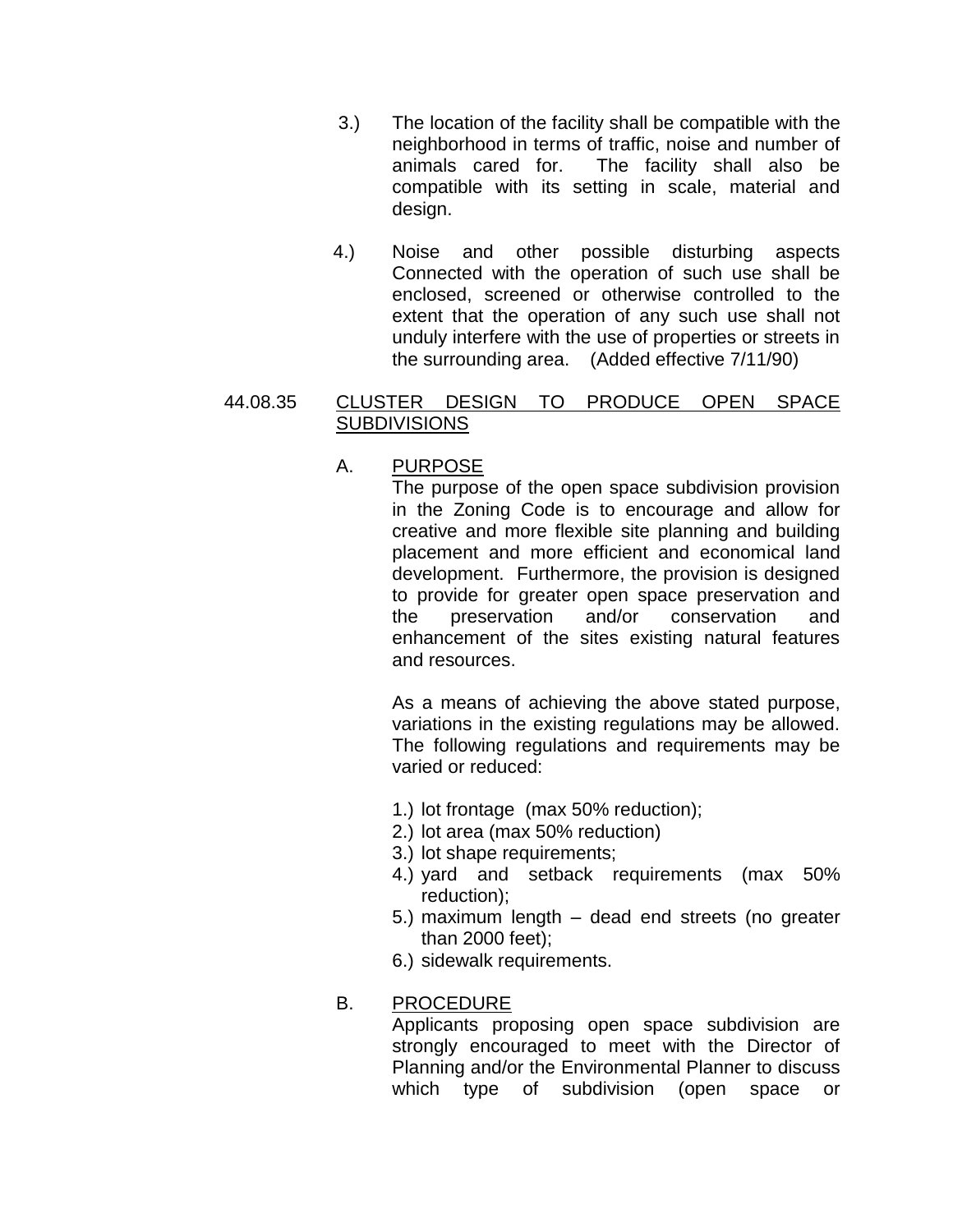conventional) would be the most suitable for the area and consistent with the purposes of the City's regulations.

However, if the applicant proceeds with the open space subdivision option the Commission expressly retains the right to make the determination as to which type of subdivision would be the most suitable for the area and consistent with the purposes of these regulations.

Upon formal application to the Planning and Zoning Commission and a public hearing thereon, the Commission may grant special exception approval and subdivision approval of an open space subdivision.

In addition to the general special exception criteria in Section 44.04 of the Zoning Code, the Commission shall find, when applicable, the following:

- 1.) the specific purposes of the cluster design are being achieved;
- 2.) any and all impacts on natural environmental systems such as wetlands, aquifers, watercourses and vegetative and wildlife communities have been minimized;
- 3.) there exists the presence of land characteristics which the commission considers favorable for development of an open space subdivision;
- 4.) the proposal will provide for future park and recreational areas including hiking trails;
- 5.) the proposal will not provide for buildings whose silhouettes interrupt the natural, unbroken flow and character of Middletown's ridgelines;
- 6.) to the maximum extent possible the proposal shall minimize excessive and poorly planned grading for streets and building sites; and;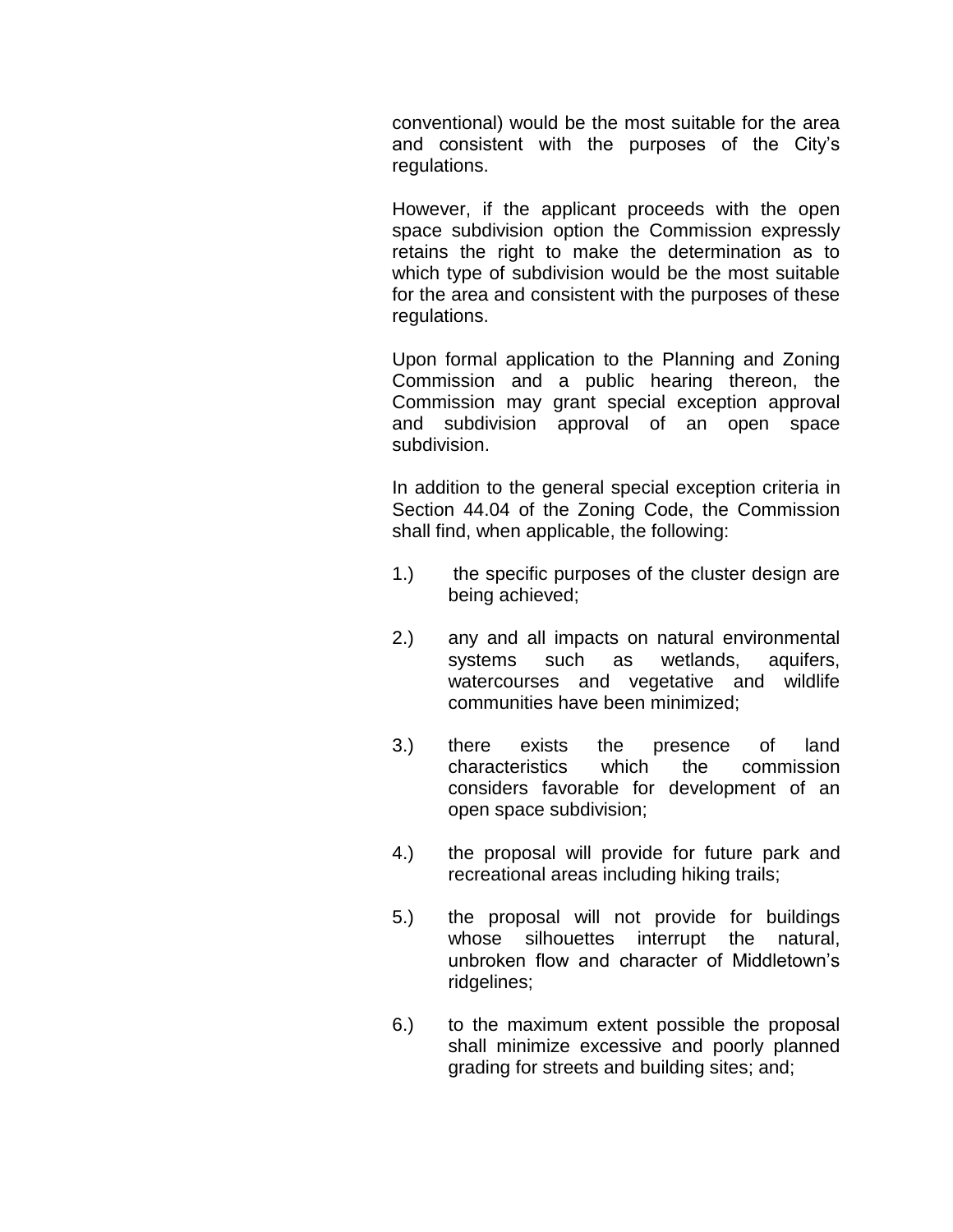7.) the proposal will preserve and protect the city's natural environment by encouraging the permanent preservation of specific features and lands which, in turn, contribute to the stabilization and enhancement of residential amenities and values and the maintenance of the City's and the particular areas existing character.

## C. REQUIREMENTS:

Plans and supporting materials shall be presented for the entire tract containing the information as specified in Section 4 of the Subdivision Regulations. The design of the open space subdivision shall be effectuated by a registered professional group of the following, but not limited to, Landscape Architects, Engineers, Land Surveyors, and environmental professionals. In addition to the requirements in the Subdivision Regulations, formal submission of the proposal shall include the following:

- 1.) a city topography map for the area with the properties boundaries superimposed and highlighting areas exceeding 15 % slope, inland wetlands, flood zones, heavily wooded areas and other significant natural or man made features of the land;
- 2.) a concept plan on the "Topographic Maps of Middletown, Connecticut, Showing Drainage Systems and Inland Wetlands Superimposed" showing how the property could be realistically developed using the conventional method of subdivision design;
- 3.) A landscape plan for the entire development showing all features such as streets, sidewalks, trails, entrance structures, recreational facilities, etc. and sealed by a registered Landscape Architect as defined in Section 20-367 of the Connecticut General Statutes, Paragraph (3);
- 4.) A statement outlining the reasons why the developer believes that the intent of this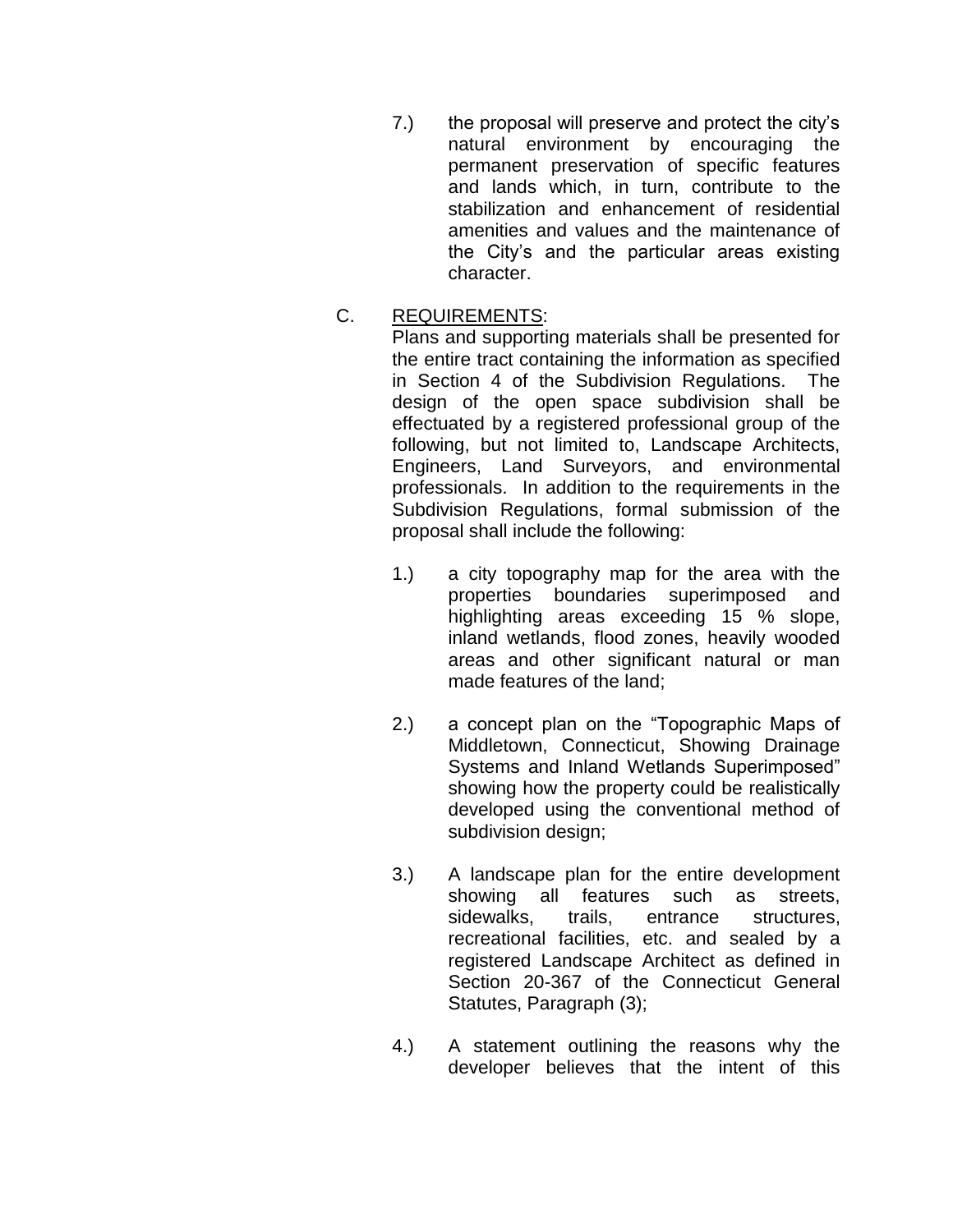regulation would be, or not be, satisfied by development as an open space subdivision.

- D. STANDARDS:
	- 1. The tract to be developed shall be not less than ten (10) contiguous acres and must be in a zone having an R prefix.
	- 2. The tract shall be in a single ownership or consolidated into a single tract by a number of different owners by means of a binding agreement which will ensure the uniform treatment and implementation of an overall open space subdivision for the entire tract from the time of application and continuing thereafter.
	- 3.) The frontage of the entire tract on an existing street must be at least one hundred (100) feet. (Amended effective 6/13/03)
	- 4.) To provide a buffer between a open space subdivision and surrounding properties, no structure shall be located within 30 feet of the overall perimeter boundary. The buffer area shall adhere to the standards in the Subdivision Regulations.
	- 5.) Proposed buildings shall be related harmoniously to each other, the terrain and to the use, scale and proportions of existing buildings in the vicinity that have a functional or visual relationship to the proposed buildings. The Planning and Zoning Commission may require that buildings be located at the edges of existing fields and open areas and within wooded areas so as to preserve the open character of a site.
	- 6.) The total number of building lots in a open space subdivision shall be no greater than the number displayed on the concept plan (as required in Standards #2) displaying how the property could be developed with a conventional subdivision. The Commission retains the right to exclude lots from the concept plan, which they feel are un-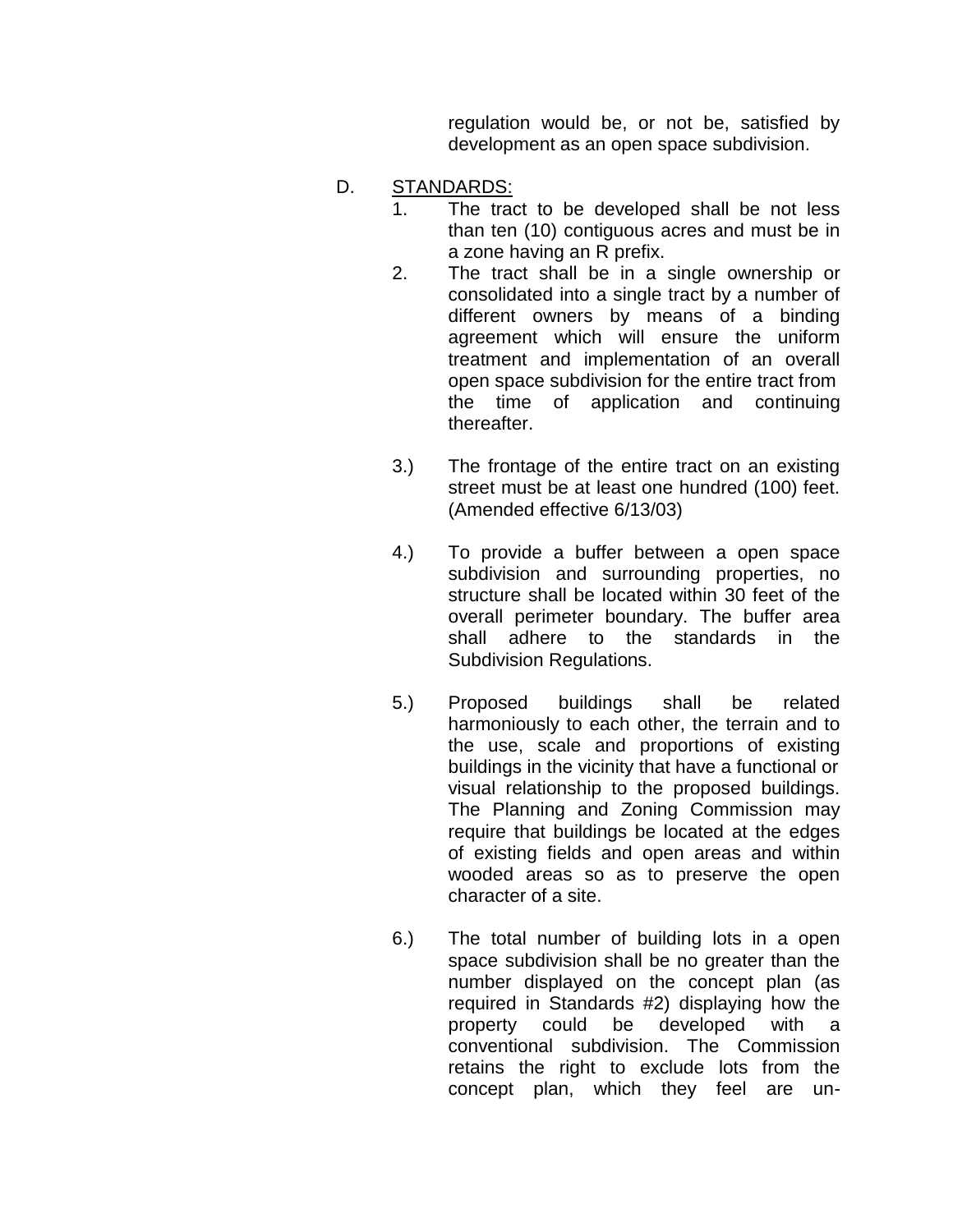developable. However, the commission may permit a reasonable density bonus equal to a percentage (5 % minimum) of the amount of lots derived in the lot credit calculation provided the required open space is increased by the same percentage.

EXAMPLE: A twenty (20) lot open space subdivision with the required 33% open space can derive one (1) additional building lot (5% of 20 lots) provided the required open space is increased to 38%.

- 7.) Where possible and in conformance with the Plan of Development, public water and sanitary sewers are preferred. The applicant may use private well and septic systems or community septic systems if approved by the Health Director if it can be shown that the soils shall be suitable for long term disposal of sanitary waste effluent.
- 8.) Areas to be preserved and established as open space are to be in accordance with Section 5.17 of the Subdivision Regulations. In addition, land designated as "Open Space" in an open space subdivision shall: a.) equal not less than thirty three (33%) percent of the total tract; b.) not include any storm water detention or retention structures; and c.) be linked with all building lots within the tract by pedestrian walks.

#### E. SIGN CONSIDERATIONS:

The purpose of this section is to provide some guidelines for designing an open space subdivision over and above the regulations of the Zoning Code and the Subdivision Regulations.

The developer shall develop a design that portrays an interrelationship of the type of activity (residential and open space), the circulation (street and pedestrian paths), and the physical forms (residences and natural features) constituting the development.

The developer in order to produce an aesthetically pleasing design shall consider the following: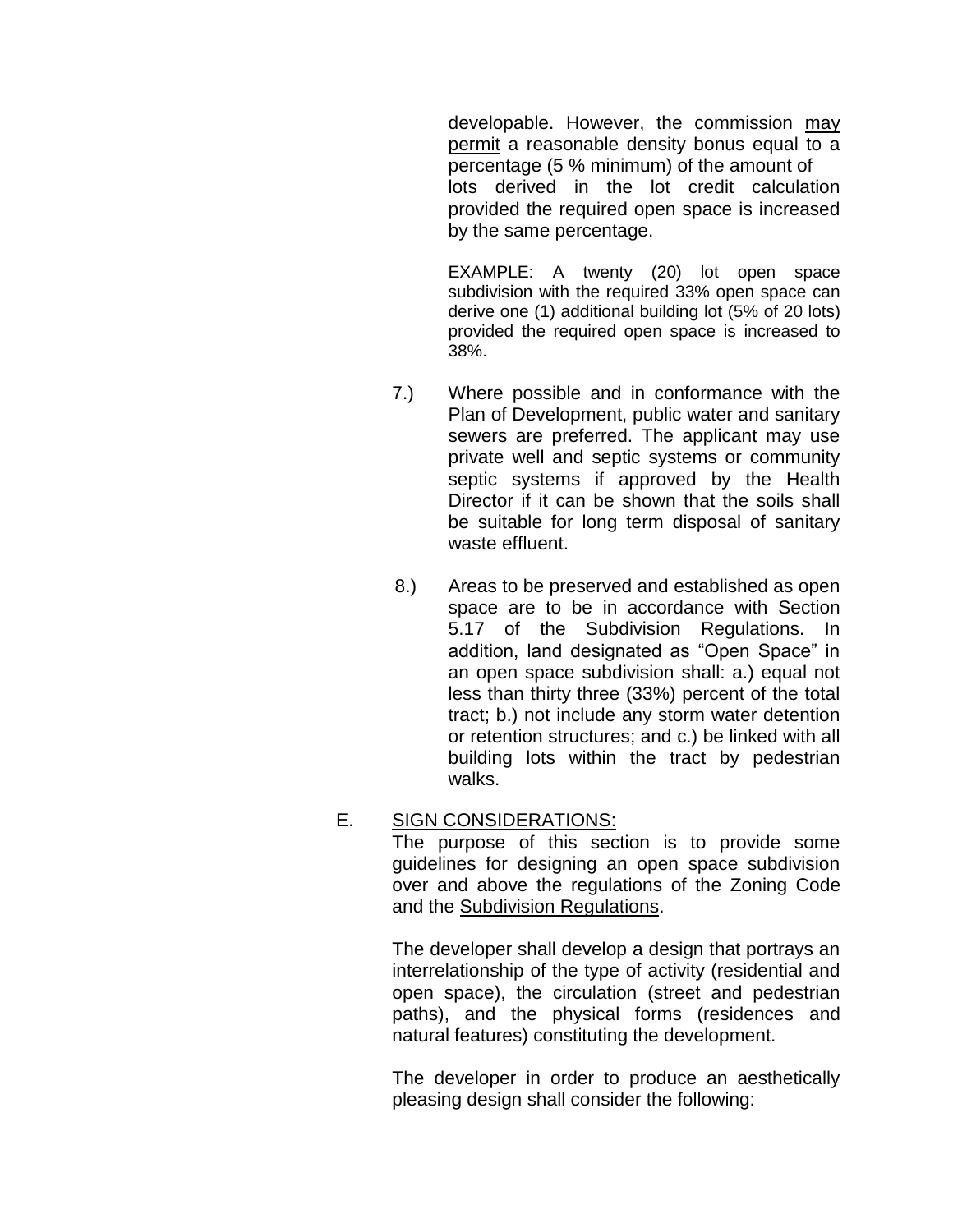- A. Eliminating constant front yard setbacks (staggering front yards instead) to avoid monotony; provide for a variegated character of the neighborhood.
- B. Providing for scenic vista protection;
- C. The provision of common driveways to reduce the amount of required site clearance and regarding.
- D. Utilizing open area such as fields and meadows by integration of the same in the spatial design of the development;
- E. Providing for artistically designed open space furniture and fixtures;
- F. Providing for pedestrian paths, walking and exercising, with safety and handicapped accessibility in mind;
- G. Providing for protection of watercourses but designed as an integral part of the development;
- H. Providing for effective buffering, but not obstructing scenic views;
- I. Providing for maximum use of natural light and solar capabilities;
- J. Providing for the maintenance of the visual integrity of hilltops and ridgelines by siting development so that building silhouettes will be below the ridgeline or hilltop or if the area is heavily wooded, the building silhouette will be at least 10 feet lower than the average canopy height of trees on the ridge or hilltop;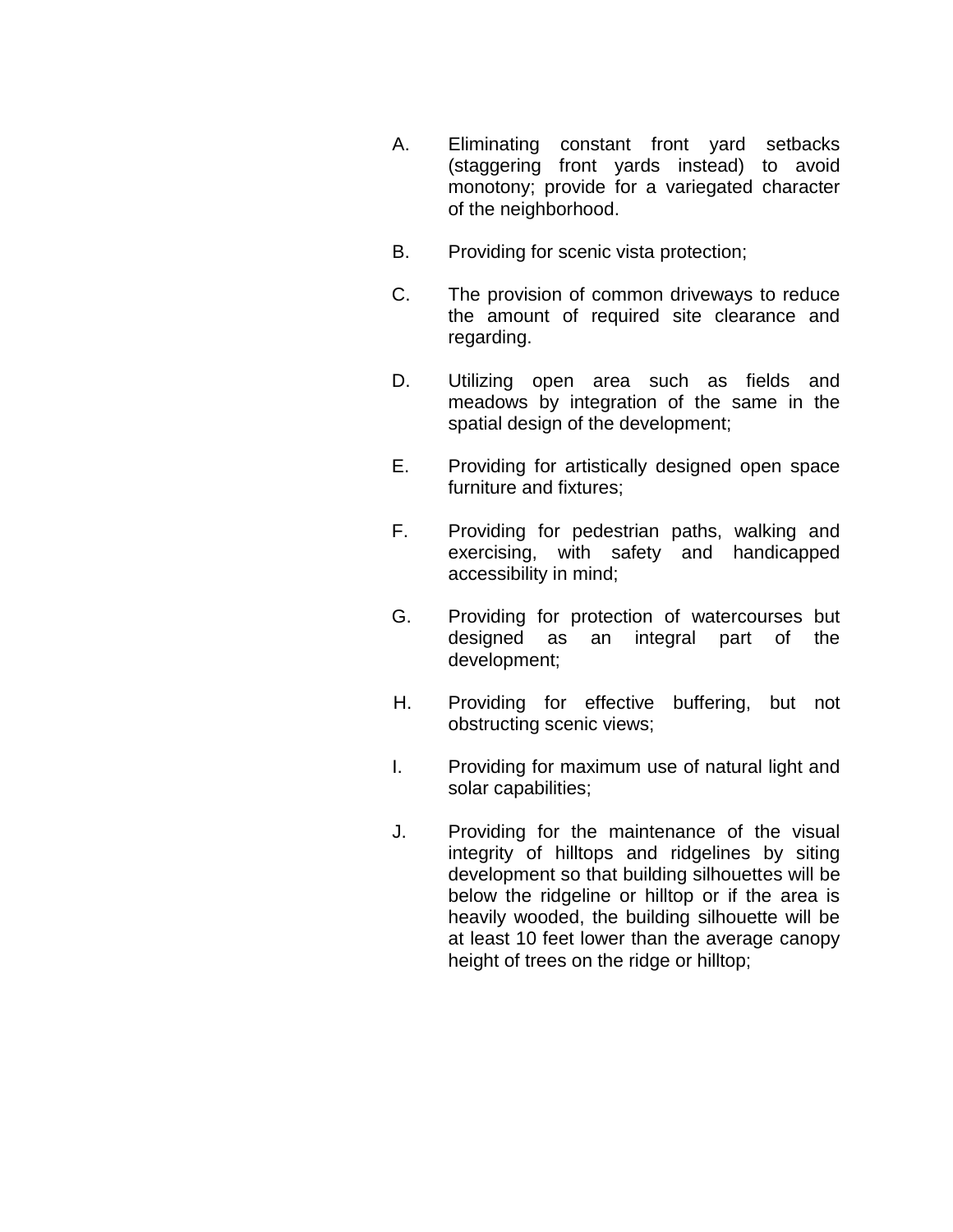K. Create and maintain the concept of a New England green or "commons" area within the site.

This is an informative list only. The effective designer can produce much more. (Added effective 6\1\92)

## 44.08.36 LARGE LOT ENVIRONMENTALLY SENSITIVE SUB-DIVISIONS WHICH ALLOW PRIVATE ROADS

## A. DEFINITION:

A Large Lot Environmentally Sensitive Subdivision (LLES) is a Subdivision with private roads in the R-45 and R-60 zones, and in the R-30 zones only where R-45 zoning is required due to water and sewer requirements and in the R-1 zone next to an R-30 zone (see section 21.05). A LLES shall consist of no more than 20 lots all of which meet all zoning and subdivision regulations with the exception of the specific provisions as articulated in this section.

> (Section amended effective 11/15/2000) (Section amended effective 01/26/2015)

#### B. PURPOSE:

The purpose of the LLES provision in the Zoning Code is to encourage and allow for creative and more flexible site planning and building placement and more efficient and economical land development. Furthermore, the provision is designed to provide for greater open space preservation and the preservation and\or conservation and enhancement of the sites existing natural features and resources.

As a means of achieving the above stated purpose, variations in the existing regulations may be allowed. The following regulations and requirements may be varied or reduced:

- 1.) lot frontage (max 50 % reduction);
- 2.) lot shape requirements;
- 3.) rear yard setback requirements (max 50 % reduction);
- 4.) max. length –dead end streets (no greater than 2000 ft);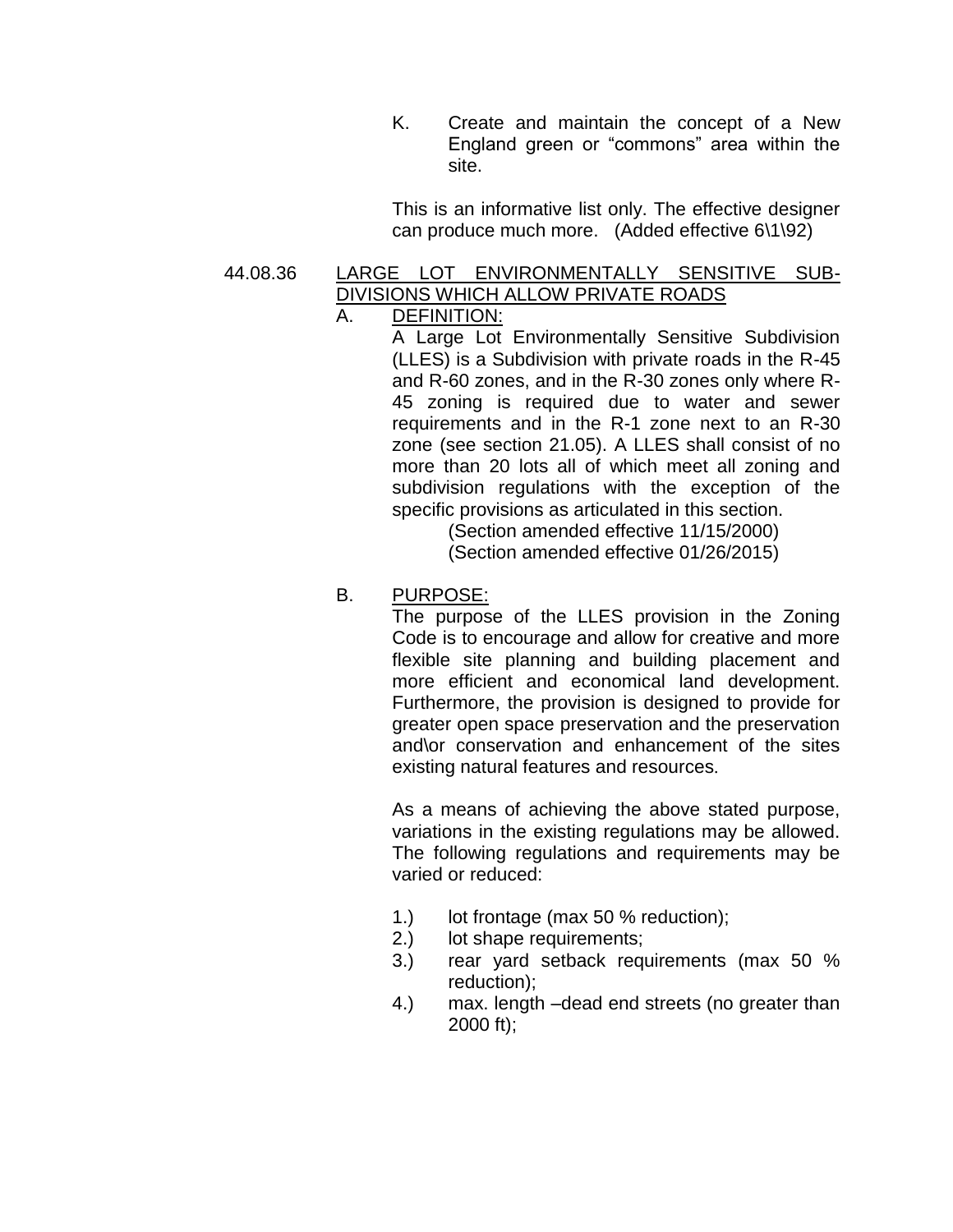The primary objective of the LLESS is to allow a more environmentally sensitive approach to conventional land subdivision by allowing for the provision of private roads in the outlying rural sections of the city.

C. PROCEDURE:

The applicant shall follow the procedure as outlined in Section 44.08.35 of this Code. In addition to the general special exception criteria in Section 44.04 the Commission shall find that the proposal satisfies the criteria as listed in Section 44.08.35 Procedure with the exception of #1. In addition the Commission shall find that the specific purpose and design objectives of the LLESS are being achieved.

D. REQUIREMENTS:

The requirements for this proposal shall be those as articulated in Section 44.08.35 Requirements of the Zoning Code.

## E. STANDARDS:

In addition to standards 2, 3, 4, 5, 6 in Section 44.08.35 Standards of the Zoning Code, the applicant shall adhere to the following:

- 1.) The tract to be developed shall not be less that ten (10) contiguous acres and must be in the R-45 or R-60 zone, and in the R-30 zones only where R-45 zoning is required due to water and sewer requirements and in the R-1 zone next to an R-30 zone (see section 21.05) (Section amended effective 11/15/2000) (Section amended effective 01/26/2015)
- 2.) Areas to be preserved and established as open space are to be in accordance with Section 5.17 of the Subdivision Regulations. In addition, land designated as "Open Space" in an LLESS shall a.) equal not less than fifteen (15%) percent of the total tract, and; b.) be linked with all building lots within the tract by pedestrian walks.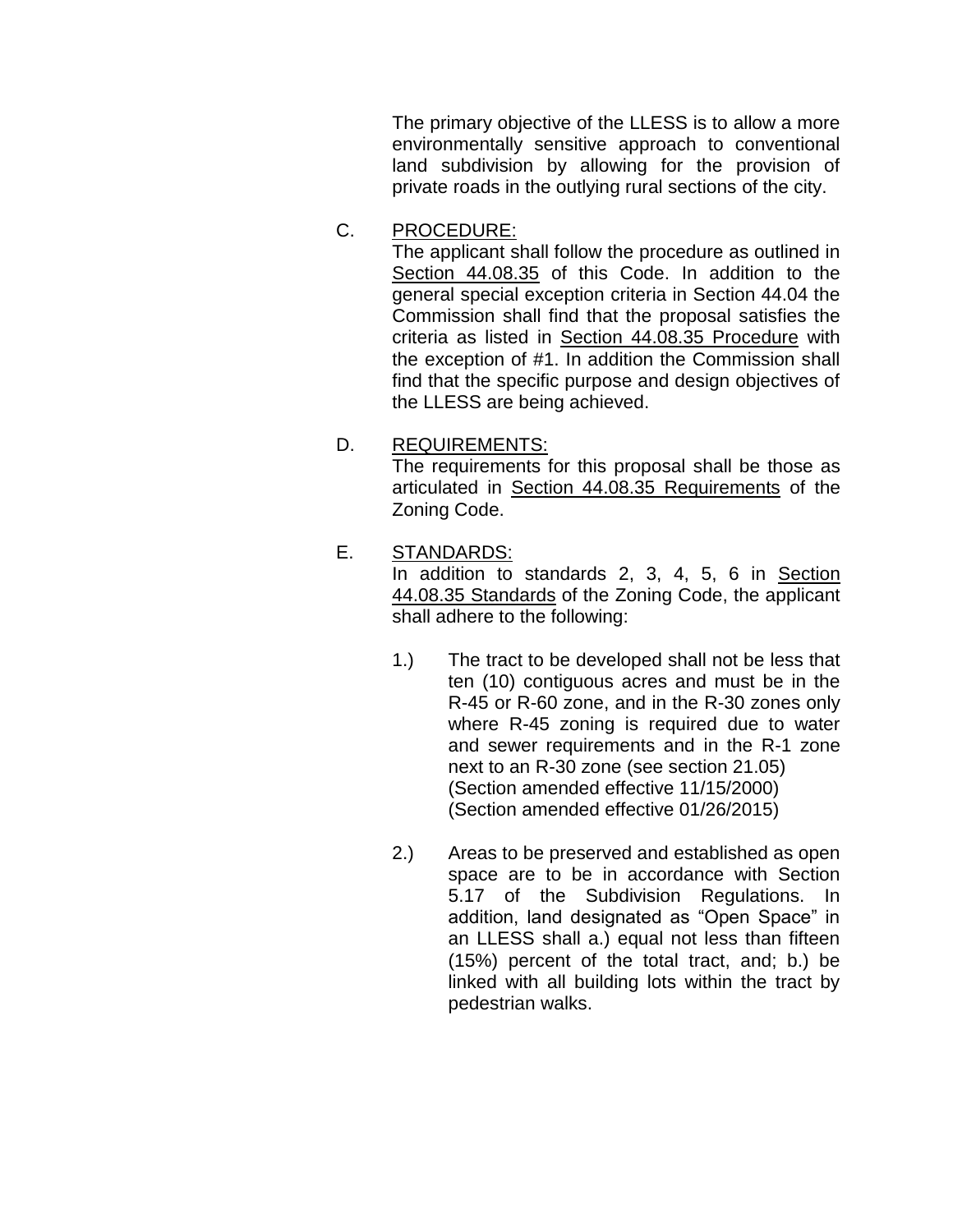- 3.) In order to insure fire safety residential sprinklers, as reviewed and approved by the Fire Chief for the particular district in which the subdivision is located, are required in all homes located within an LLESS.
- 4.) Private roads
	- (a) The City of Middletown roads and walkway specifications shall not apply to this subdivision provided that the notices set forth in Exhibits A & B are within the Declaration of Covenants and Restrictions and affixed to the subdivision map. Further, the composition of such roadways shall be set forth in a narrative form by a registered engineer at the time of submission and such engineer shall certify to the Commission that such composition is a satisfactory composition for the subdivision as submitted.

#### EXHIBIT A

"The roadways are to be maintained by the Association. Middletown Fire and Police Departments strongly direct that the Association maintains these roadways for in the event that such Departments could not reach the site of an emergency because of improper maintenance, the responsibility of such failure would not be that of the Police or Fire Departments but rather the Homeowners Association."

## EXHIBIT B

The roads shown hereon and designate as (street name) will be private roads to be owned and maintained by the adjacent property owners or an Association of such owners. The City of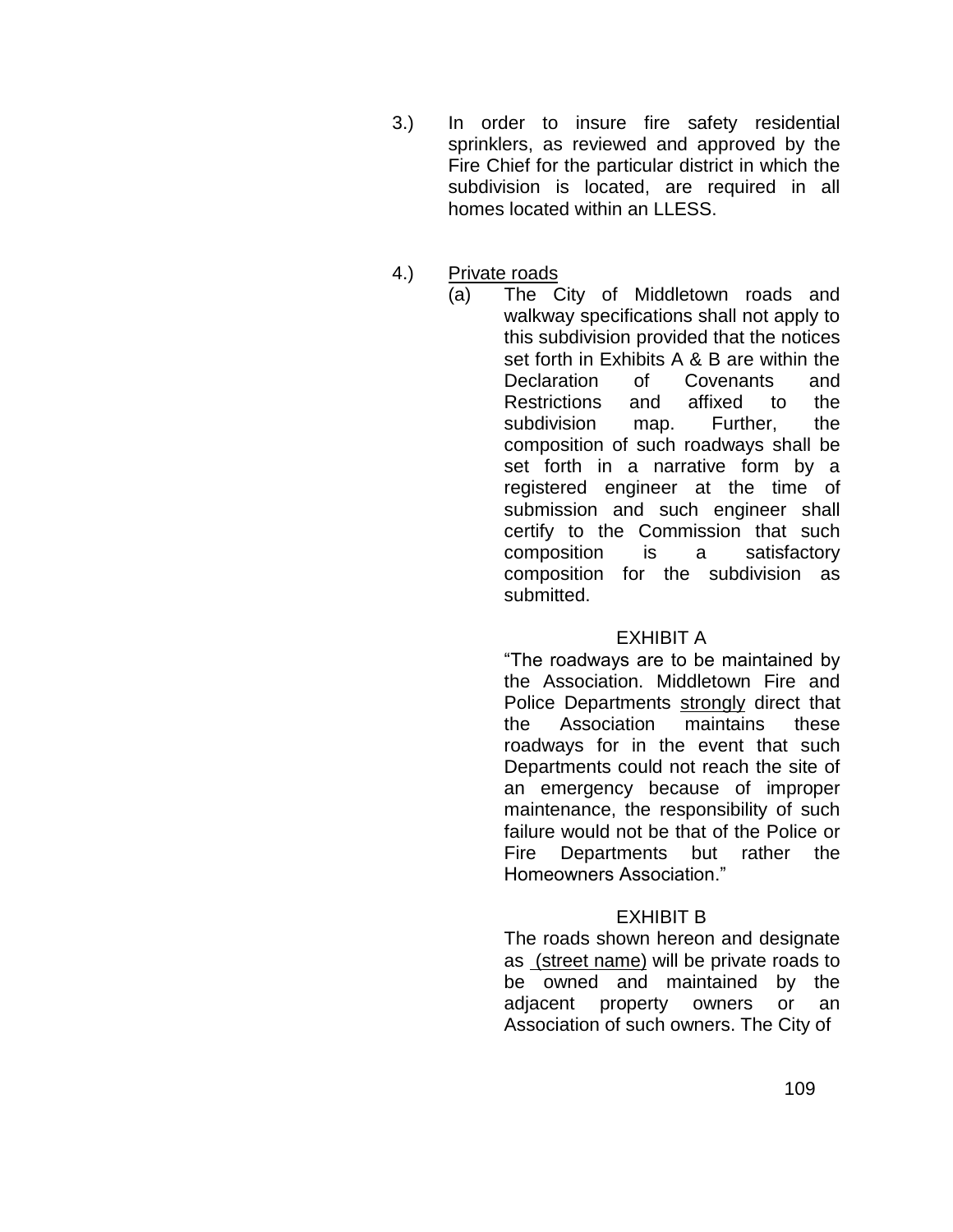Middletown will not take ownership nor maintain these roads unless and until they are improved to meet the requirements of the City at no cost to the City.

(b) Private street construction shall be sufficient to safely and adequately carry potential future traffic, which shall be determined on the basis of land areas to be served. The subbase shall consist of gravel, at least 12" in depth after compaction, constructed on the prepared subbase. The gravel shall consist of sound, durable particles of bank or crushed gravel, free from soft, thin, elongated or laminated pieces and vegetable or other deleterious substances. The gravel shall meet grading "A" requirements (Conndot Form 813). The gravel shall be spread on the prepared subgrade and shall be bladed, dragged and scraped to conform to the required cross-section. All areas of segregated coarse or fine material shall be corrected or removed and replaced with well-graded material. On all road sections with grades less than 5% a base shall be placed upon the subbase of at least 3" after compaction of processed aggregrate. It shall be added to the 12" bank run gravel subbase. Said processed aggregrate to meet Connecticut DOT material standard for processed aggregrate. All road sections in excess of 5% shall receive a bituminous surface treatment to prevent erosion of the surface. Bituminous materials shall be selected from the following grades: Asphaltic Cutback MC-70 or MC-800; Tar RT-2, RT-4, or RT-6. The type of bituminous material to be used will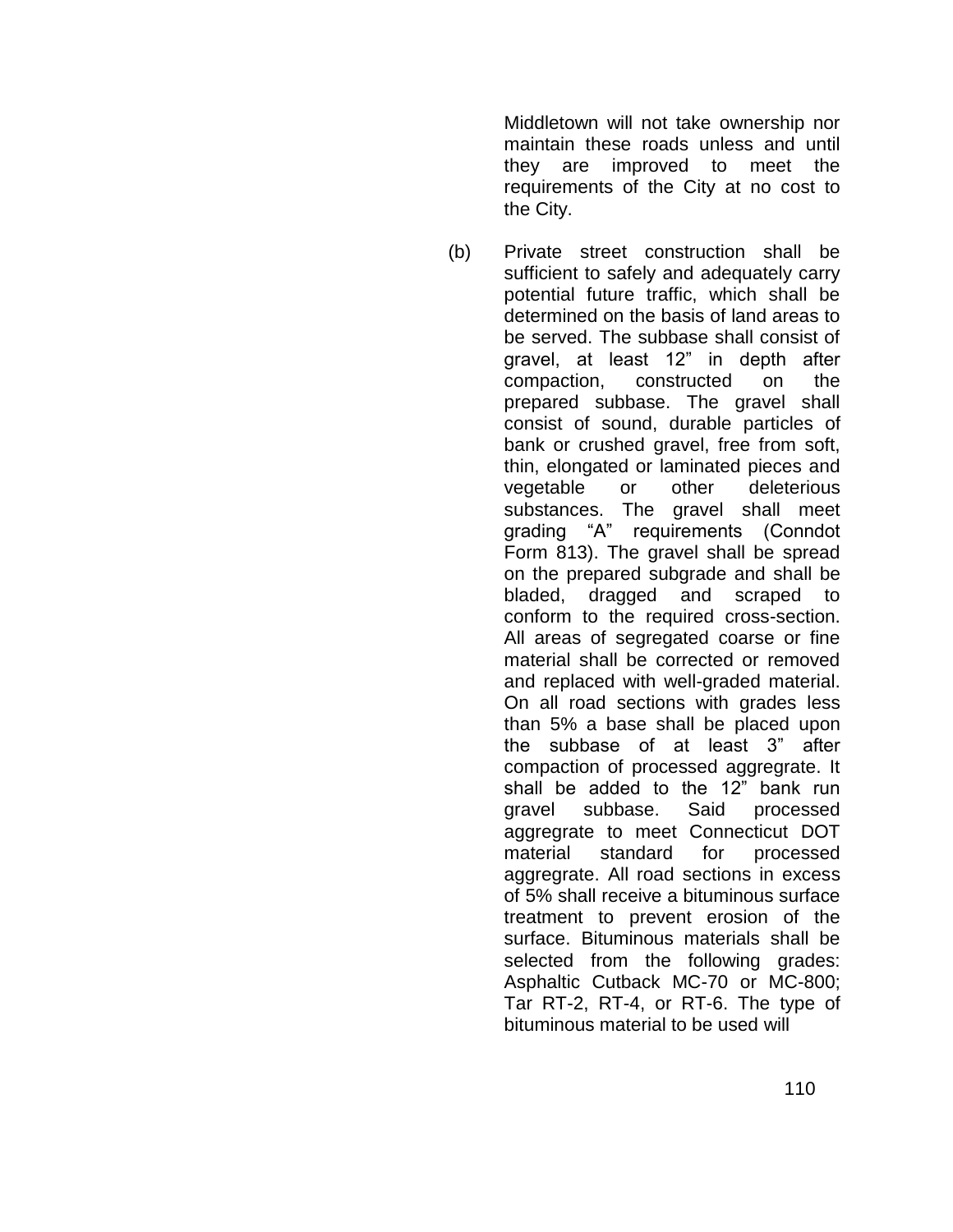depend upon the character and condition of the surface to be treated, and the season of the year in which the work is done. The bituminous material shall be applied at the rate of 3\4 gallon per square yard. Sand cover shall be spread to provide uniform application in an amount sufficient to prevent the bitumen from seeping off the surface. When the surface is in satisfactory condition, it shall be swept clean of all sand and foreign material and the second application of bituminous material shall be made at the rate of 1\4 gallon per square yard. Gravel shall be spread on the bitumen and rolled with a power roller weighing not less than 10 tons. The gravel for this surface treatment shall meet the following Grading Pass 1\2" 100%. Pass 3\8" 85- 100%, Pass No. 4 5-30%, Pass No. 8 0- 10%, Pass No. 100 0-1.5%.

Installation of the private road surface can be subject to inspection by the Department of Public Works and certification by a professional engineer licensed to practice in the State of Connecticut.

The minimum width of such roadways shall not be less than 18 feet.

# F. DESIGN CONSIDERATIONS:

The design considerations that shall be considered for a LLESS are those articulated in Section 44.08.35 Design Considerations of the Zoning Code. (Added effective 6\1\92)

- 44.08.37 LEAF COMPOSTING AREA
	- (1) A leaf composting area shall meet all the requirements of the Connecticut Department of Environmental Protection.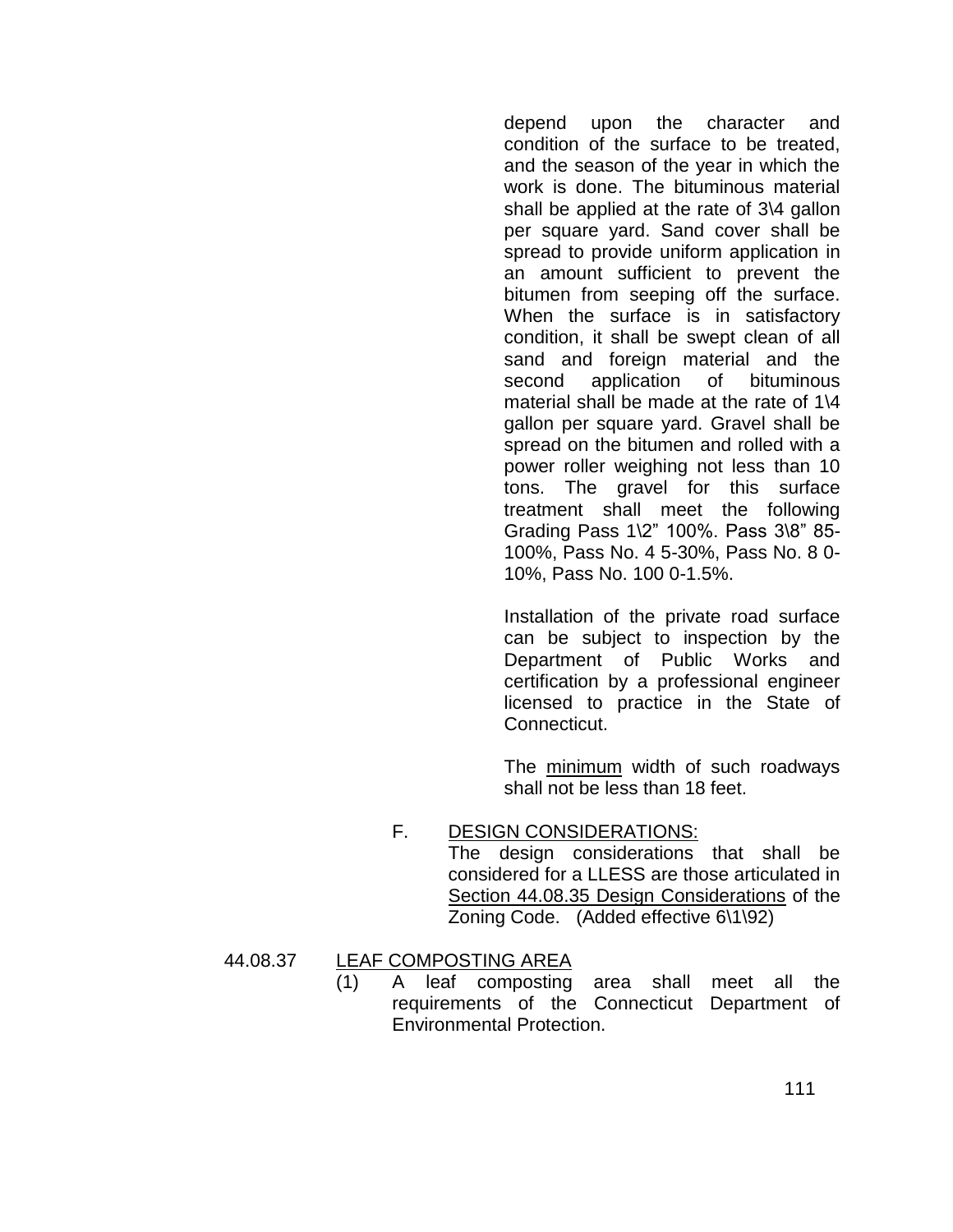- (2) The proponent shall submit the following information about the proposal:
	- (a) Estimate of the volume of leaves to be handled at site, including the approximate number of trucks exiting and entering the site daily;
	- (b) Facility site criteria, including acreage, drainage & slope;
	- (c) Site constraints, including name of adjoining properties, wells, septic systems, wetlands, flood plains, ground and surface water, and depth to bedrock;
	- (d) Explanation of the compost pad design and construction;
	- (e) Transportation routes, access and egress to site;
	- (f) Methods for drainage, erosion and sedimentation controls;
	- (g) Methods for wetting of the leaves;
	- (h) Procedures for operation and management of the facility;
	- (i) Hours of operation for the area;
	- (j) Potential nuisance conditions and procedures to mitigate such nuisances;
	- (k) Plan for use of the compost.
- (3) The Compost area will not be allowed within 200' of surface water, 100' from the property line, 250' from neighboring buildings and shall have a minimum lot area of three acres. (Added effective 6/30/92)

# 44.08.38 ADAPTIVE REUSE OF A STRUCTURE FORMERLY USED AS A PLACE OF CONGREGATION FOR MEMBERS OF A RELIGIOUS FAITH

Existing buildings used primarily as a place of congregation for members of a religious faith and having a minimum square footage of 2,000 square feet upon termination of their use as a place of congregation for members of a religious faith may by special exception be used for professional offices. Said structures are more commonly referred to as: churches, temples, synagogues and meeting halls.

(Added effective 5/20/94)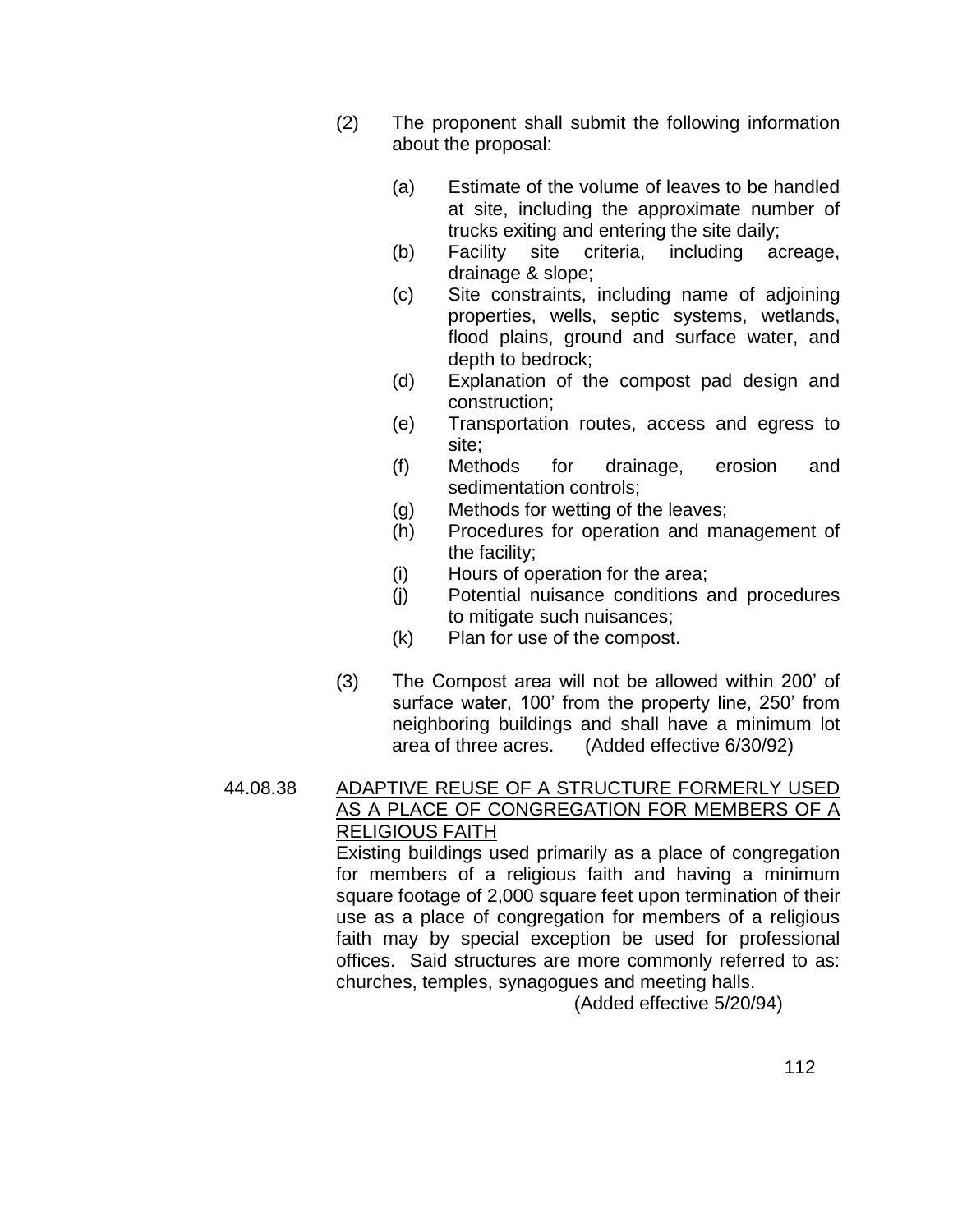#### 44.08.39 MODIFICATION OF FRONTAGE AND AREA REQUIREMENTS ON LOTS ESTABLISHED SUBSEQUENT TO 1982

In order to allow for more flexibility and compatibility with existing lots in the development of land in an R-1 Zone located within 1,000 feet of other developed lots or subdivisions, the Commission may grant a Special Exception to allow new lots and subdivisions to be developed with new lots having substantially similar frontage area and yard requirements as existing lots, subject to the following conditions:

- 1. Proposed new lots or new subdivision shall be within 1,000 feet from the boundary of the existing lots or subdivision, the frontage, yard or area of which are being used to determine the frontage, yard and area of the proposed new lots or subdivision.
- 2. Proposed new lots must have both City water and sewer.
- 3. No new lot shall have a frontage of less than fifty (50) feet nor an area of less than five thousand (5,000) square feet.
- 4. In the case of any subdivision or resubdivision of land, open space, either to be deeded to the City or to be owned and maintained by a homeowners' association, shall be no less than 40% of the land being subdivided or resubdivided.
- 5. The layout and design of lots, roads and open space within any new subdivision shall be compatible with the design of lots, roads and open space in the existing subdivision within 1,000 feet thereof which is being used as the basis for the requested modifications.
- 6. In the case of any new subdivision or resubdivision of land, application may be simultaneously for the Special Exception set forth herein and for Subdivision Approval under the Subdivision Regulations of the City of Middletown. (Added effective 4/30/95)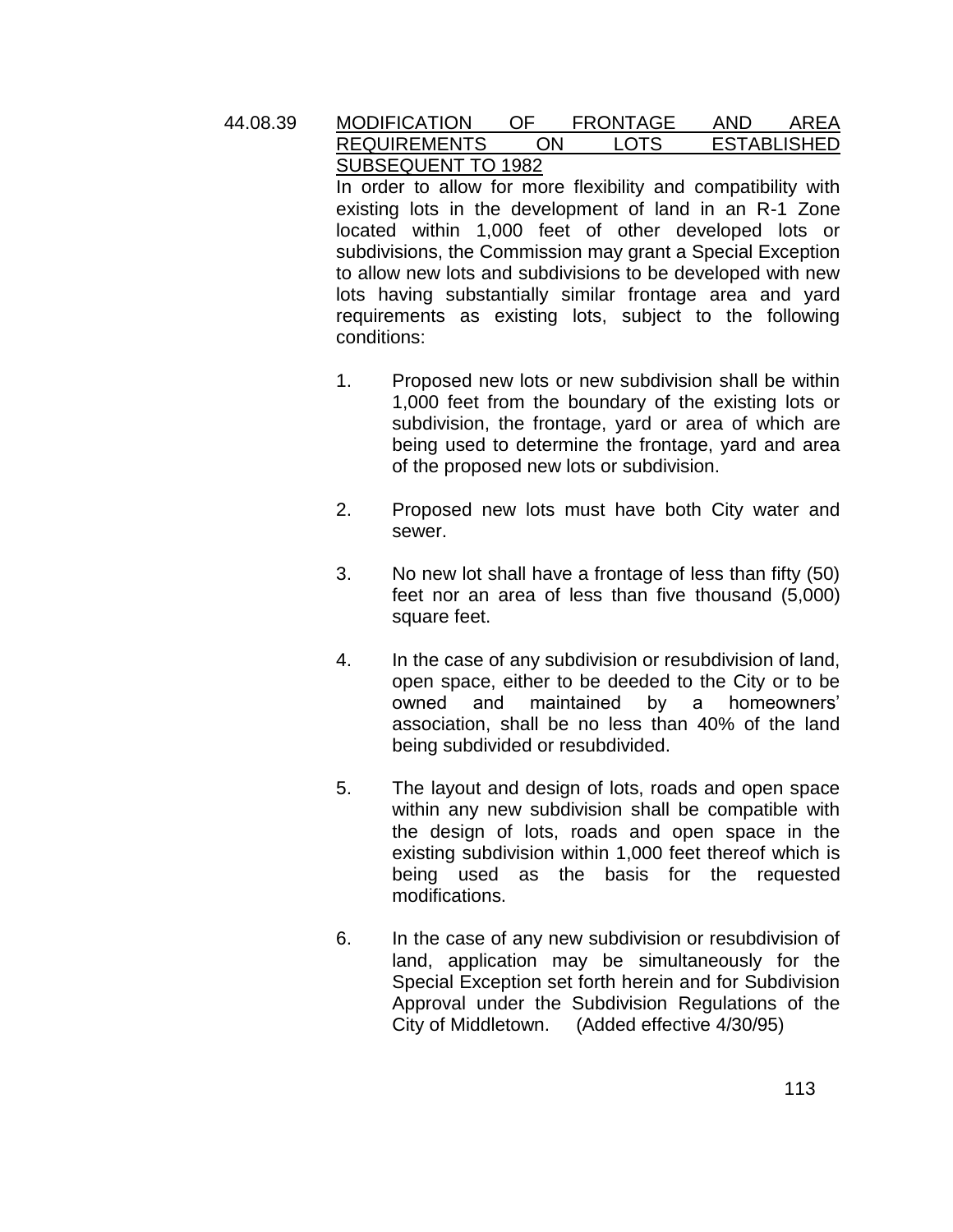#### 44.08.40 GOLF DRIVING RANGES AND MINIATURE GOLF **COURSES**

- a. The site shall have a minimum of three (3) acres for each recreational use;
- b. Each use shall be lighted in such a fashion that the illumination is not directed onto abutting properties;
- c. The location of each use shall be compatible with the neighborhood in terms of traffic, noise and number of people permitted to participate in the sport at one time. Each use shall also be compatible with its setting in scale, material and design;
- d. All the other possible disturbing aspects connected with the operation of each such use shall be enclosed, screened or otherwise controlled to the extent that the operation of any such use shall not unduly interfere with the use of properties or streets in the surrounding area;
- e. Parking for the miniature golf course shall be minimum one space for each hole;
- f. Parking for the driving range shall conform with Section 40.04.21 of this code;
- g. The driving range shall be compatible with its setting in scale, material and design;
- h. The dimensions of the raised tees will be such so as to create maximum safety for users; and
- i. Signs for each use shall be no greater than 100 square feet. Sign space may be combined for both uses on a single sign. Each sign may be freestanding or on a building. Each sign may be externally or internally illuminated. (Added effective 2/10/95)

#### 44.08.41 LANDSCAPE & GARDEN CENTER

- 1. The site shall have a minimum of two (2) acres.
- 2. The location of the facility should be compatible with other surrounding businesses that may also include some retail sale of goods on site.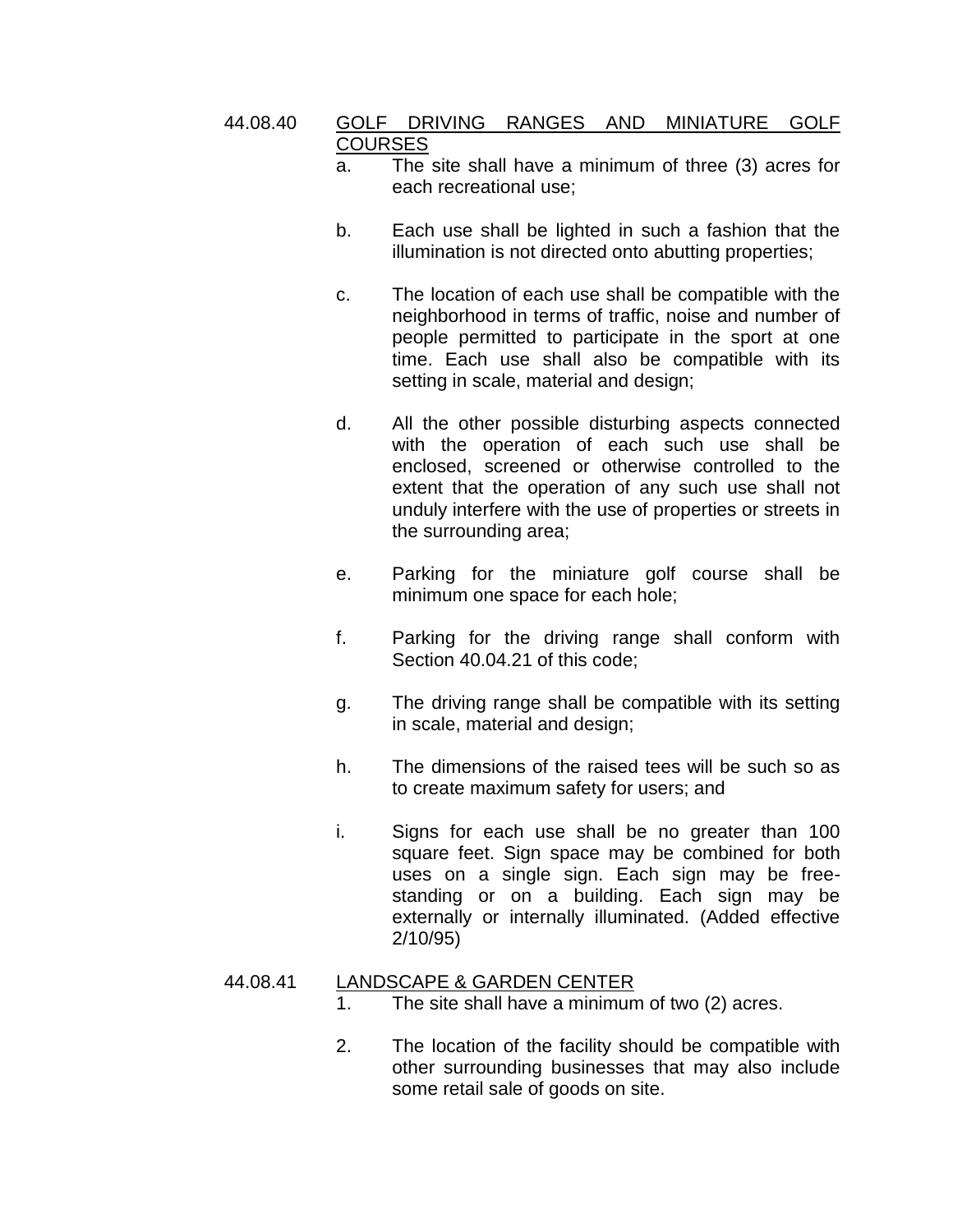- 3. The facility and grounds should strictly adhere to the site plan approved by the commission.
- 4. Vehicles, equipment and materials should be properly screened or enclosed.
- 5. Parking should adhere to regulations as set forth in Section 40.04.04.
- 6. Herbicides, pesticides, fertilizers, or other chemicals must be stored as not to create a public health nuisance or a source of pollution to either air, water, or soil in accordance with the Health Department regulations and Connecticut Public Health Code. (Added effective 1/31/97)

#### 44.08.42 CORPORATE OFFICE/HIGH TECHNOLOGY PROCESS-ING OF PREVIOUSLY MANUFACTURED PARTS

- 1. The location of the facility shall be on a site of no less than eighteen (18) acres.
- 2. Traditional manufacturing shall not be permitted, e.g., conversion of raw materials to finished product.
- 3. The facility shall be the corporate headquarters (i.e., executive) and administrative offices shall be an integral part of the facility) for the operator and owner of the facility.
- 4. The facility shall be compatible with its setting in scale, material and design and shall not include any outdoor storage of materials or supplies.
- 5. The facility shall be connected to municipal sewer and waterlines.
- 6. The facility shall not produce noise from the processing conducted therein which is detectable by objective measurement in excess of decibel levels permitted by State law beyond the perimeters of the site. The facility shall not emit any smoke or fumes or discharge effluent other than those, which may be associated with a corporate office building (i.e., heating and air conditioning, automotive exhaust and storm water);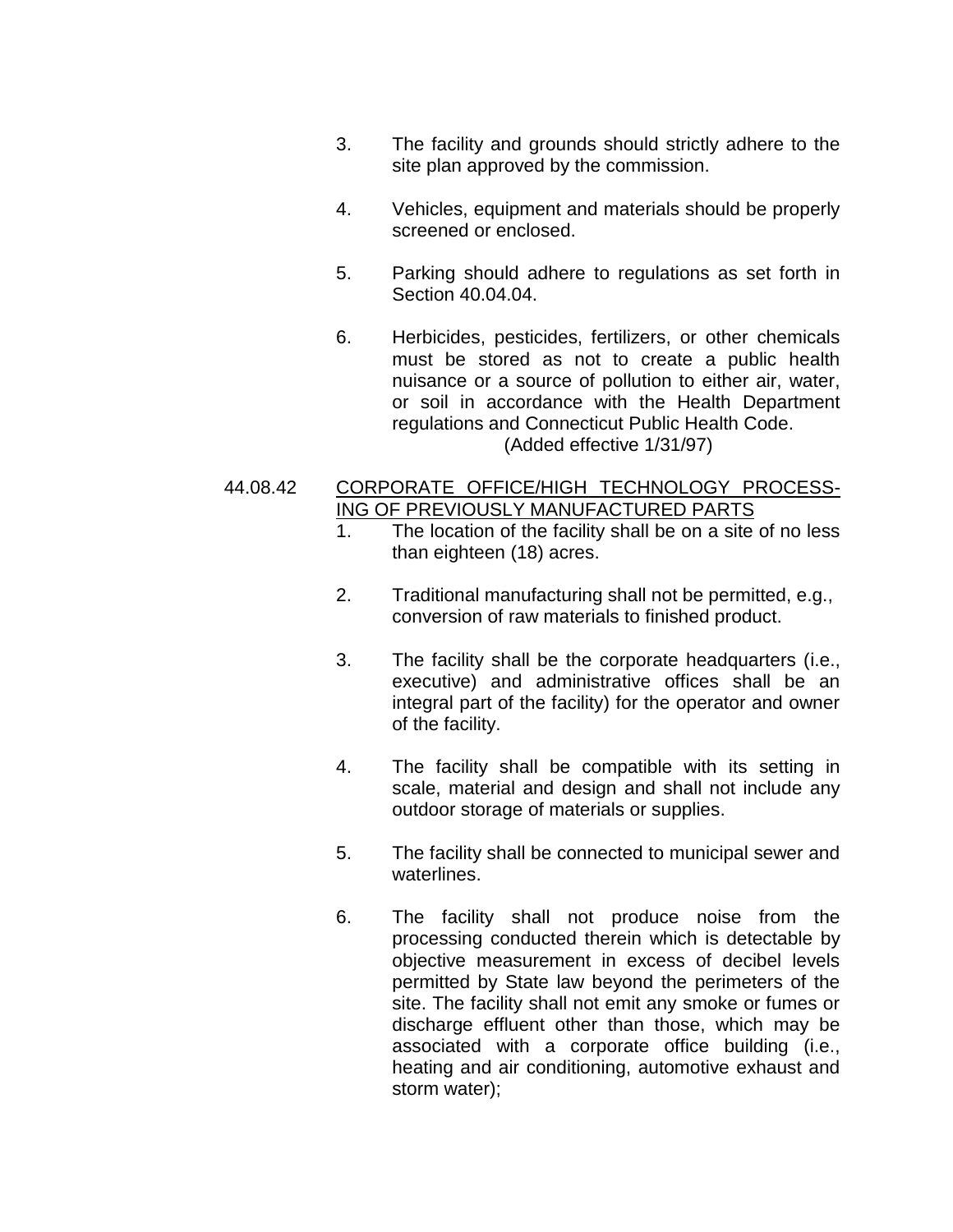- 7. The use, storage or disposition of solid or medical waste, materials shall be prohibited.
- 8. In order to maintain a parklike setting, forty (40%) per cent of the site shall remain in a pervious and vegetated state.

(Section added effective 7/3/98)

## 44.08.43 ACTIVE ADULT HOUSING

## PURPOSE:

Active adult housing is intended to provide housing of a type and density suitable to the needs of those 55 and over. This provision recognized housing for those age 55 and over as having less impact than other higher density housing options, and therefore meriting separate consideration.

The burden of complying with the Fair Housing Act, as amended and regulations promulgated there from shall be on the association of homeowners of such development.

#### B. PROCEDURE:

Upon formal application to the Planning and Zoning Commission and a public hearing thereon, the Commission may grant special exception approval for an Active Adult Housing development. In addition to considering compliance with the applicable special exception criteria in Section 44.04 of the Zoning Code and the standards contained herein, the Commission shall also consider the potential impacts of the proposed development on municipal services and the fiscal resources of the City. (Amended effective 4/30/04)

C. REQUIREMENTS:

Applications for approval of Active Adult developments shall include a master concept plan at scale no less than 1"-100' displaying the overall site, landscape, buffers, lighting, open space, sidewalks, building placement, pedestrian paths and trails, detailed site plans as required by Section 55 of these regulations and architectural renderings of the building and the overall community. In addition,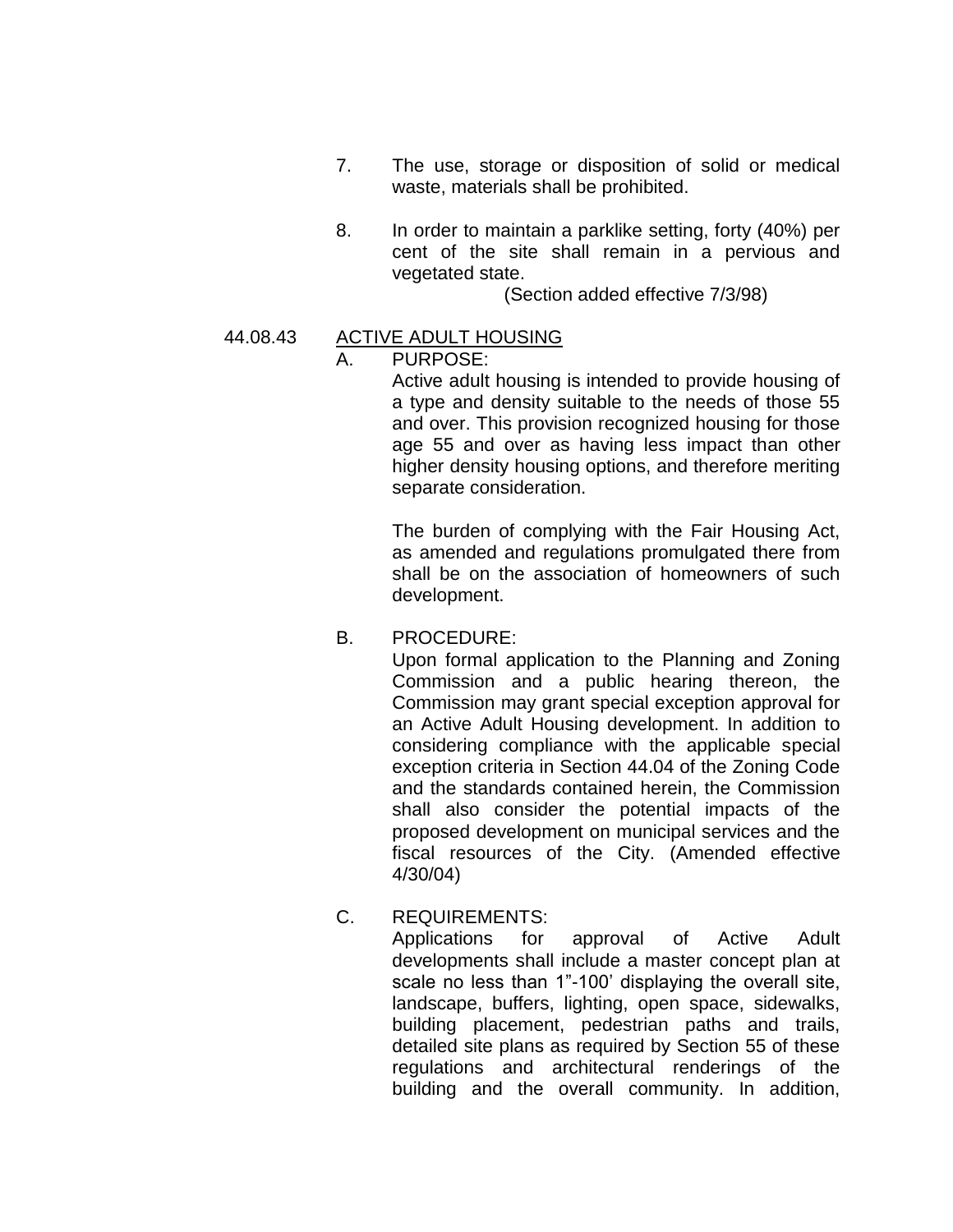applicants shall provide a professional market analysis demonstrating the need and feasibility of the project. Additionally, a narrative report shall be submitted which documents the probable impact of the proposed development on municipal services and the fiscal resources of the City. (Amended effective 4/30/04)

- D. STANDARDS:
- 1. The tract to be developed shall be zoned RPZ, R-15, or R-30, shall be not less than 10 acres, and shall have a minimum of 100 feet of frontage on a public street.
	- a. Waiver Provision for lots between 8-10 acres. Upon a separate and affirmative vote of the Planning and Zoning Commission the Commission may waive the above 10 acre requirement and allow the tract to be developed to be a minimum of 8 acres providing the following conditions are met:
		- 1. There is sufficient area to provide additional buffers where needed.
		- 2. The configuration of the tract allows for an orderly and functional layout for buildings, parking, and access.
		- 3. The Commission in its sole and legislative discretion determines the parcel is more suited to Active Adult than traditional single family home development. (Amended effective 11/1/05)
- 2. Residences are limited to single family detached structures and shall include a basement and/or attic for storage.
- 3. The proposed active adult housing development shall be a Common Interest Ownership Community as defined in Chapter 828 of the Connecticut General Statutes.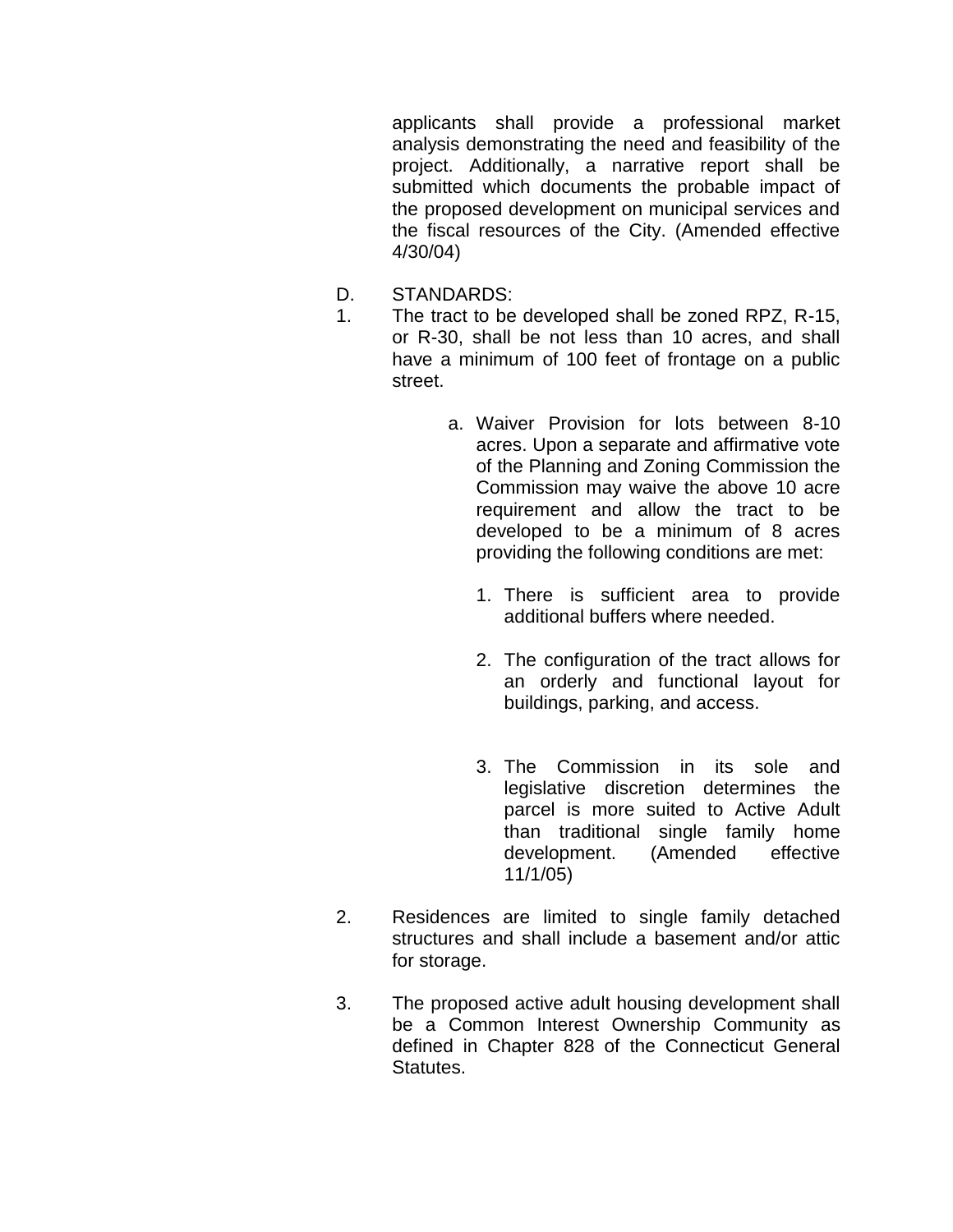- 4. The site shall be served by public sewer and public water supply, both of which shall be capable of handling the demand, including hydrants sufficient for fire-fighting as determined by the Fire Marshall, required by the development. All utilities, (electric, cable, phone) shall be underground.
- 5. The maximum number of units per acre is four. In computing the number of acres for the purpose of this section, 75% of the area designed as inland wetlands and 75% of the area of slopes in excess of 25% shall be excluded.
- 6. The minimum living area of each dwelling unit, inclusive of bathrooms and exclusive of hallways, shall be 900 square feet. The maximum number of bedrooms per residence is two.
- 7. Height, yard, and lot coverage requirements shall be as required in the underlying zone, except accessory buildings shall not exceed a height of 20 feet and total impervious coverage shall not exceed 40%.
- 8. The minimum distance between sidewalls of detached residences shall be 20 feet. Where the distance between units is less than 24 feet, adjacent walls shall be angled to prevent parallel sidewalls. The minimum distance between rear walls of units shall be 40 feet.
- 9. To provide a buffer between active adult developments and surrounding properties, no structure shall be located within 50 feet of the overall perimeter boundary. The buffer area shall adhere to the standards in the Subdivision Regulations and the first 30 feet shall be planted with a mixture of trees and shrubs. If a previously approved Active Adult development is expanded and the original 50 feet perimeter buffer is maintained, the expansion parcel perimeter buffer can be eliminated. The side yard setback however, shall be planted with a mixture of trees and shrubs. (Amended effective 3/31/06)
- 10. Thirty-three percent (33%) of the tract proposed for development shall be preserved as open space of which 50% of said open space shall be outside of areas designated as buffer area, inland wetlands or slopes in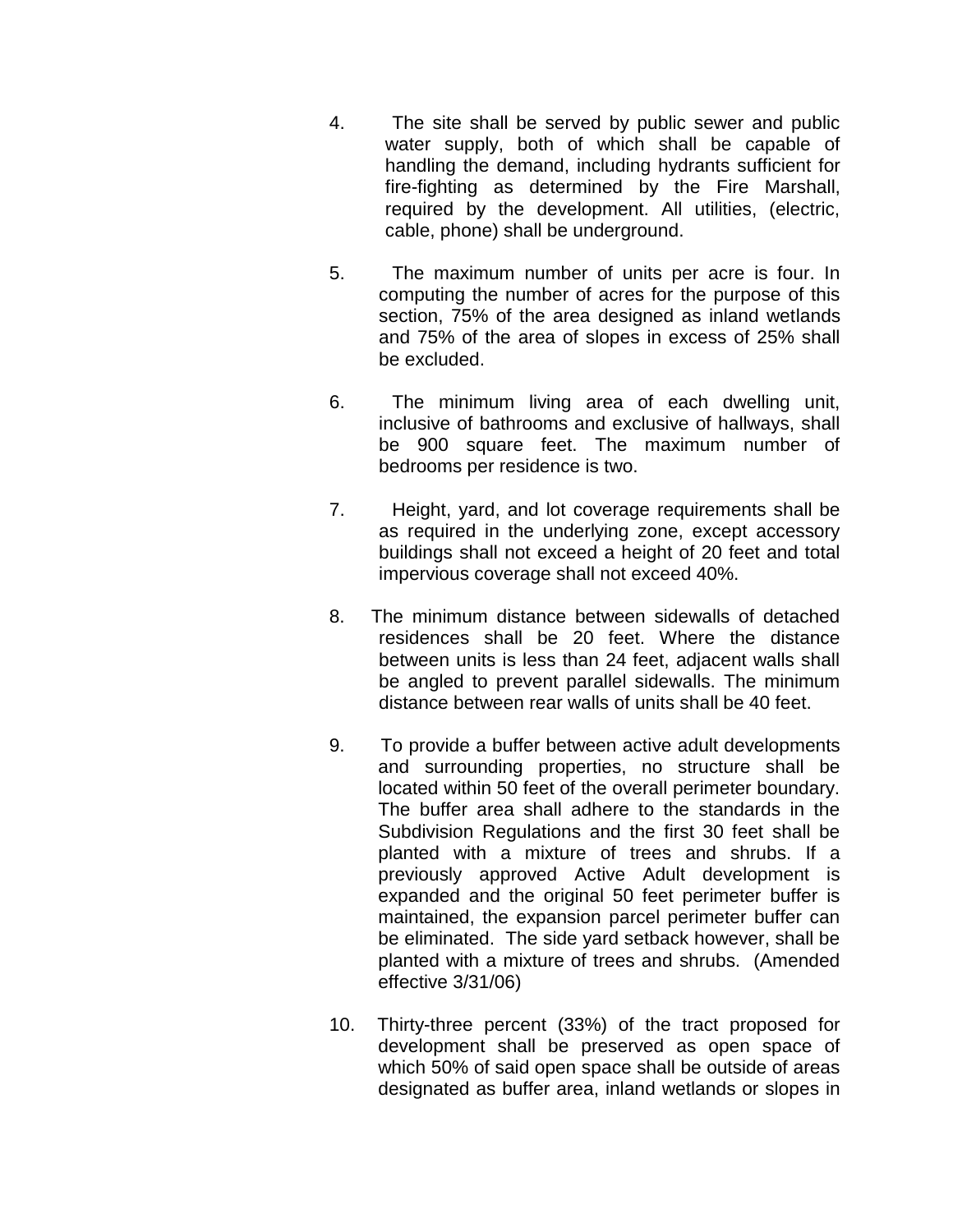excess of 25%. The Commission may require the provision of a walking trail system within the proposed development. Unpaved walking trails may be counted as open space.

(Amended effective 3/31/06)

as follows:

- 11. One hundred percent (100%) of the total dwelling units to be constructed in an Active Adult Community shall be designated as Active Adult Housing units. Occupancy of Active Adult Housing unit shall be limited to three (3) individuals and
	- a. At least one individual must be aged fifty five years or older;
	- b. Any and all spouses, companions or relatives of an occupant must be 21 years or order;
	- c. Any occupant pursuant to (b). above who has ownership interest in the dwelling who survives the individual in (a) above;
		- a. Any occupant pursuant to (b) above who has an ownership interest in the dwelling and the individual in (a) above has entered into a long term continuing care facility;
		- b. Remaining parties pursuant to (c) (d) above who remarry or cohabitate must meet all occupancy requirements,
		- c. A personal care attendant who is in service to a resident 55 years of age or older to attend to that resident's medical and/or health care needs,
		- d. The management entity shall verify annually to the Zoning Enforcement Officer that the facility is in compliance with the occupancy requirements of this section.
- 12. Dwelling units designated, as Active Adult Housing shall have deed restrictions limiting occupancy as required above.
- 13. There shall be at least three (3) parking spaces per dwelling unit. At least one of these spaces shall be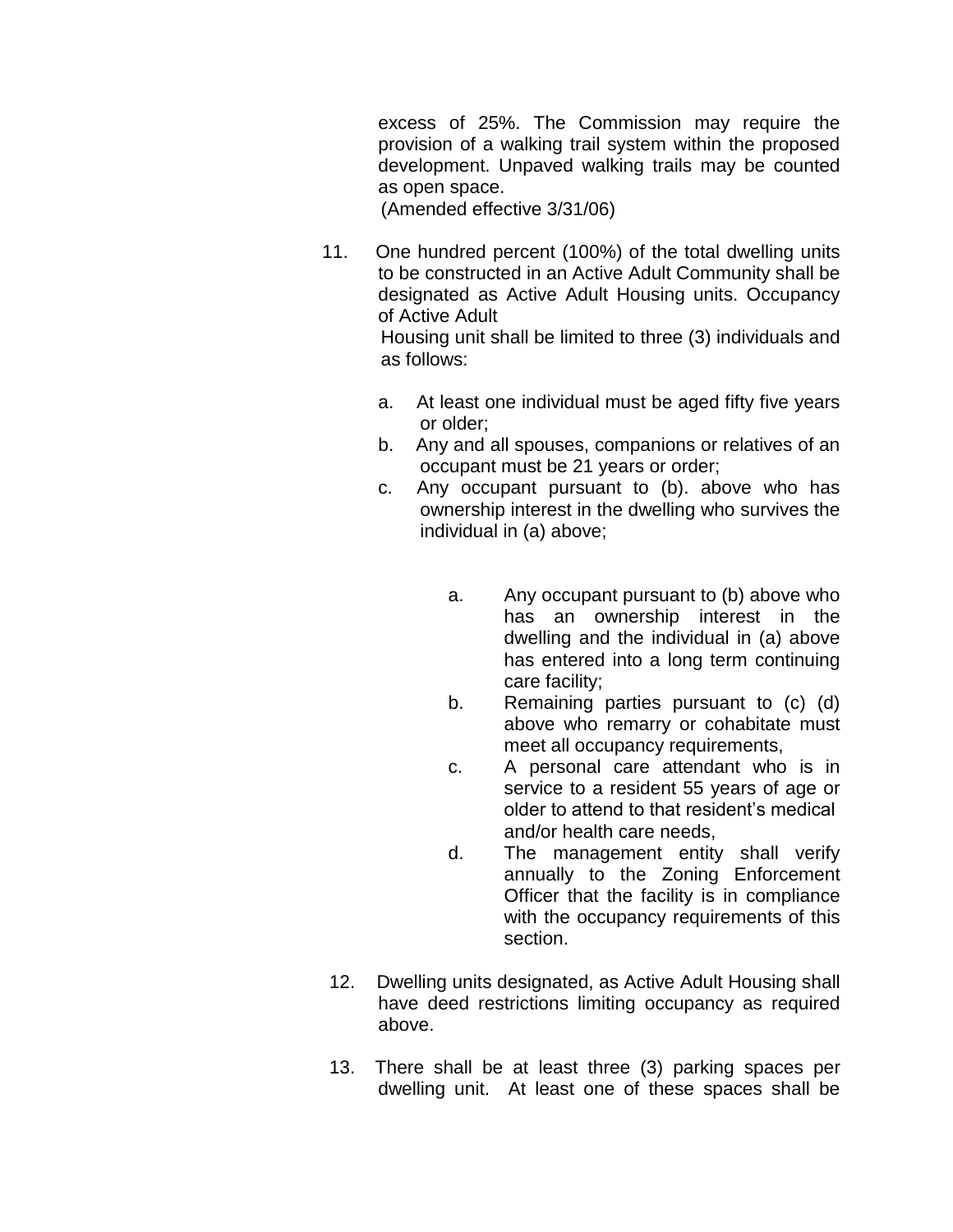provided within an attached garage. A minimum of 25% of the detached units shall have a two-car garage. The Commission reserves the right to require guest parking. All driveways shall have a minimum of 25 feet in length.

- 14. A cash performance bond shall be filed prior to securing building permits. The developer may propose a phasing plan and post bond in accordance with said phasing plan.
- 15. Attached dwelling units shall not exceed 35% of total units (Added eff. 3/5/18)
- E. DESIGN CONSIDERATIONS:

The design considerations of Section 44.08.35, as appropriate to Active Adult developments, shall be considered by the applicant's design team.

(Section added effective 9/1/03)

#### 44.08.44 INDOOR RECREATIONAL FACILITY

A facility where a fee is paid in exchange for activities, events, or programs related to athletics, physical conditioning and accessory activities conducted indoors. A facility may be approved by the commission if it meets the following conditions:

- A. That not more 40% of the parcel is used for the main building and accessory structures.
- B. Parking spaces will be provided in accordance with Section 40.04.28.
- C. Design Considerations: The Commission will evaluate the site plan and approve a facility that is designed to blend in with the existing buildings in the zone, if any. (Added effective 10/13/06)

#### 44.08.45 MIXED USE DEVELOPMENT SPECIAL EXCEPTION

Purpose – To allow mixed use development at an appropriate scale and architecture in relation to its surrounding which allows retail, upper story professional office, restaurants and upper story residential. No proposal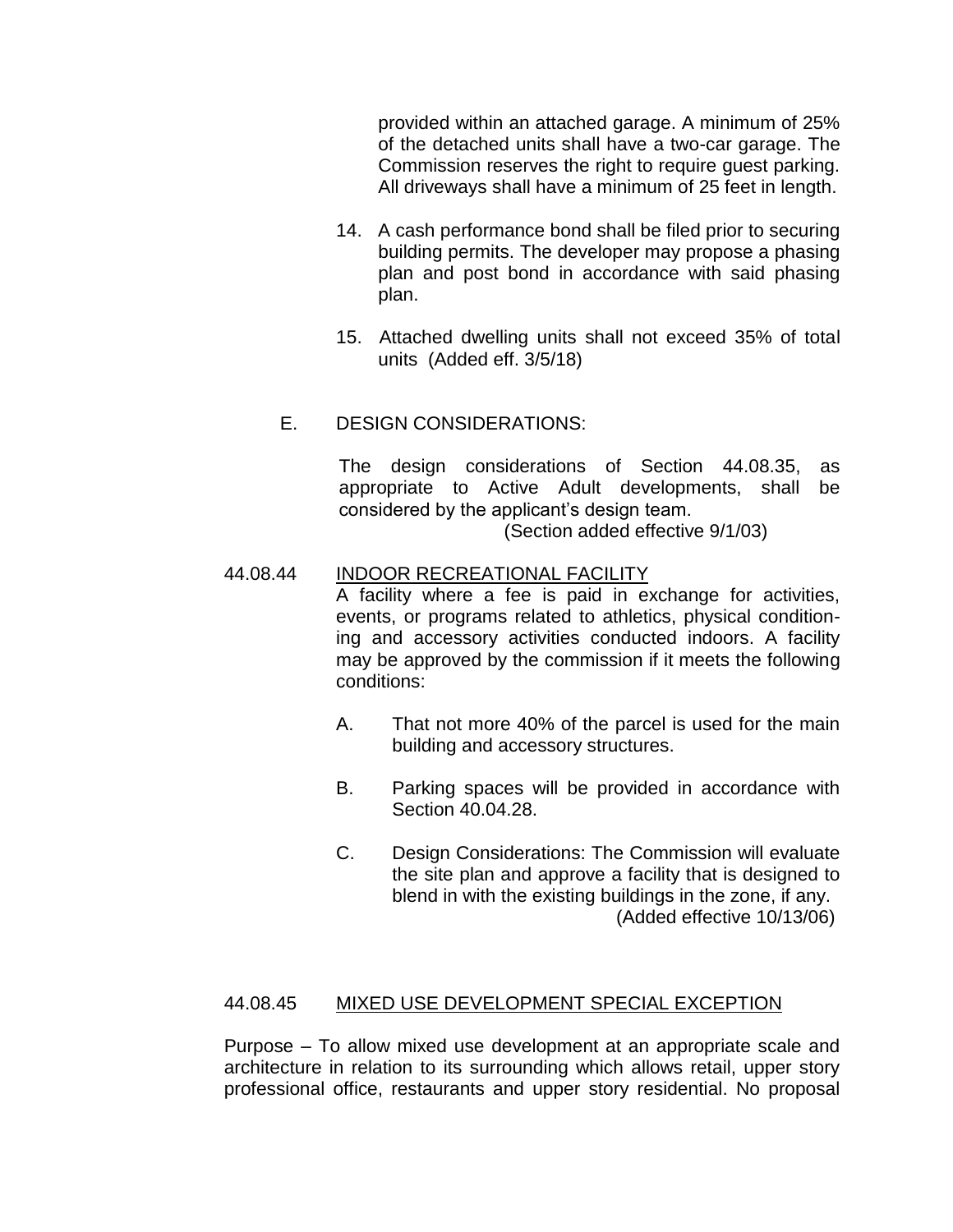shall result in the demolition of any inventoried building identified in the City of Middletown "A Survey of Historical and Architectural Resources-2005" prepared by the Greater Middletown Preservation Trust (Volumes I-IV). Any and all changes to any inventoried building shall be in keeping with its historic character.

> Minimum lot size: ¼ acre per functional use Minimum Frontage: 150 feet.

Front and side yards to be determined by Planning and Zoning during the design process.

Parking requirements shall be those required in Section 40 of this regulation. Upon written request, the parking requirements may be reduced if the Commission determines, after a review of a professionally prepared parking analysis that such reduction is in the best interest of the immediate neighborhood, the City of Middletown and the development and that the parking provided satisfies the anticipated demand. The Commission looks favorably on a shared parking method, where peak use and times for the different uses shall be calculated.

#### 44.08.46 Data Center

The following standards shall apply to data centers: (A) Building Facades visible from a City Street or Right of Way, shall avoid the use of undifferentiated surfaces by including at least two (2) of the following design elements: change in building height, building step-backs or recesses, fenestration, change in building material, pattern, texture, color, or use of accent materials. When a building has more than one façade visible from a City Street or City Right of Way, such principal building facades shall be consistent in terms of design, materials, details, and treatment.

(B) Screening of Mechanical Equipment. In order to minimize visibility from adjacent roads and adjacent properties, ground level and roof top mechanical equipment shall be screened. This screening may be provided by a principal building. Mechanical equipment not screened by a principal building shall be screened by a visually solid fence, screen wall or panel, parapet wall, or other visually solid screen that shall be constructed of materials compatible with those used in the exterior construction of the principal building. (C) Exterior Lighting. All exterior lighting shall be designed and constructed with cutoff and fully shielded fixtures that direct light downward and into the interior of the property and away from adjacent roads and adjacent properties. (H) Buffer Yard Requirement. Any property that abuts a residential zone shall site the proposed data center in a manner to screen or buffer the data center by use of natural topography and preservation of existing vegetation, supplemented by new vegetation, if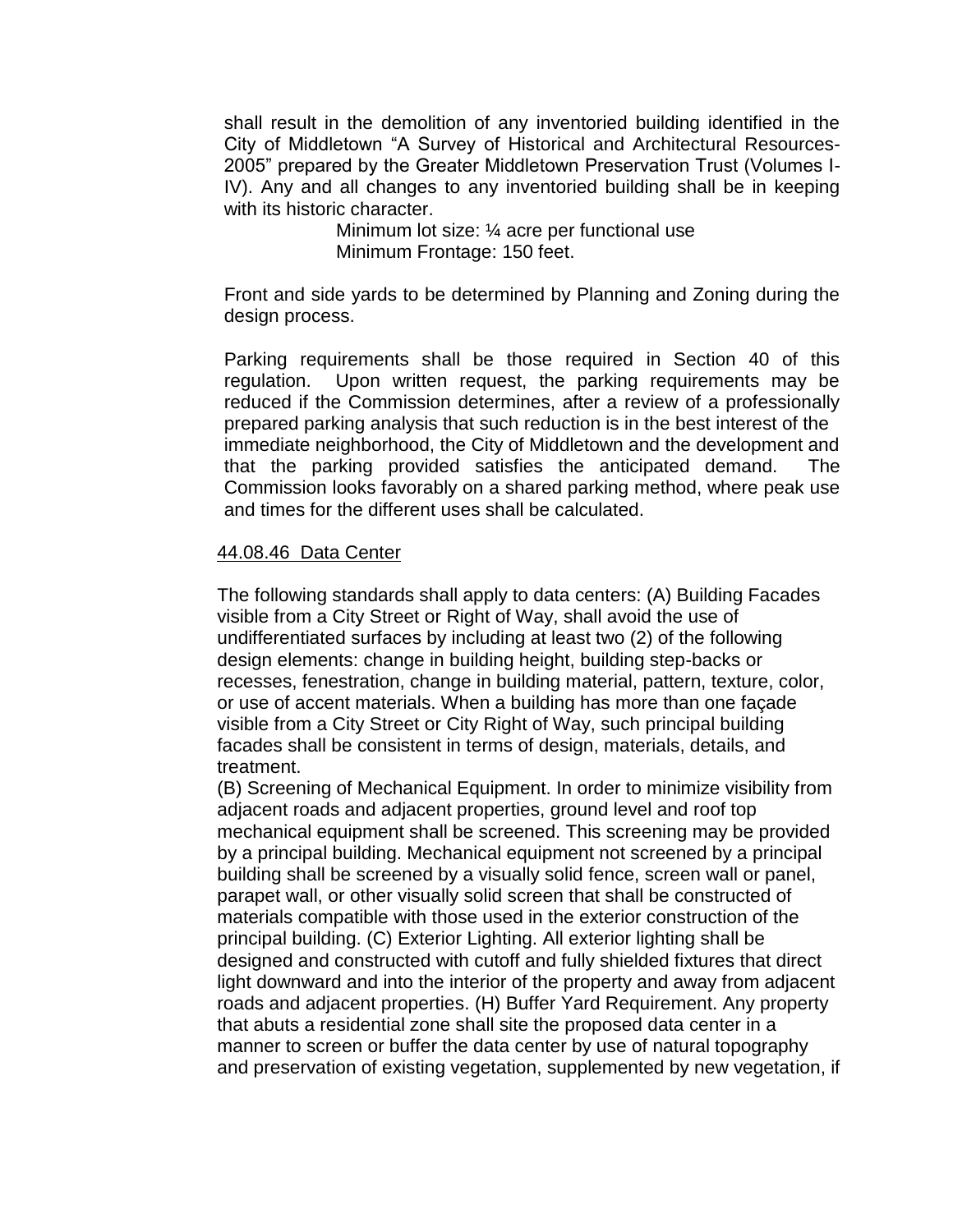needed, with landscaped earthen berm. Advisory opinion from Design Review Board shall be submitted with site plan.

Added effective 6/22/15)

## **Uses**

Require a minimum of two of the following uses: Retail, Restaurant, upper story professional office and upper story residential. The Commission reserves the right to limit the hours of operation for businesses'.

## **Design Requirements:**

- No building shall be less than two (2) stories and the minimum height will be determined as an average of the height of the abutting structures. Maximum height is either the maximum allowed height for the zone where the development is located or 12 feet above the minimum height determined by abutting structures, whichever is higher. The Planning and Zoning Commission shall review and determine the allowed maximum height.
- The building(s) shall be oriented to the street or the intersection and shall front on a state highway, excluding limited access highway. Access to and from the site shall include access from the state highway, subject to approval by the State Department of Transportation. If available access from local roads shall be minimized and designed to direct traffic to the nearest signalized intersection with the state highway and away from residential areas.
- Utilize existing and surrounding building lines and materials, to the extent possible.
- Bike racks shall be required as part of the development and be sited near business entrances.
- Pedestrian amenities shall be considered and may be required, such as benches or public art.
- Natural features shall be enhanced, preserved and incorporated into the development to the extent possible. Large trees shall be preserved to the extent possible.
- Street trees with a minimum caliper of 4.5 inches DBH and at least 20 feet in height shall be planted every 25 feet within the street right of way.
- Parking shall be oriented to the rear or side of the structure. Parking may be allowed between the front of the structure and the street if this design can increase pedestrian activity and the parking stalls are placed along the building.
- Required parking areas shall be broken into small groupings of parking as opposed to one contiguous lot and the parking shall be aesthetically landscaped and screened from all areas in a manner that is compatible with its surroundings. Screening could include, but not limited to, stone walls, brick walls, fencing, landscaping,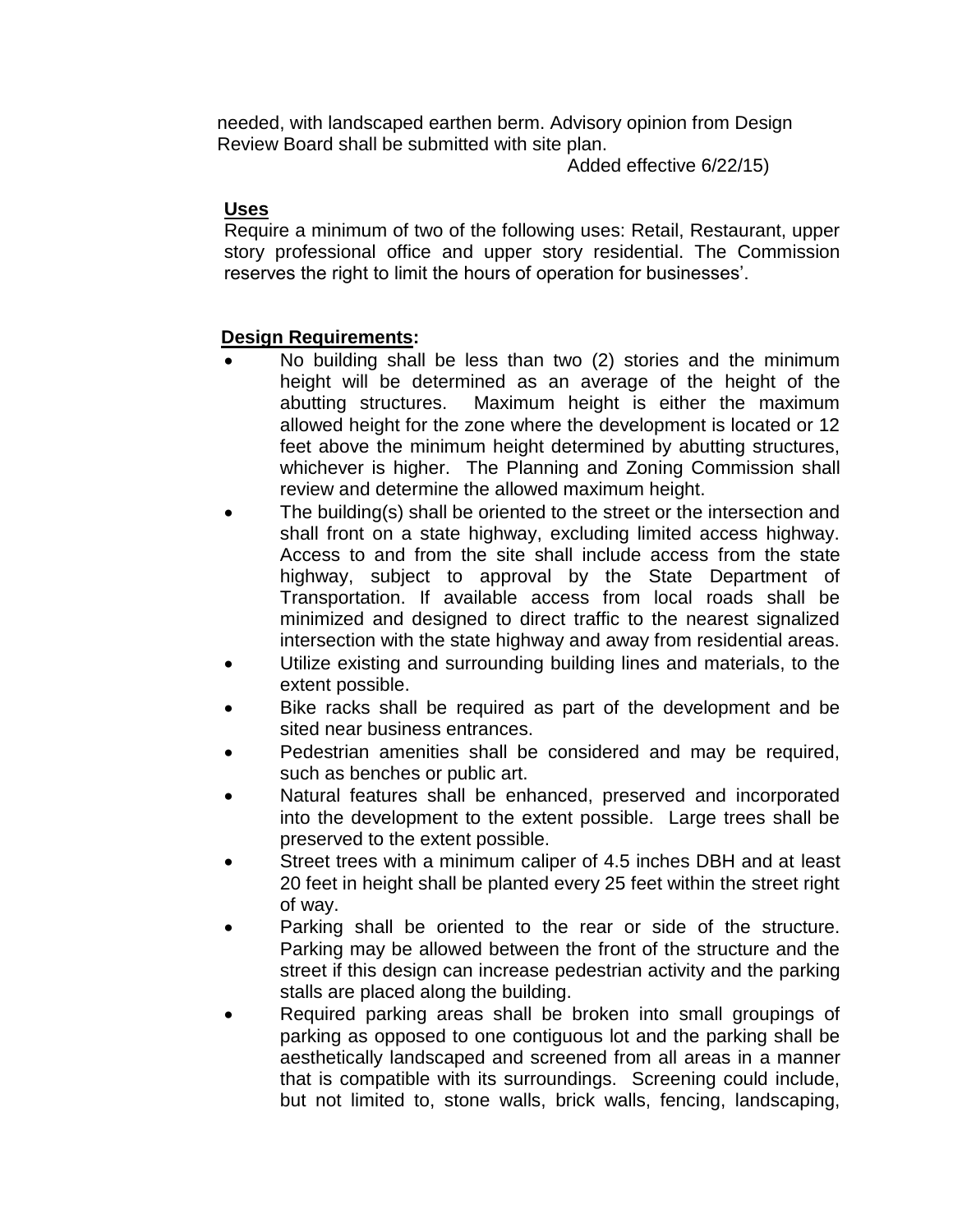earthen berms or a combination thereof. Where possible, based on underlying soils, parking areas shall be composed of pervious materials.

TRAFFIC IMPACTS – Uses subject to this Section of the Zoning Code shall be subject to the following: Submission of a traffic impact analysis by a CT licensed professional engineer containing present roadway conditions, existing roadway capacity, existing and projected traffic volumes (ADT, Peak A.M. and Peak P.M.), existing and projected volume capacity ratios, existing and projected levels of service, existing and proposed sight lines, site generated traffic distributions, traffic accident experience, and all on-and-off site improvements which will help mitigate anticipated traffic problems and direct traffic to the state highway and away from abutting residential areas. The Commission specifically retains the right to request that the developer pay an additional fee to allow the Commission to hire an independent traffic engineer.

SIGNS – In addition to Section 48 of this Code the following more restrictive standards shall apply:

A. Attached Wall Signs: the number of signs shall not exceed three (3) and the sum of the area shall equal one (1) sq. ft. per lineal foot of building frontage and no sign shall exceed 200 sq. ft. in a multi-tenant building. Each tenant is allowed one (1) wall sign equal to one (1) sq. ft. per lineal foot of store frontage and no sign shall exceed 100 sq. ft.

B. Detached identification Signs: Detached and free standing signs are prohibited with the exception of directional signs deemed appropriate by the Design Review and Preservation Board. Monument signs approved by the Design Review and Preservation Board may be allowed.

C. Temporary Signs: No temporary signs or banners are permitted with the exception that temporary banners, balloon signs or pennant signs advertising a special event may be issued by the Zoning Enforcement Officer for not more than ten (10) consecutive days.

CONSOLIDATED PARCELS – For the purpose of integrated development, any number of contiguous parcels may be consolidated for the purpose of development, and the consolidated parcel shall be construed to be one lot when computing building coverage and yard requirements, and permitted uses, provided:

A. The owner of each lot shall give to the owner of each lot in the consolidated parcel by deed, easement, or agreement filed in the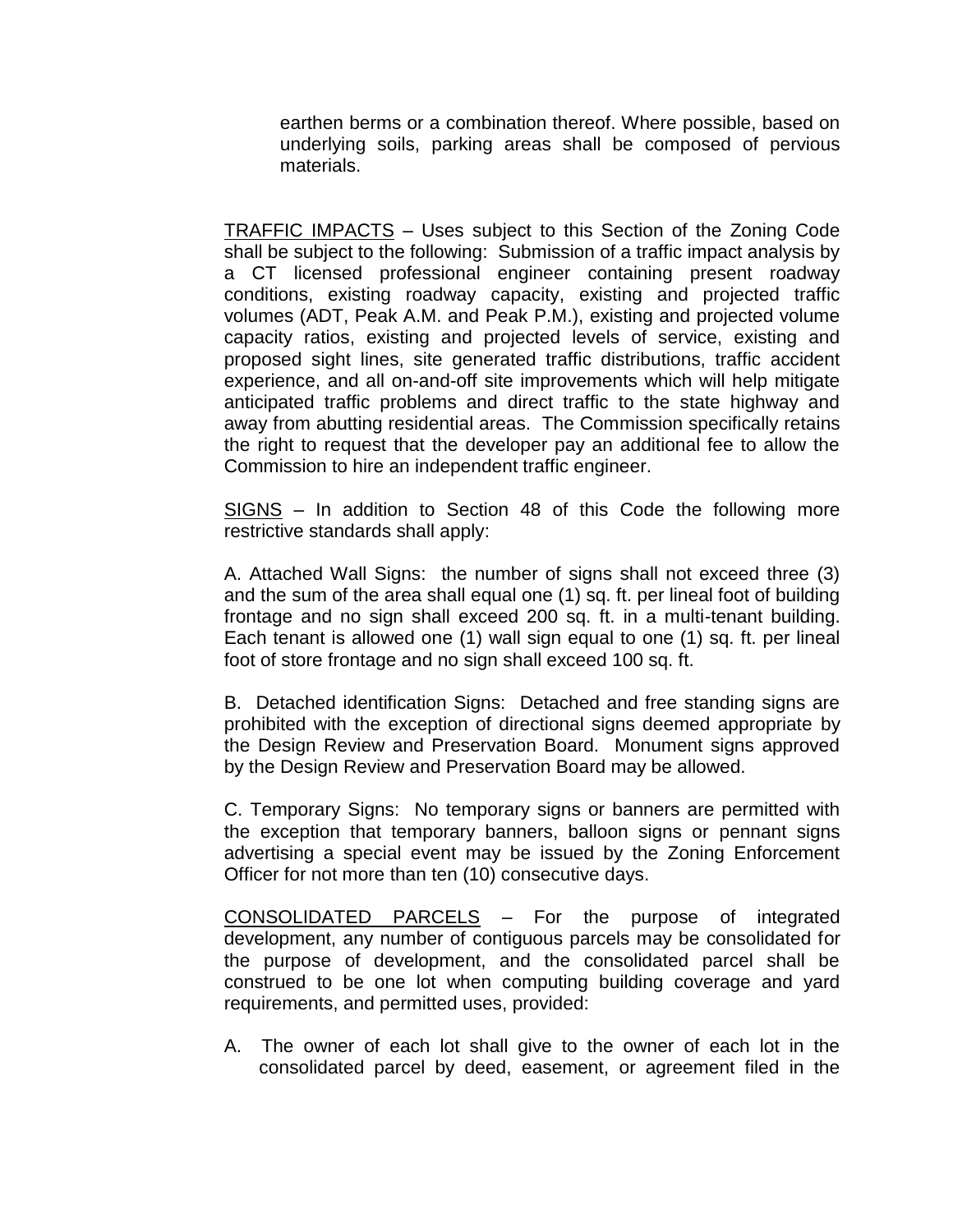Office of the Town Clerk, the right of entrance, exit, passage, parking and loading.

 B. The consolidated parcel is developed with an integrated plan of buildings, curb cuts, parking, loading and unloading and open space.

 The Commission may consider shared parking arrangements for uses when the peak hours for individual uses differ.

ORDERLY TRAFFIC MOVEMENT – In the absence of consolidated parcels in order to assure future orderly vehicular movement onto the street by requiring shared points of ingress and egress between lots, the Commission may require vehicular cross easements as part of individual development plans and may waive or modify setback requirements to facilitate unified, well planned development.

MERCHANDISE AND MATERIALS STORAGE AND DISPLAY - No Merchandise shall be stored or displayed outside of the buildings.

AREAS FOR LOADING AND UNLOADING - Any lot developed shall provide adequate space for the loading and unloading of goods and materials so located at the rear of the building so as to avoid conflict with vehicular movement and shall be adequately screened from sight.

DUMPSTERS - Shall be located at the rear of the building and shall be fully enclosed and screened from view.

ILLUMINATION – Interior and exterior lighting, including signs, shall not be of such intensity or located or directed in a way as to produce glare or discomfort on public streets or neighboring PROPERTIES. All lights shall be directed away from residential zones unless specifically designed to enhance a pedestrian linkage.

LANDSCAPING AND BUFFERING Between Residential USES and Zones – A landscaping plan which identifies the location of all landscaped islands and the types of species within the islands shall be submitted with the application material. In order to protect the integrity of residential zones, sufficient buffering shall be required when a property in this zone abuts a residential zone or a potential incompatible land use. Further, no access drive shall cross through, traverse or interrupt the required buffer area.

All screening shall take maximum advantage of existing natural topographical features and existing plantings. In approving any site plan for a new use which abuts a residential zone or use screening of one of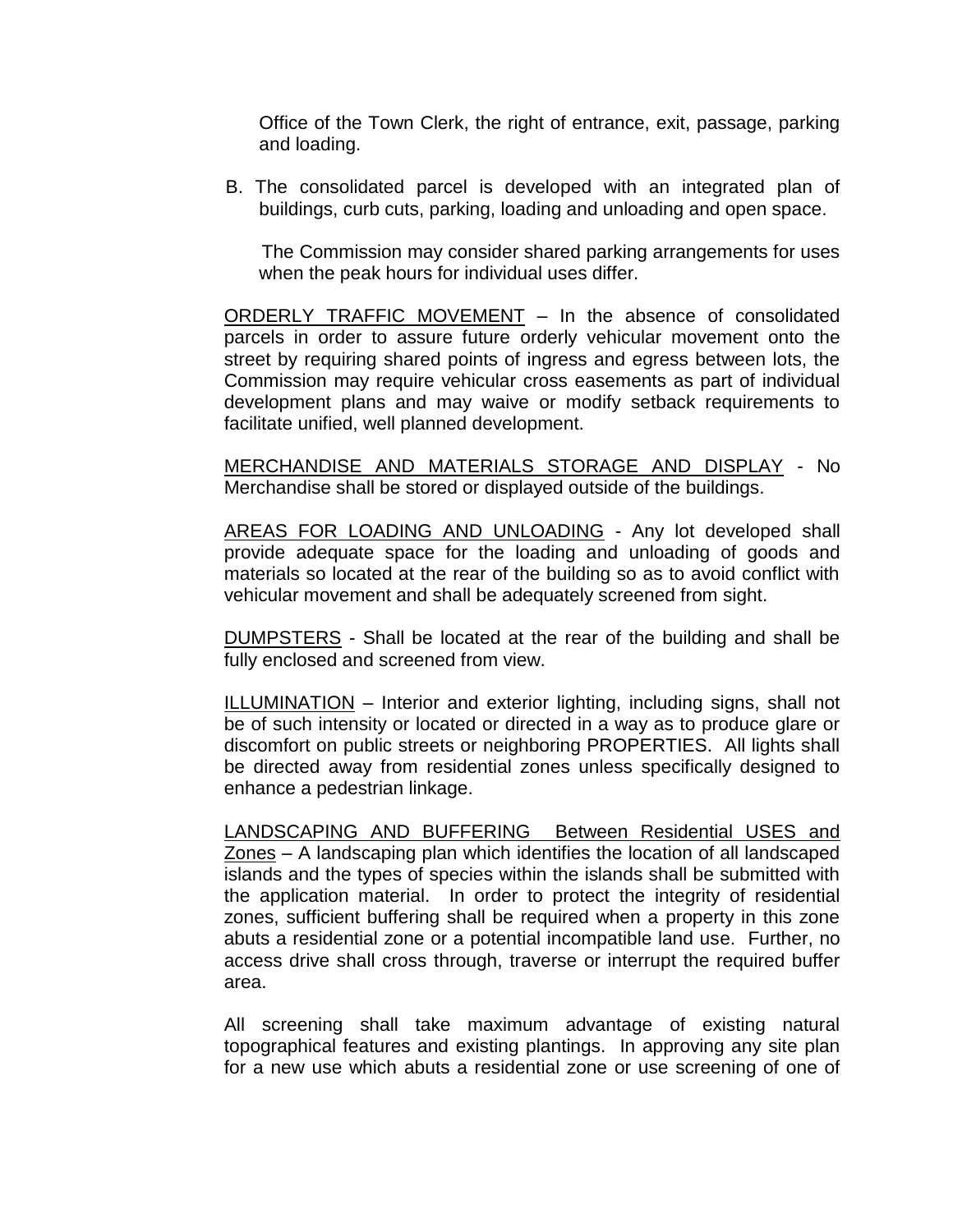the following types of buffering shall be required. The Commission shall exercise final determination of which option should be pursued:

- A. an earthen berm accompanied with a six (6) foot high evergreen planting on top of the berm.
- B. a six (6) foot high stockade fence on metal fence posts fixed in concrete footings with the side containing the posts facing the new development, accompanied with a six (6) foot high evergreen planting, at least four (4) feet in width, between such fence and the abutting residential use.
- C. an eight (8) foot high, six (6) foot wide protective planting strip in accordance with specifications established by the Planning and Zoning Department.

#### **Accessory Uses**

- Drive-thru business may be allowed on the site provided the following conditions can be met.
- The drive-thru is not located between the front of the building and the street.
- The business and drive-thru shall be a part of a structure containing multiple occupants and uses.
- The development shall conform to all of the requirements in Section 44.08.12A of these regulations.

#### **Review Process**

Prior to submission to the Planning and Zoning Commission, the development shall be reviewed by the Design Review and Preservation Board and their opinion and recommendations will be a part of the special exception process. (Added effective 3/30/13)

#### **44.08.47 Redevelopment Design District**

**1. Purpose and Intent –** The Redevelopment Design District (RDD) was developed to foster high-quality redevelopment of Brownfields, old industrial sites, and vacant and/or underutilized properties and building that have outlived their useful life or have been adversely affected by perceived or actual environmental contamination. The intent of a Redevelopment Design District is to permit principal buildings and uses or groups of principal buildings and uses as a unified development on a single parcel or across contiguous parcels that have been combined for this purpose. The regulation permits flexibility from underlying zoning requirements through the creation of a redevelopment design district overlay zone and a special exception/site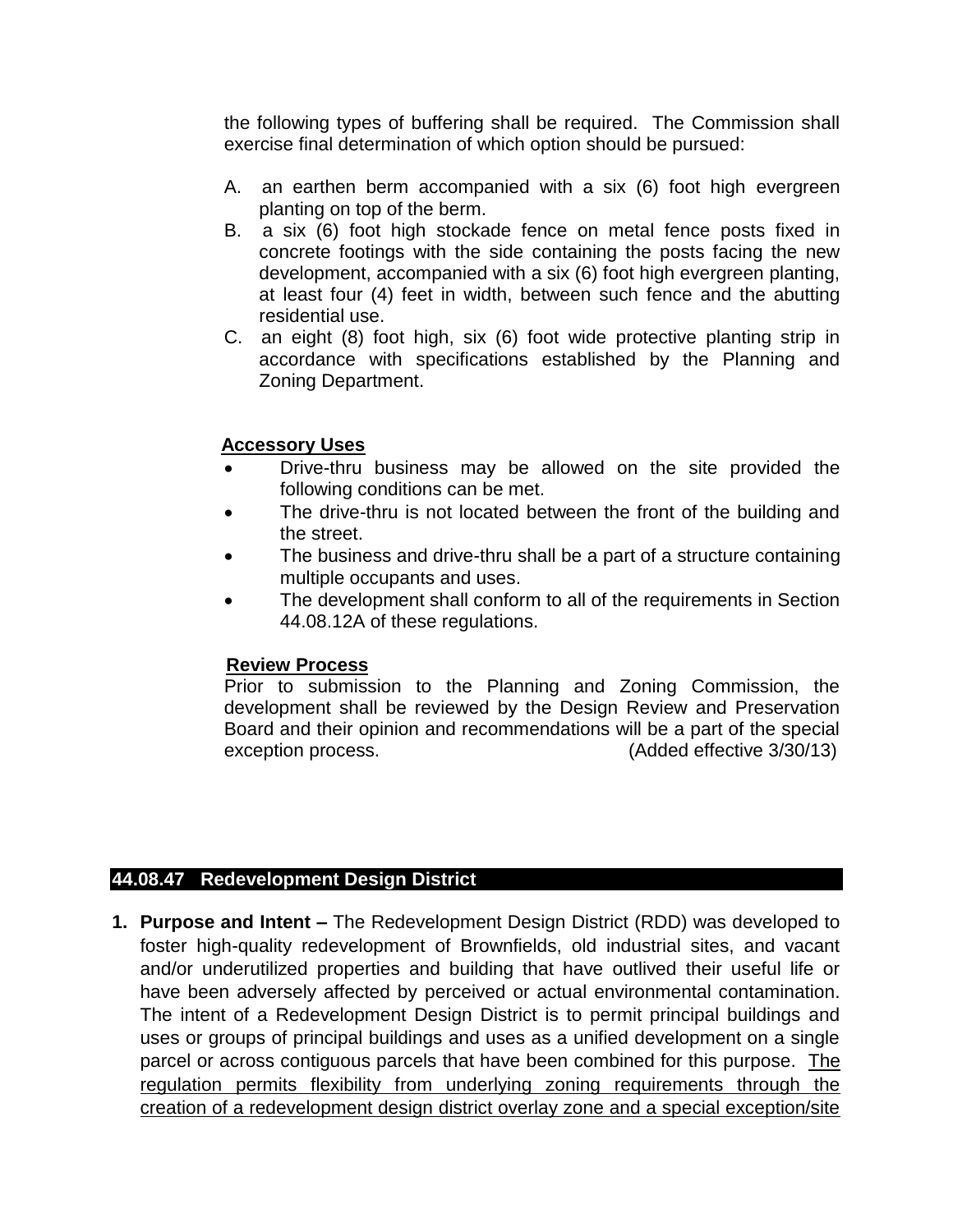plan approval with an emphasis on high quality development that will remediate contamination, remove blight, and add value while assuring that all projects reflect a quality aesthetic that enhances the character of the City/neighborhood. Redevelopment Design Districts shall inspire a more harmonious relationship between the development, the parcel(s), and the surrounding area than is possible using underlying zoning regulations, promote access to services and transportation, protect the character of the community and abutting parcels, and foster thoughtful site design. In addition, it is the purpose of this regulation to:

- a. Revitalize parcels with development that will provide for a variety of housing and business opportunities.
- b. Invigorate industrial parcels into distinctive residential, retail, and/or service establishments.
- c. Encourage smart growth and low-impact development.
- d. Provide for sustainability and resiliency.
- e. Promote the development of human-scale neighborhoods, preferably in walking distance of public transit.
- f. Assist the City of Middletown to comply with the State Zoning Enabling Act, Connecticut General Statutes § 8-2, by adopting zoning regulations that promote economic diversity and housing choice.
- g. Ensure high quality site planning, architecture, and landscape design that is consistent with the surrounding neighborhoods and the distinct visual character of the historic structures in Middletown.
- h. Establish development standards that ensure context-sensitive design and creative site planning in the reuse of existing buildings, and construction of new buildings.
- i. Notwithstanding approval of a Redevelopment Design District, the requirements of the underlying zone shall continue to apply if a project approved as a Redevelopment Design District is not constructed within statutory timeframes.
- **2. General Concepts** The RDD is an optional development that may be permitted in lieu of a standard development under the requirements of the underlying zone via zone change, special exception and site plan approval. The RDD regulations promote careful attention to the design and aesthetics of buildings and site development features with special consideration given to insure that surrounding areas and neighborhoods are not negatively impacted. The establishment of commercial, residential and mixed land use patterns must accomplish the stated purpose of the regulation. The successful applicant will present plans with features and amenities that are supportive of, and complimentary to the proposed uses and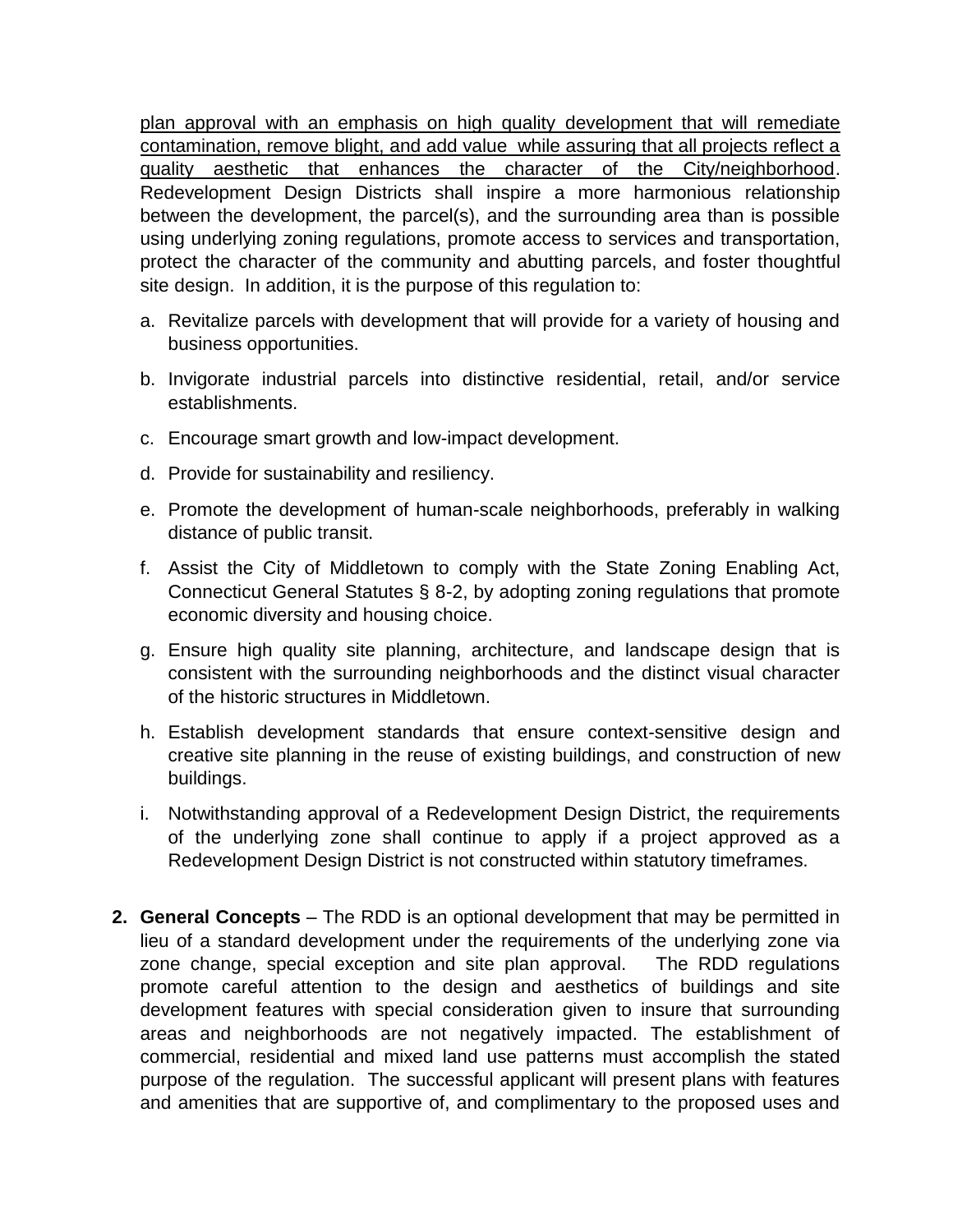consistent with the City's Plan of Conservation and Development. It is the express intent of these regulations to provide a framework for development proposals through the statement of use and design while offering the applicant flexibility to fit market demand and existing site conditions.

- **3. Required Primary Parcel Characteristics** The RDD must be located on parcels designated as brownfields of former brownfields, grayfields, contain blighted structures, and/or consist of vacant and/or underutilized parcels. Such vacant and/or underutilized parcels shall contain either: 1) vacant or underutilized industrial buildings or groupings of buildings, or 2) vacant parcels that have, or have previously contained vacant or underutilized buildings or groupings of buildings. The RDD regulations may not be used to develop greenfields, open space, or any other area that has not been previously developed, unless the development of such spaces is a Secondary Parcel (described below). The primary parcel, whether or not combined with other parcels, must exhibit one or more of the aforementioned characteristics.
- **4. Pre-Application Discussion** Applicants are encouraged to participate in a preapplication meeting with City staff or with the Commission as provided for in accordance authorizing State Statutes (CGS 7-159b as may be amended), to discuss the conceptual design and physical attributes of a proposed development. Applicants are also encouraged to engage the State Department of Transportation and/or the Office of the State Transportation Administration in the early stages of the development process where a State Traffic Certificate will be required.
- **5. Where Permitted** The RDD shall be permitted any zone where the applicable characteristics exist. Limited consolidation with parcels that do not exhibit the required characteristics may only be permitted as specified below.
	- a. **Parcel Consolidation –** The consolidation of contiguous parcels may be necessary to meet the minimum area requirements of the regulations.
		- 1. It shall be acceptable to consolidate adjacent parcels in order to provide the minimum required parcel size and/or to accommodate a larger unified development. There shall be established one primary parcel that qualifies as having the desired parcel characteristics. That parcel shall be deemed the "Primary Parcel" for the purposes of consolidation.
		- 2. Secondary parcels used in combination with the primary parcel may have any property history including residential, and may be located in any zone.
		- 3. Any such secondary parcel used in combination with the primary parcel shall be combined in fee to insure a consistent development.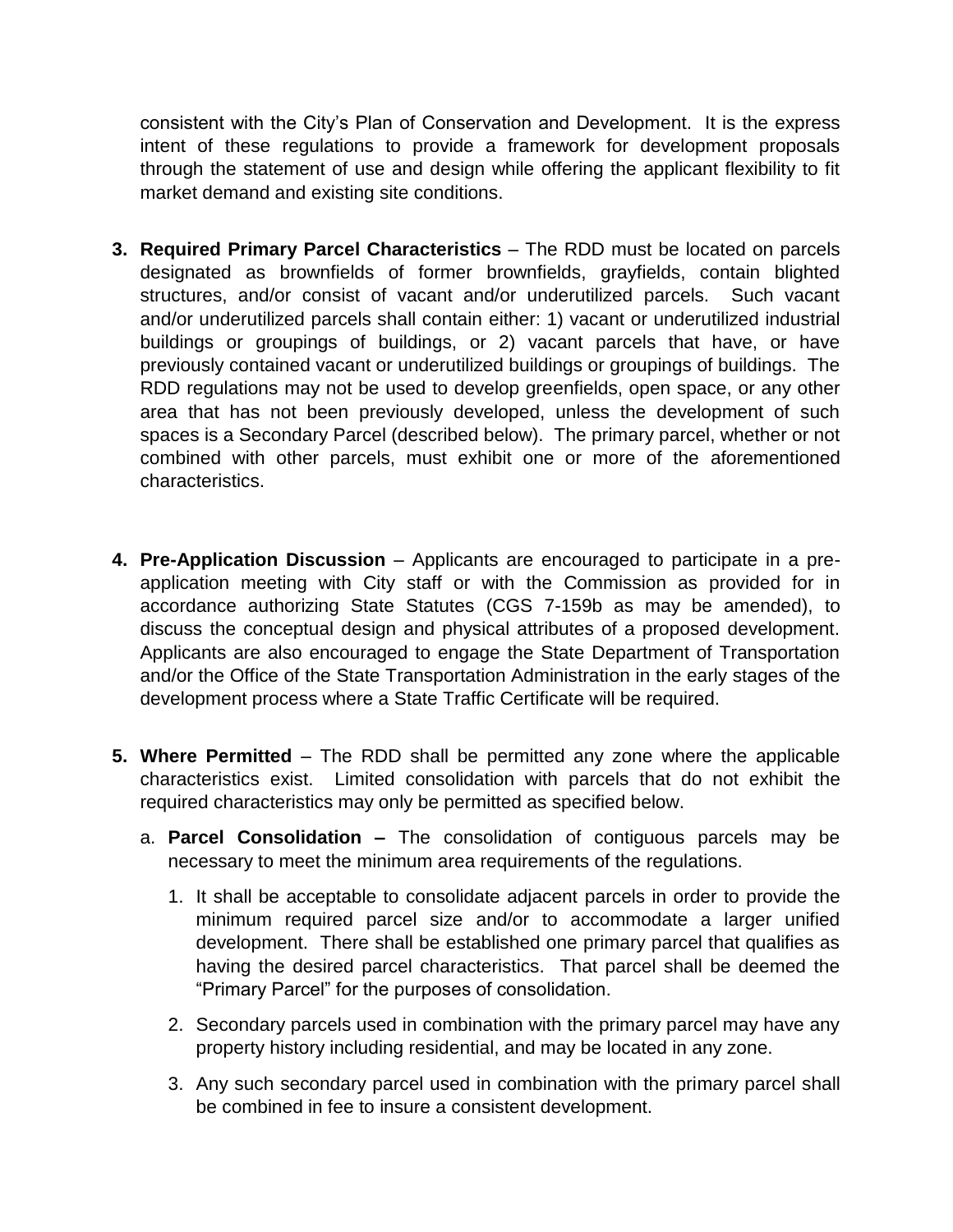#### **6. Permitted Uses**

- a. **Primary Uses** The following uses shall be permitted in the Redevelopment Design District.
	- 1. Commercial and mixed uses in accordance with Subsection 8.
	- 2. Residential uses in accordance with Subsection 9.
	- 3. Industrial uses on sites located in Industrial Zoning Districts only in accordance with subsection 10.
- b. **Accessory Uses**  In addition to the primary structures, accessory structures designed in accordance with these regulations may be permitted as follows but only if shown on the approved site plan:
	- 1. Storage buildings necessary for the maintenance of the facility
	- 2. Fences
	- 3. Residential decks
	- 4. Outdoor dining and gathering areas
	- 5. Community amenities such as club house, swimming pools, pet areas, walking trails, and game courts
	- 6. Parking necessary to support the proposed use
	- 7. Parking structures meeting the requirements of this section
	- 8. Signage as permitted in the underlying zone
	- 9. Outside storage in Industrial zones shall only be permitted to the extent that it is allows in the underlying Industrial Zoning District.
- **7. Bulk Requirements** With the exception of the bulk requirements for the B-1 Zone, which shall be as required in accordance with the zoning regulations for the underlying Zone, the following bulk requirements are deemed to be the minimum allowable in the Redevelopment Design District.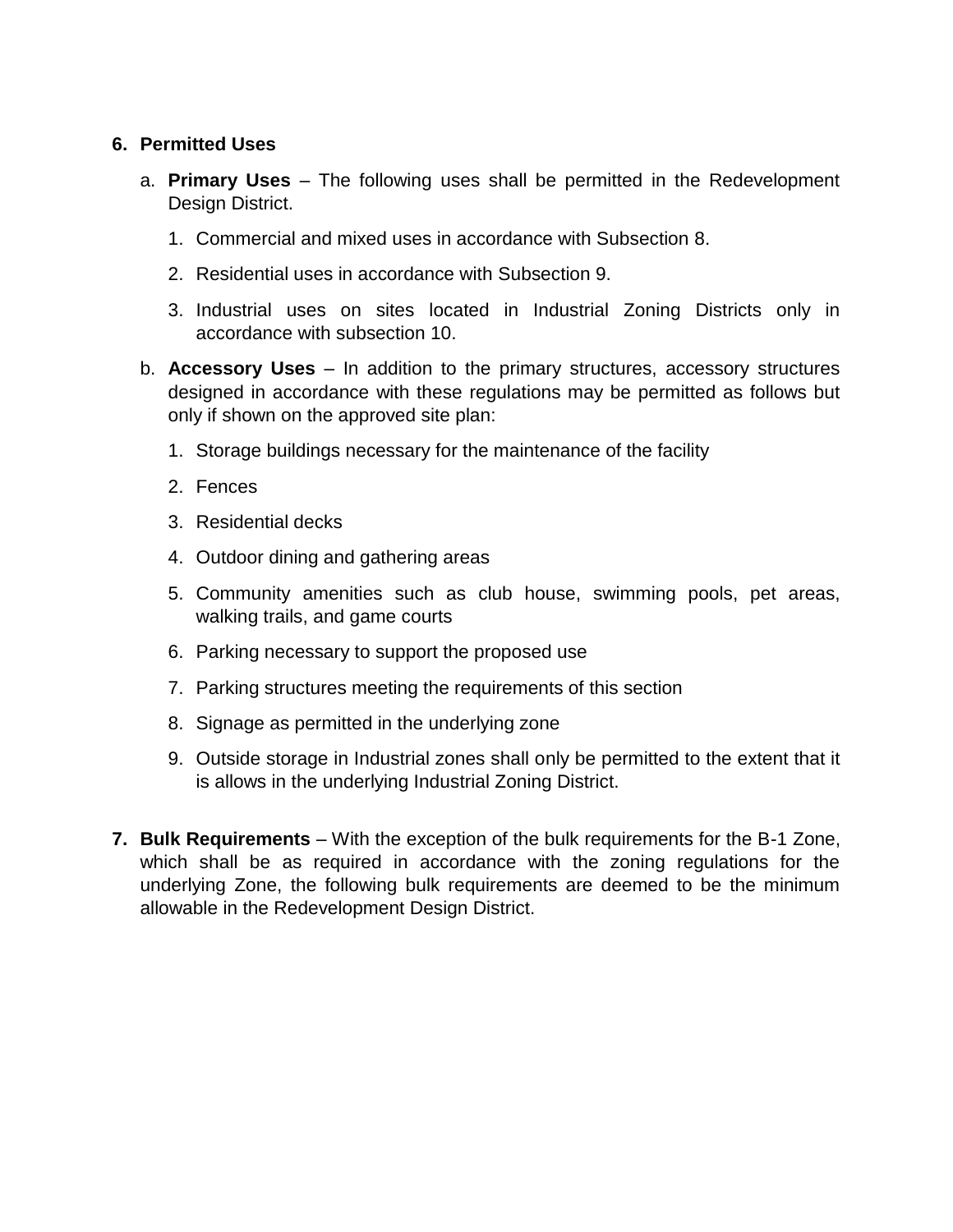| <b>Parcel Size -</b><br><b>Minimum</b>                   | Three acres (may include primary and secondary parcels)                                                                                                                                |
|----------------------------------------------------------|----------------------------------------------------------------------------------------------------------------------------------------------------------------------------------------|
| Frontage -<br><b>Minimum</b>                             | Sufficient to provide safe access                                                                                                                                                      |
| <b>Building</b>                                          | 40% but may be increased to 70% if structured parking is                                                                                                                               |
| Coverage -                                               | provided; however, this standard shall not be applicable to                                                                                                                            |
| <b>Maximum</b>                                           | the B-1 Zone                                                                                                                                                                           |
| Site Coverage -                                          | 70% including all impervious surface area; however, this                                                                                                                               |
| <b>Maximum</b>                                           | standard shall not be applicable to the B-1 Zone                                                                                                                                       |
| Landscape                                                | 30% of entire site and may be used to provide stormwater                                                                                                                               |
| <b>Requirement -</b>                                     | management; however, this standard shall not be                                                                                                                                        |
| <b>Minimum</b>                                           | applicable to the B-1 Zone                                                                                                                                                             |
| <b>Front Yard</b>                                        | 24 feet, but may be reduced to 5 feet to maintain                                                                                                                                      |
| Setback -                                                | streetscape harmony with adjacent buildings; however, this                                                                                                                             |
| <b>Minimum</b>                                           | standard shall not be applicable to the B-1 Zone                                                                                                                                       |
| <b>Side/Rear Yard</b><br>Setback -<br><b>Minimum</b>     | 8 feet; however, this standard shall not be applicable to the<br>B-1 Zone                                                                                                              |
| <b>Building Height -</b>                                 | 60 feet (excluding façade, parapets or screening), however,                                                                                                                            |
| <b>Maximum</b>                                           | this requirement shall not be applicable to the B-1 Zone                                                                                                                               |
| <b>Residential</b><br><b>Density -</b><br><b>Maximum</b> | 20 units per acre, based upon satisfaction of parking,<br>landscaping, and stormwater management requirements,<br>however, this requirement shall not be applicable to the B-1<br>Zone |
| <b>Commercial</b><br><b>Density -</b><br><b>Maximum</b>  | Based upon satisfaction of parking, landscaping and<br>stormwater management requirements                                                                                              |

- **8. Commercial and Mixed-Use Development** The applicant may propose commercial and/or commercial/ residential mixed use:
	- a. Residential space shall conform in type and unit size to that described in the section 9.
	- b. No single commercial end user shall occupy in excess of 12,000 square feet.
	- c. Commercial space shall occupy all at-grade street facing façades where projects are oriented within 10 feet of the street line.
	- d. Permitted commercial uses shall include:
		- 1. Retail, and restaurants, but not vape shops, hookah lounges, adult uses or package stores, pawn shops, or consignment stores.
		- 2. Personal services, but not tattoo parlors.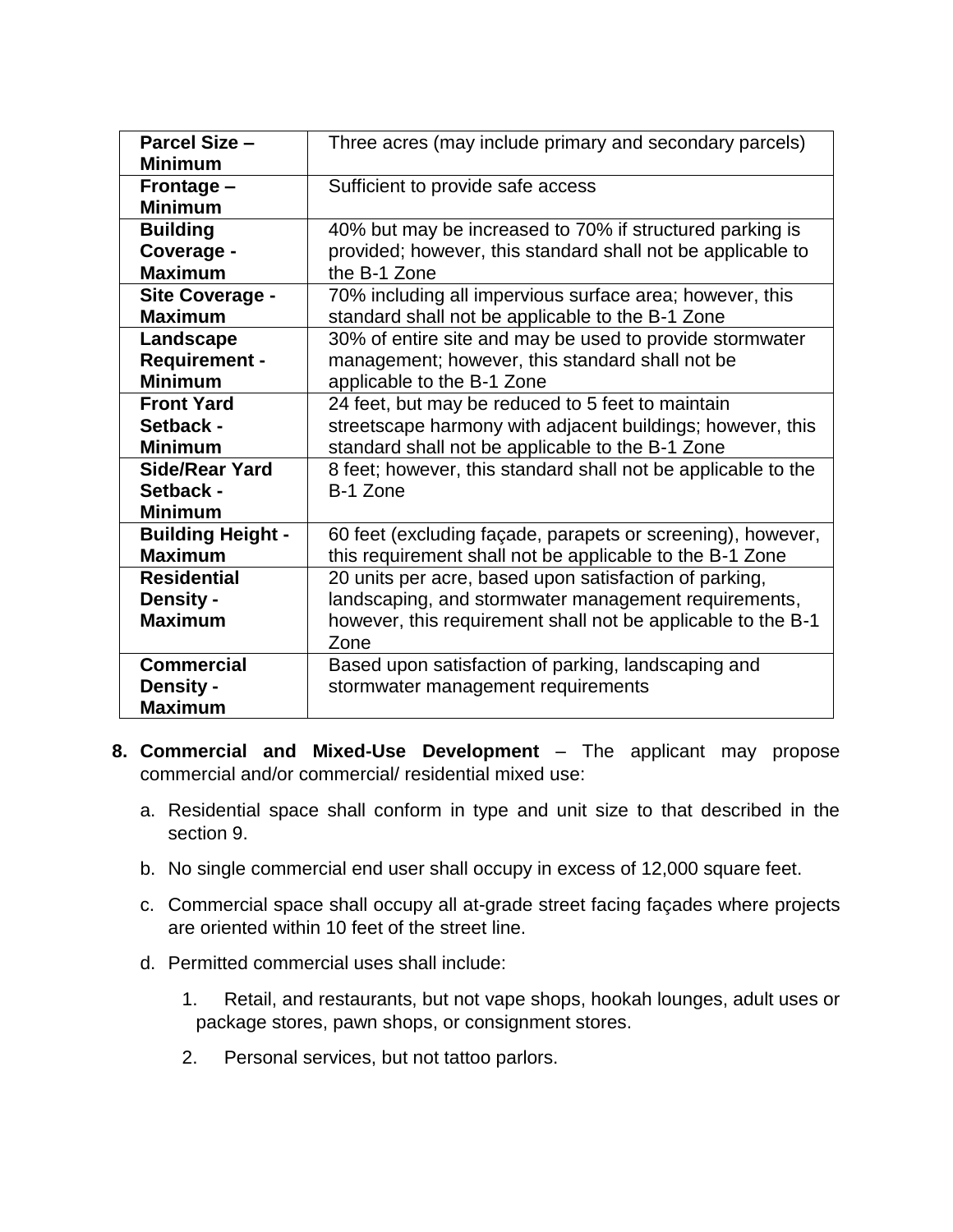- 3. Liquor sales in connection with food service establishments may be permitted to the extent that tables for food service shall comprise no less than 80% of the patron service area and no live entertainment shall be permitted. In deference to any residential component of the development, commercial operations shall submit a business plan detailing how such use will avoid detriment to the quiet and peaceful enjoyment of residents.
- 4. Offices including, but not limited to general, medical, dental, financial.
- **9. Residential Development Only**  The applicant may propose a multifamily development in accordance with the following standards:
	- a. Permitted residential uses shall include:
		- 1. Studio and One bedroom units shall be a minimum of 500 square feet gross floor area.
		- 2. Two bedroom units shall be a minimum of 700 square feet gross floor area.
		- 3. Three bedroom units shall be a minimum of 1,000 square feet gross floor area.
		- 4. Kitchen, bedroom, dining and living areas may be arranged in any manner to meet the requirements of this section.
		- 5. Rooming houses, group homes, save those permitted by State Statute (CGS 8-3e, f, and g, as may be amended).
- **10.**Industrial Development the applicant may propose industrial development within existing industrial buildings, or new construction on former industrial sites in any Industrial Zone where it can be adequately demonstrated that the industrial use is compatible with surrounding uses and commercial and/or residential uses are not compatible with surrounding used based upon the following set of directives:
	- a. Property contamination is such that remediation is not cost effective and any other use is impermissible or undesirable.
	- b. Such industrial use is re-use is compatible with the surrounding area.
	- c. Such use would not imply any greater impact to the property or the surrounding properties than what would otherwise be permitted in the underlying zone.
- **11.Application Procedure/Approvals Required** Within the RDD, a project may be proposed on a parcel or a consolidation of parcels meeting the prescribed parcel characteristics. The minimum standards for submittals are as follows: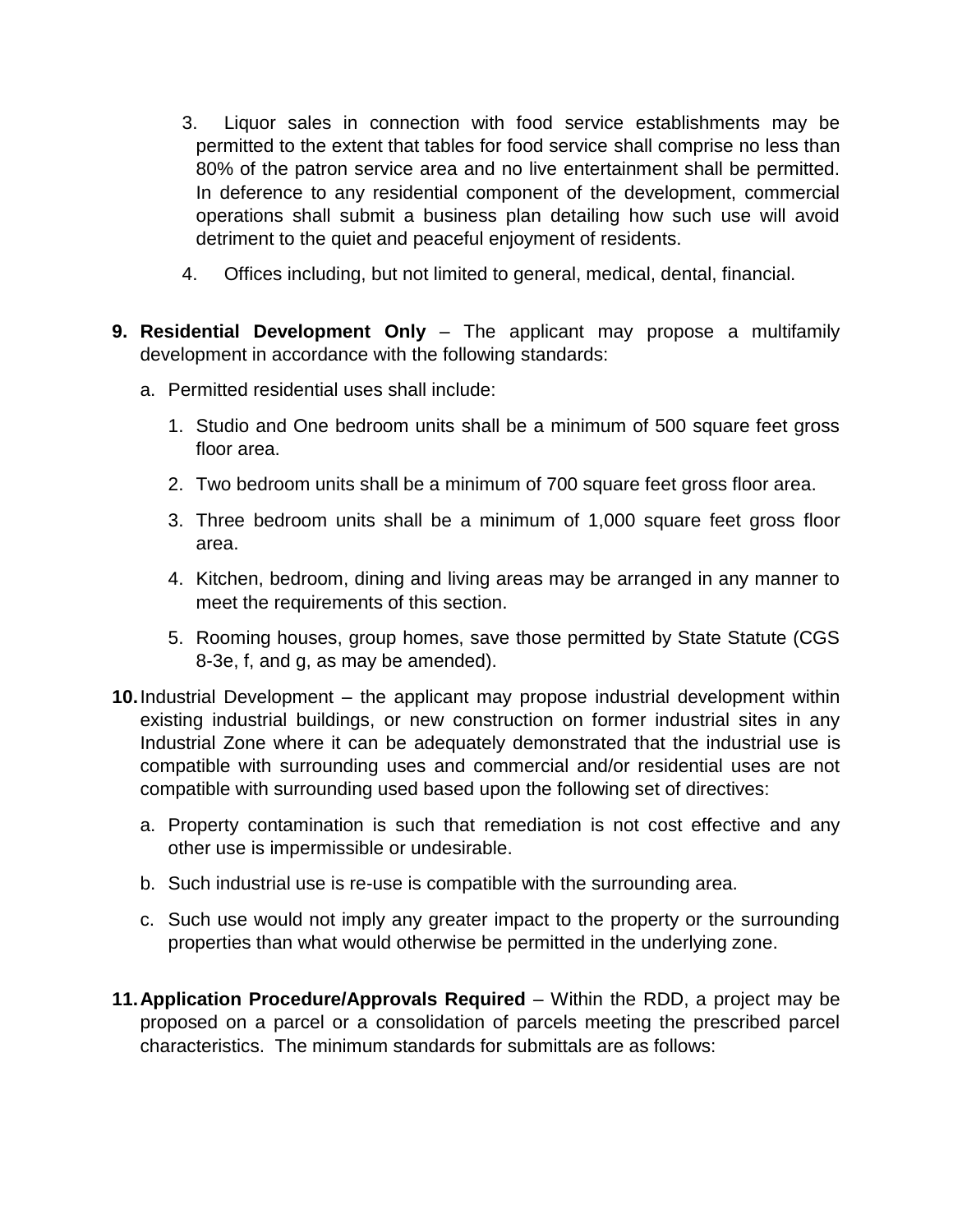- a. **Zone Change –** a zone change shall be considered in tandem with the special exception application and shall conform in every manner to the process as prescribed by these regulations.
- b. **Special Exception/Concept Plan**  A concept plan (18 copies) shall be required for approval of a special exception. The concept plan will demonstrate the viability of the redevelopment project without a full investment in engineered site details. The applicant may choose to obtain approval of a special exception prior to applying for site plan approval, or both approvals may be sought concurrently, in which case the site plan may be used as the concept plan, including required renderings. The concept plan shall graphically illustrate the spatial and physical layout of the proposed redevelopment. At a minimum, the concept plan shall include:

## 1. **A concept plan showing such features as:**

- i. Survey of existing features such as buildings, parking, landscaping, topography and utilities
- ii. Proposed building location(s)
- iii. All on-site signage
- iv. Landscaping elements including proposed buffers
- v. LID features proposed location and type
- vi. Public spaces
- vii. Parking and lighting

## 2. **Elevation drawings of key features including:**

- i. Building façades
- ii. Public spaces
- iii. Key building and site design elements
- iv. At least one perspective rendering from a prominent viewing angle

## 3. **Project narrative to include:**

- i. Applicant's interest in subject property
- ii. Evidence of sufficient access to capital to successfully compete the project
- iii. Project management team
- iv. Zoning data including, but not limited to:
	- a. Existing historical and/or natural features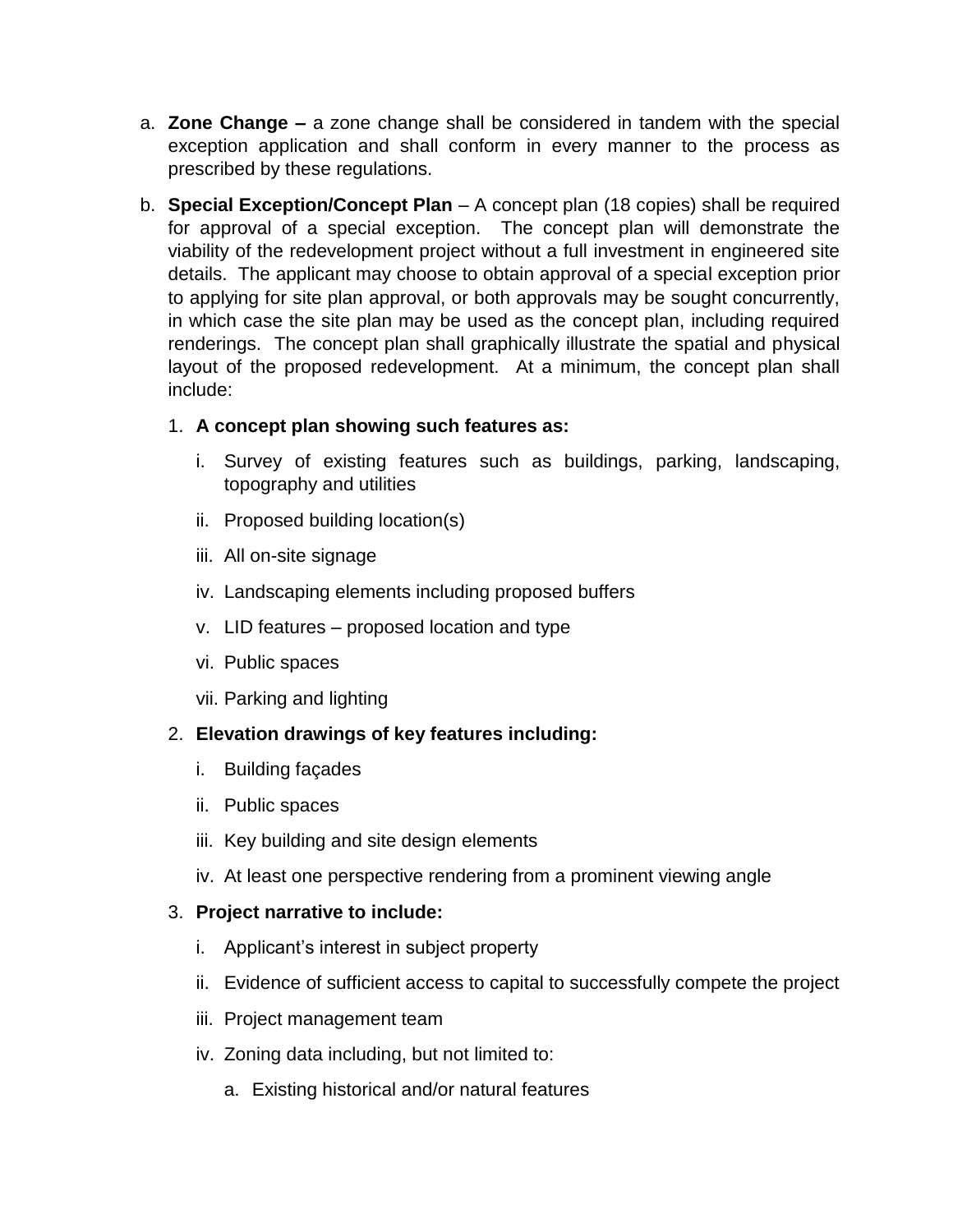- b. Zoning compliance statement for proposed development
- c. If commercial mixed use, proposed tenant mix by type, area and use designations in tabular form
- d. Parking compliance statement in tabular form
- e. Phasing plans if applicable
- f. Estimated project duration
- c. **Site Development Plan/Site Plan**  The site development plan (18 copies) shall be submitted and the plan approval process shall comply with all the requirements of these regulations and all other requirements described in the City of Middletown's regulations. In addition to applicable regulations found elsewhere in this regulation, an RDD shall comply with all standards found in this subsection.
	- 1. The site plan shall be an accurate reflection of the conditions presented on the approved concept plan. Minor deviations from the concept plan may be approved administratively. Minor deviations may include:
		- i. Movement of a structure in any direction in an amount equivalent to 10% of structure width or length relative to the direction of movement so long as required yard and buffer regulations are not violated, and parking, landscaping, and/or LID requirements are not adversely impacted.
		- ii. Reduction in the size of a structure up to 10% of the gross approved area.
		- iii. Any change in proposed use of 5,000 square feet or less that that does not increase impervious surface area or adversely affect parking ratios.
		- iv. In all other instances, or where site circulation, aesthetics and overall design are concerned, the Commission shall be the sole authority as to whether any plan deviation is minor or significant. If deemed minor, the Commission may permit administrative approval.
		- v. If deemed significant, the applicant may be required to seek a site plan modification and/or re-approval of the concept plan via special exception.
- **12.General Development Standards** Careful site planning is an essential element of the RDD. It is the express intent of these regulations to incentivize projects that do not result in conventional commercial or residential development. Rather, the regulations will require that development plans take into consideration the following factors: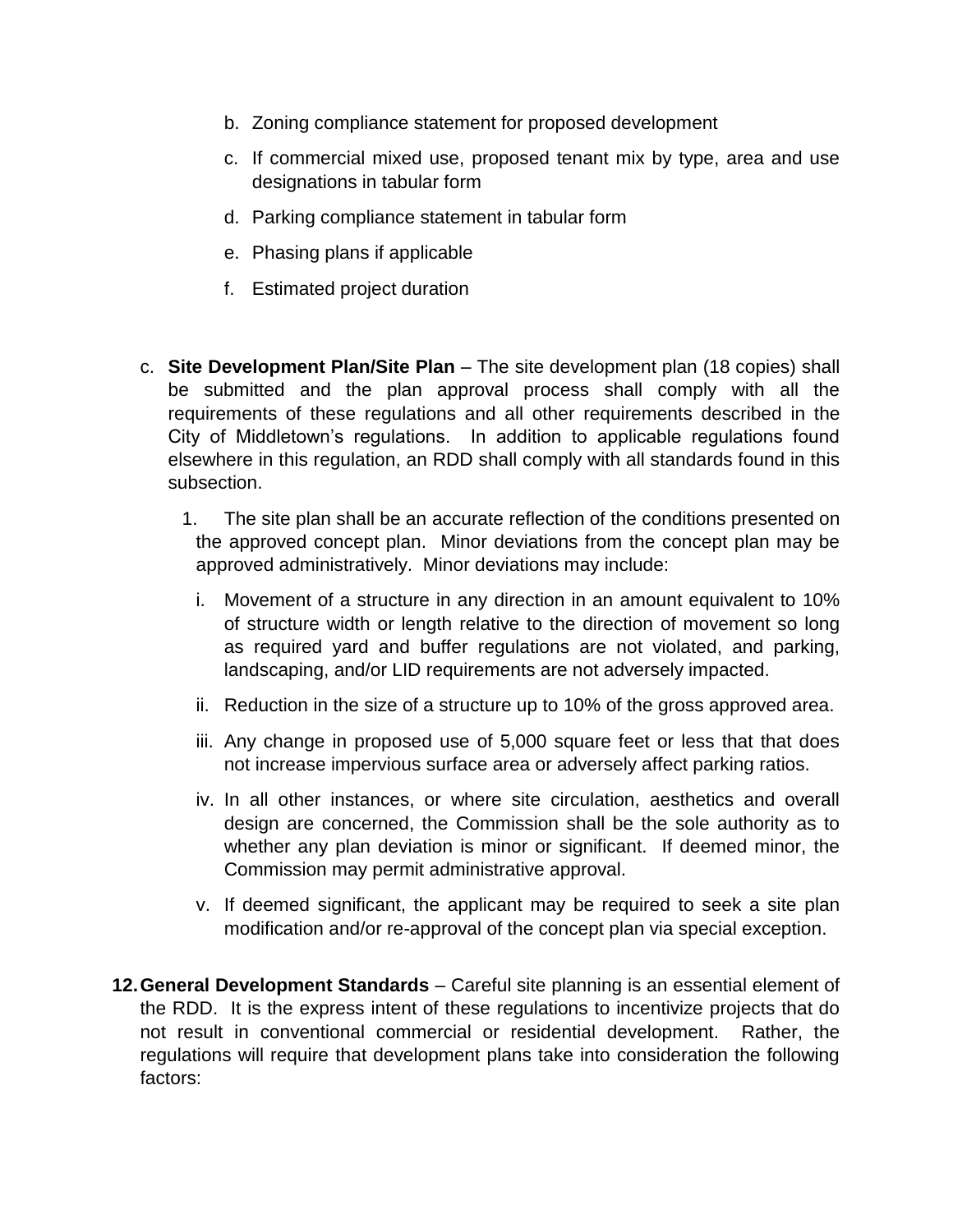- a. The project design for a mixed use project shall strive to incorporate a village theme into responsible, sustainable residential, commercial, or mixed-use development.
- b. Site design shall comply with the Design Requirements (herein) and take into consideration the functionality and importance of pedestrian and transit-friendly amenities as well as guiding building and site design.
- c. In mixed use projects, project design shall attempt to incorporate interior and/or exterior plaza or court features to serve as central gathering, dining and/or vendor spaces.
- d. The project design shall protect and promote significant historic or natural features and shall take into account structures of historic and/or cultural value.
- e. Low impact development techniques (LID) must be considered and incorporated into all development - redevelopment plans and all plans shall strive to manage stormwater on the site, providing opportunities for groundwater recharge and increased stormwater quality to the extent feasible given constraints such as high ground water, floodplains, and/or soil types.
- f. Landscaping and buffer design shall be incorporated in accordance with subsection 14.
- g. Projects meeting these goals will receive stronger consideration.

#### **13.Design Requirements**

All plans must first be submitted to the Design Review and Preservation Board, for review and consideration.

- a. The Design Review and Preservation Board shall apply the standards found within the City of Middletown Design Guidelines. All applicants are urged to consult the Design Guidelines to inform the development of plans. In general, applicants are urged to pay mind to the following guiding principles for new construction and renovations.
	- 1. For mixed use development, scale shall strive to be compatible with surrounding uses and shall relate to the human form.
	- 2. Massing of new structures shall be arranged in a manner that minimizes the appearance of a barracks, or row house style development.
	- 3. Excessive contiguous building surfaces shall be discouraged.
	- 4. Architecture should embrace creativity and ingenuity in design.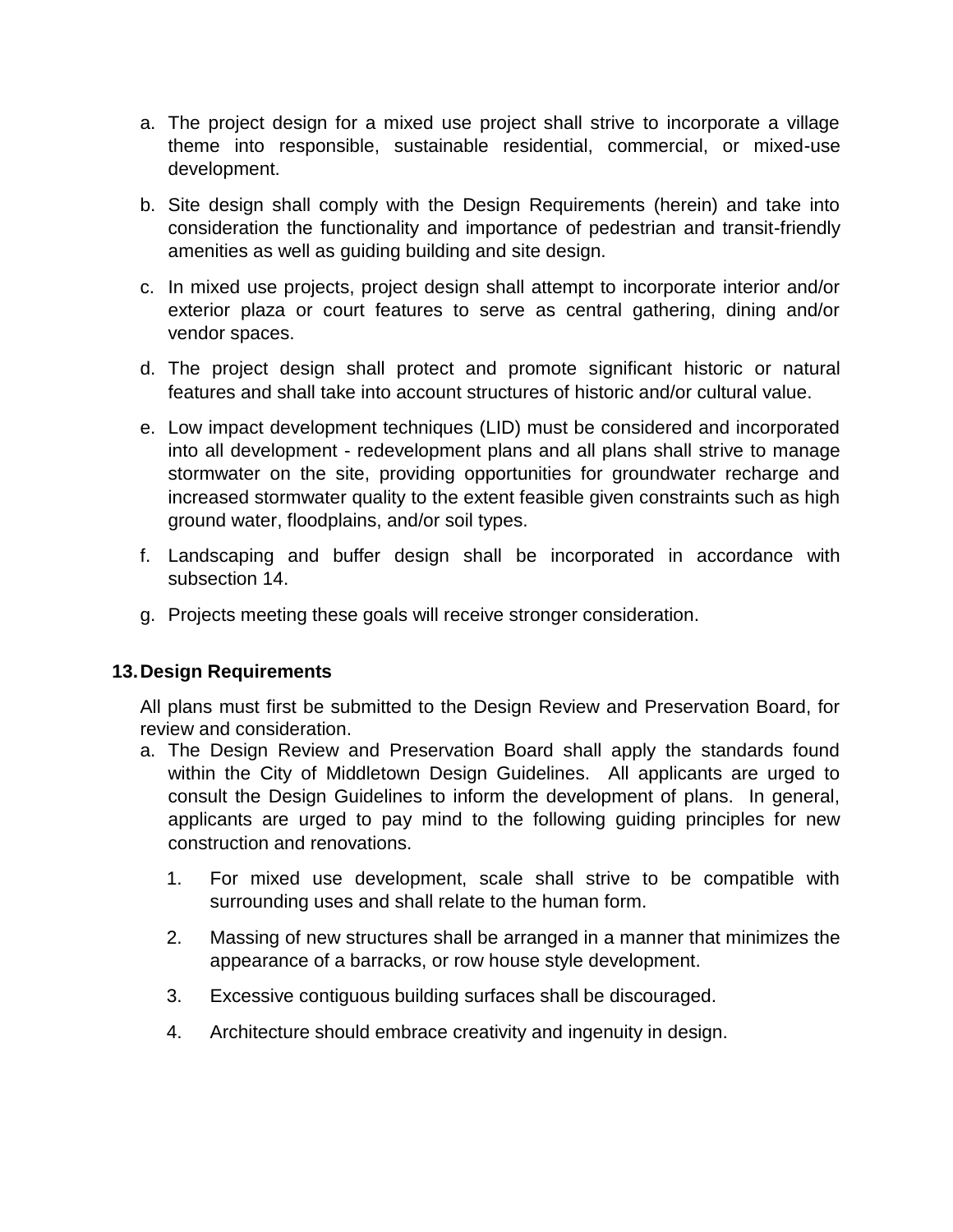- 5. Proportionality shall be considered. Spatial relationships between windows, doors, signs and other architectural elements shall be compatible with the architectural style of the building and its surroundings.
- 6. For building and freestanding signage, internally illuminated "can" lights are to be avoided in favor external or backlit "halo" type lighting.
- 7. For the purposes of these regulations, prototypical architecture is equivalent to signage.
- 8. Where applicable, roof shapes and pitches shall be compatible with or provide enhancement to, surrounding structures. Pitched roofs are preferred, but flat roofing may be considered to maintain the character of a specific area. "Green" roofs may be used to offset LID requirements on the ground.
- 9. Windows and doors shall be designed so that placement patterns maintain a balance, conveying a sense of continuity and unity.
- 10. Placement shall provide and strengthen a sense of unity with surrounding structures where applicable.
- 11. Fenestration shall take into consideration building views from all sides (Figure 1).



**FIGURE 1**

- 12. Mechanical equipment, utilities and dumpsters shall be screened from view from the public way from any angle or located underground.
- 13. For mixed use developments, loading docks and areas shall not be visible from public streets or from residential zones. All such facilities shall be designed as an integral part of the building, shall be suitably screened, shall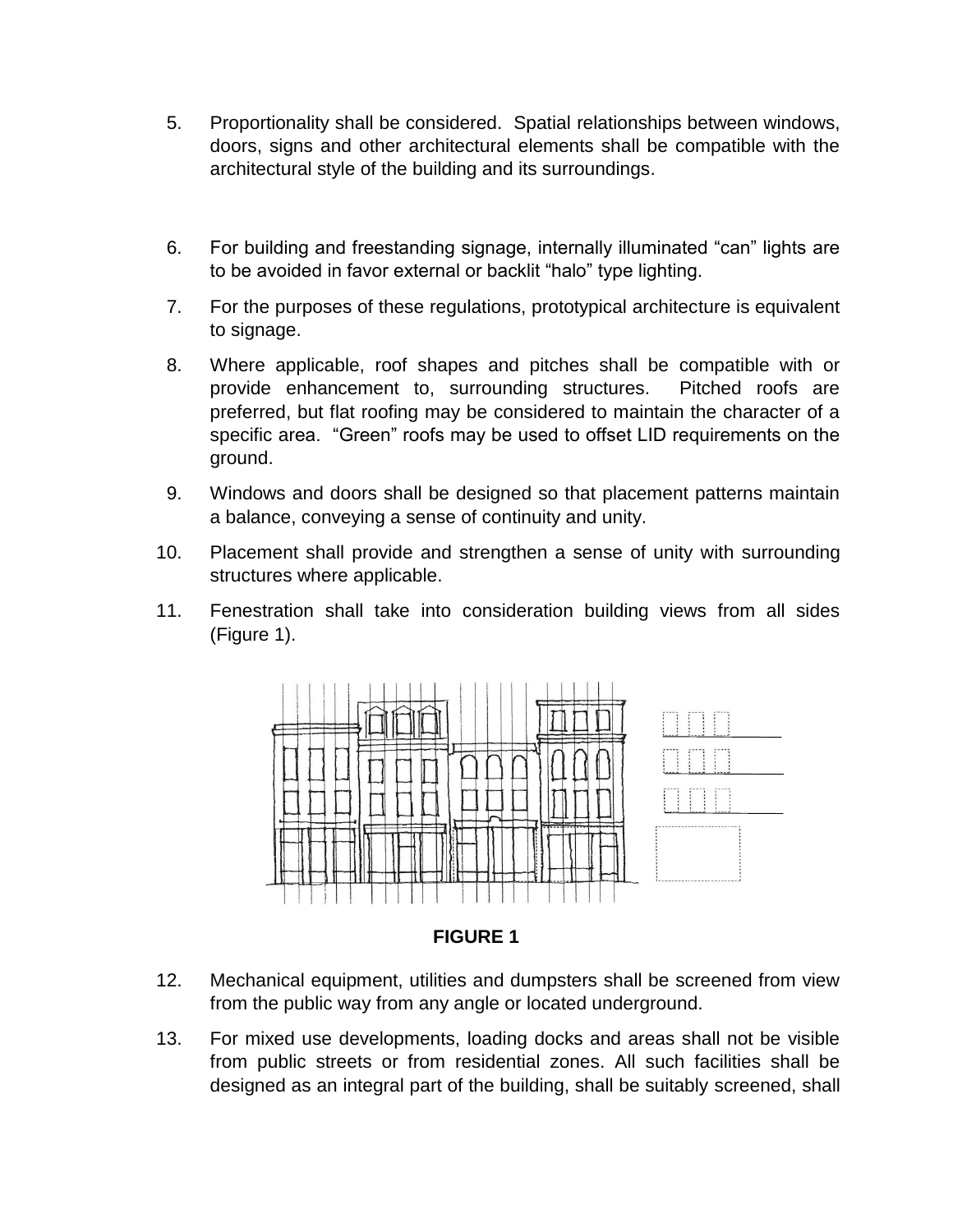not detract from the appearance of the building or site, and shall be accessible to all commercial areas within the building.

- 14. Dumpsters shall be screened so as not to be visible from public view. All dumpsters shall be placed on a concrete pad, appropriately screened with commercial grade opaque fencing, and maintained for the life of the project. The location and design of the screening/enclosure shall be shown on the Site Plan. Restaurant dumpsters shall be located a minimum of 50 horizontal feet from any residential use and shall be maintained and cleaned regularly to reduce odors, including the use of environmentally friendly chemical additives to combat odor.
- **14.Landscaping, Buffers and Screening -** Landscaping shall be provided in accordance with this regulation.
	- a. All development proposals shall be rich in native, non-invasive plant, shrub, and flower species selected to provide as natural and interesting a setting as can be achieved as well as providing for both wither and summer greenery.
	- b. Plans shall be submitted to the Urban Forestry Commission.. UFC shall be consulted regarding the landscaping plan and comments from the UFC shall be incorporated into the plan to the greatest extent possible.
	- c. Where the Commission deems that a reduction in the required front yard setback is beneficial to the project, required front yard landscaping may be reduced in kind, but shall not reduce the overall amount of landscaped area as required by these regulations.
	- d. Landscape areas shall include vegetated buffers, screening, and low impact development elements used for creative stormwater management, except that no detention/retention basins shall be permitted
	- e. within the required landscape area unless designed to mimic a functional and natural water feature, or as an aesthetically pleasing landscape focal point.
	- f. Not more than 30% of such landscape area may be comprised of wetlands, watercourses, special flood hazard areas or slopes in excess of 25%.
	- g. An area computation shall be provided in tabular form on the landscaping plan to confirm the appropriate makeup of landscaped area.
	- h. In addition to the required minimum landscaped area of this subsection:
		- 1. Front Yard landscaping shall consist of at least 40% vegetated area comprised of turf, shrubs, mulch and at least one deciduous native tree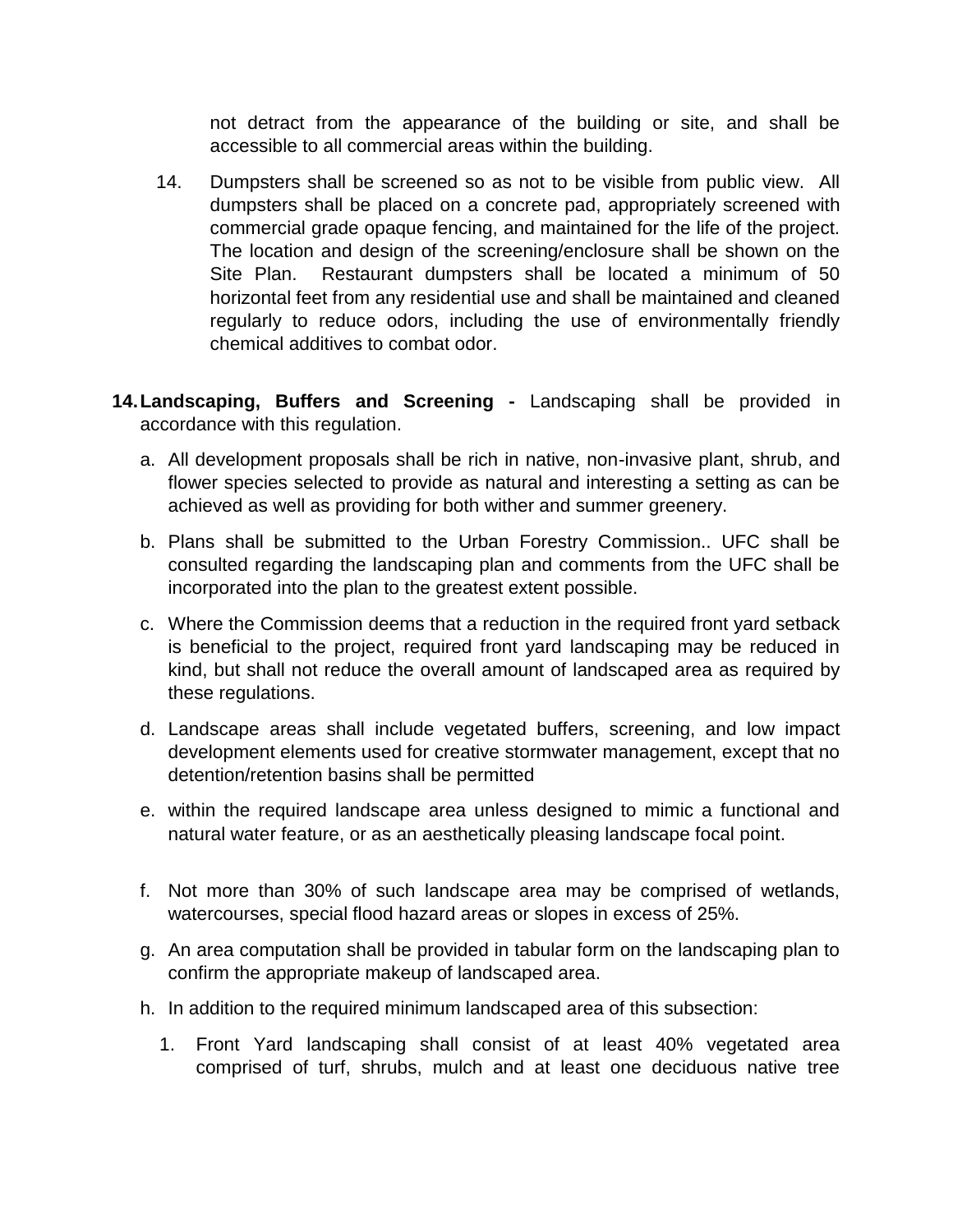species for every 50 feet of frontage. This requirement may be reduced where the commission requires a reduction of the front yard setback.

- 2. Parking lot landscaping shall consist of one interior native deciduous shade tree for every 20 unstructured parking spaces.
- 3. For every 1,500 square feet of disturbed/developed/redeveloped area, one tree and 3 shrubs shall be planted. The Commission may waive this requirement for mixed use development in urban settings, but shall maintain the need for street trees and non-structured parking areas.
- 4. Buffers and screening at the site perimeter shall take into consideration adjacent uses and building mass in proximity to property lines. At a minimum, non-compatible uses shall be buffered from each other by solid vegetated buffers and/or opaque fencing and exposure to compatible land uses shall be softened through the use of strategically placed landscaping.

## **15.Parking**

- a. Where feasible, parking structures shall be utilized. Any such parking structures, if so situated, shall incorporate street level façades.
- b. All other parking shall be provided in open lots and/or common or private garages.
- c. The view of open lot parking from streets and abutting properties shall be softened with landscaping and or structures.
- d. Parking shall be in an amount equivalent to that required for each separate use.
- e. If parking is to be combined for mixed uses, the applicant may avail themselves of percentage reductions of up to 30% of the required parking where it can be adequately demonstrated that offset peak parking demand exists. A report from a certified traffic engineer is required to demonstrate the applicability of the requested reduction.
- f. For developments with parking loads in excess of 100 or more spaces, a traffic report is required and shall be prepared by a certified traffic engineer. Such report shall include detailed information on the project's impact on and to the local street network as well as a review of levels of service and vehicular and pedestrian safety.
- g. Parking may be permitted in off-site lots when a project is located with the B-1 Zone.
- h. Parking spaces shall otherwise be provided in number and form as required under these regulations.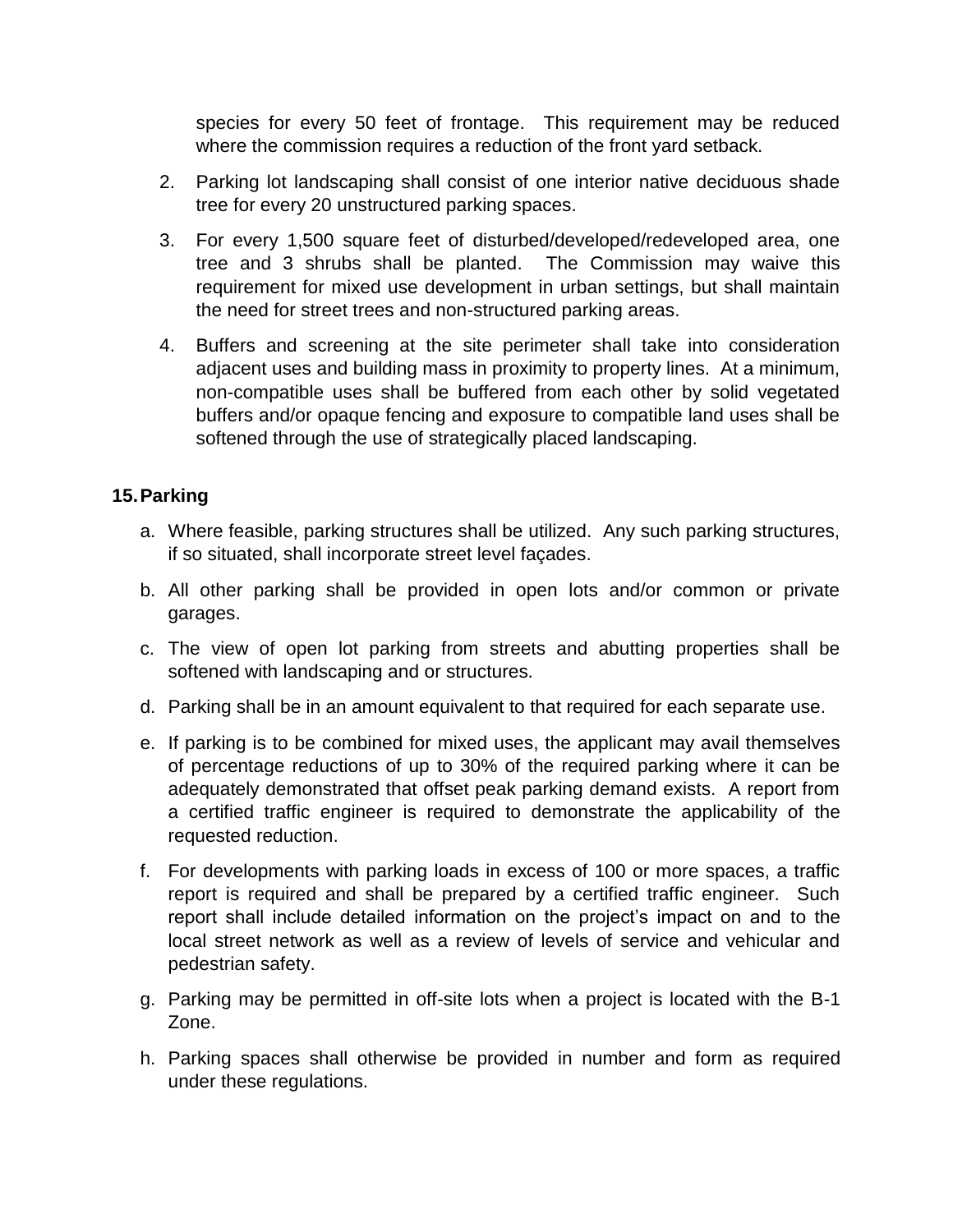- i. Electric vehicle charging stations shall be required in an amount equivalent to the parking standards for the underlying zone.
- **16.Access Management**  The implementation of Access Management should focus on the following:
	- a. Limit the number of access points.
	- b. Choose access locations that reduce conflicts within the development and on adjacent streets.
	- c. Encourage shared access between lots.
	- d. Consolidate access for contiguous lots.
	- e. Where possible, access locations shall be designed to be no less than 100 feet from intersections, unless aligned with a signalized intersection.
- **17.Storm-Water Management and Floodplain**  A storm-water management plan shall be submitted at the time of site plan application. Such plan shall utilize and follow the tenets of low impact development and storm-water management design.
- **18.**Flood plain Any development within a flood zone as defined by FEMA as described on a Federal Insurance Rate Map (FURM) must comply will all regulations and standards herein, or elsewhere in this zoning regulation or City Ordinance.
- **19.Phasing**  The applicant may wish to phase the redevelopment project and may do so under the following conditions:
	- a. The applicant shall own all aspects of the project in fee simple, including proposed future phases.
	- b. Each phase must be designed in a manner that permits it to stand alone as a complete redevelopment project in the case that any approved future phases are not constructed.
	- c. Each phase shall comply with this regulation in its entirety.
	- d. Prior to the issuance of any certificate of occupancy by the building official, the applicant shall submit a financial guarantee in an amount and type satisfactory to the City of Middletown for any unfinished portion of any phase of an approved project.

(Adopted 3/27/19 – effective 4/23/19)